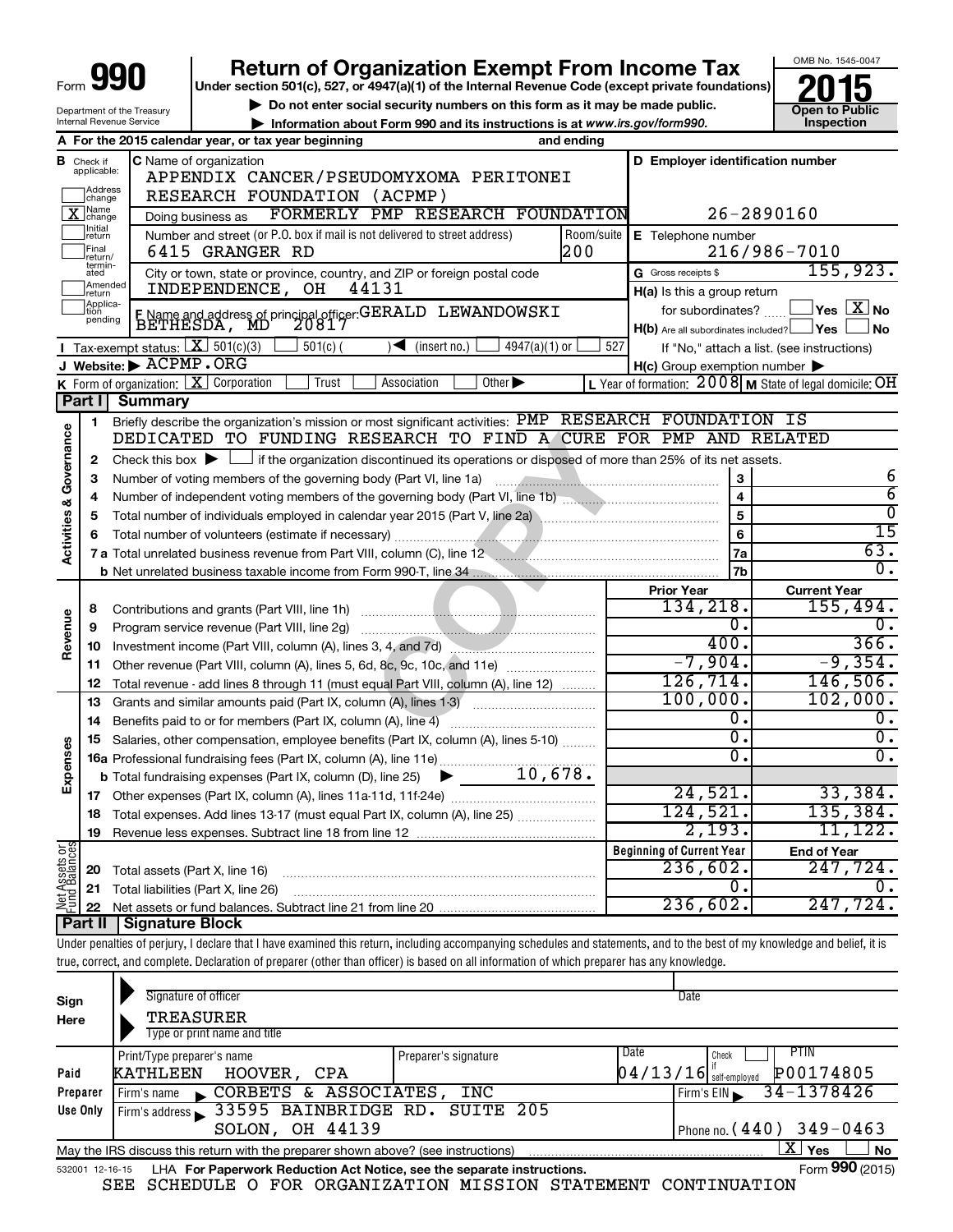|              | APPENDIX CANCER/PSEUDOMYXOMA PERITONEI                                                                                                                  |
|--------------|---------------------------------------------------------------------------------------------------------------------------------------------------------|
|              | RESEARCH FOUNDATION (ACPMP)<br>26-2890160<br>Page 2<br>Form 990 (2015)                                                                                  |
|              | Part III   Statement of Program Service Accomplishments                                                                                                 |
|              | $\boxed{\text{X}}$                                                                                                                                      |
| 1            | Briefly describe the organization's mission:                                                                                                            |
|              | PMP RESEARCH FOUNDATION IS DEDICATED TO FUNDING RESEARCH TO FIND A<br>CURE FOR PMP AND RELATED PERITONEAL SURFACE MALIGNANCIES<br>$(PSM'S)$ .           |
|              |                                                                                                                                                         |
|              |                                                                                                                                                         |
| $\mathbf{2}$ | Did the organization undertake any significant program services during the year which were not listed on                                                |
|              | $\exists$ Yes $\boxed{\text{X}}$ No                                                                                                                     |
|              | If "Yes," describe these new services on Schedule O.                                                                                                    |
| 3            | $\Box$ Yes $[\overline{\mathrm{X}}]$ No<br>Did the organization cease conducting, or make significant changes in how it conducts, any program services? |
|              | If "Yes," describe these changes on Schedule O.                                                                                                         |
| 4            | Describe the organization's program service accomplishments for each of its three largest program services, as measured by expenses.                    |
|              | Section 501(c)(3) and 501(c)(4) organizations are required to report the amount of grants and allocations to others, the total expenses, and            |
|              | revenue, if any, for each program service reported.                                                                                                     |
| 4a           | $100,000.$ (Revenue \$<br>$106, 700$ $\cdot$ including grants of \$<br>) (Expenses \$<br>(Code:                                                         |
|              | AWARDED AND FUNDED TWO \$50,000 RESEARCH GRANTS                                                                                                         |
|              |                                                                                                                                                         |
|              |                                                                                                                                                         |
|              |                                                                                                                                                         |
|              |                                                                                                                                                         |
|              |                                                                                                                                                         |
|              |                                                                                                                                                         |
|              |                                                                                                                                                         |
|              |                                                                                                                                                         |
|              |                                                                                                                                                         |
|              |                                                                                                                                                         |
|              |                                                                                                                                                         |
| 4b           | $\overline{9}$ , $981$ $\cdot$ including grants of \$<br>) (Expenses \$<br>) (Revenue \$<br>(Code:                                                      |
|              | PARTICIPATION/SPONSORSHIP - ANNUAL PMP/APPENDIX CANCER PATIENT                                                                                          |
|              | PRACTITIONER SYMPOSIUM - WORCHESTER, MA; MIDWEST PMP/APPENDIX CANCER                                                                                    |
|              | SYMPOSIUM - EDWARD HOSPTIAL, NAPERVILLE (CHICAGO), IL; WEST COAST                                                                                       |
|              | PMP/APENDIX CANCER SYMPOSIUM - UCSD MOORES CANCER CENTER, SAN DIEGO,<br>CA                                                                              |
|              |                                                                                                                                                         |
|              |                                                                                                                                                         |
|              |                                                                                                                                                         |
|              |                                                                                                                                                         |
|              |                                                                                                                                                         |
|              |                                                                                                                                                         |
|              |                                                                                                                                                         |
|              |                                                                                                                                                         |
| 4c           | 3,642.<br>including grants of \$<br>(Expenses \$<br>(Code:<br>) (Revenue \$<br>INFORMATION ON PMP TO PATIENTS,<br>PROVIDE EDUCATIONAL<br>FAMILIES<br>OF |
|              | PATIENTS AND ANY<br>OTHER INTERESTED<br>PARTIES                                                                                                         |
|              |                                                                                                                                                         |
|              |                                                                                                                                                         |
|              |                                                                                                                                                         |
|              |                                                                                                                                                         |
|              |                                                                                                                                                         |
|              |                                                                                                                                                         |
|              |                                                                                                                                                         |
|              |                                                                                                                                                         |
|              |                                                                                                                                                         |
|              |                                                                                                                                                         |
|              |                                                                                                                                                         |
| 4d           | Other program services (Describe in Schedule O.)<br>2,000.) (Revenue \$<br>2,000. including grants of \$                                                |
| 4е           | (Expenses \$<br>122,323.<br>Total program service expenses                                                                                              |
|              | Form 990 (2015)                                                                                                                                         |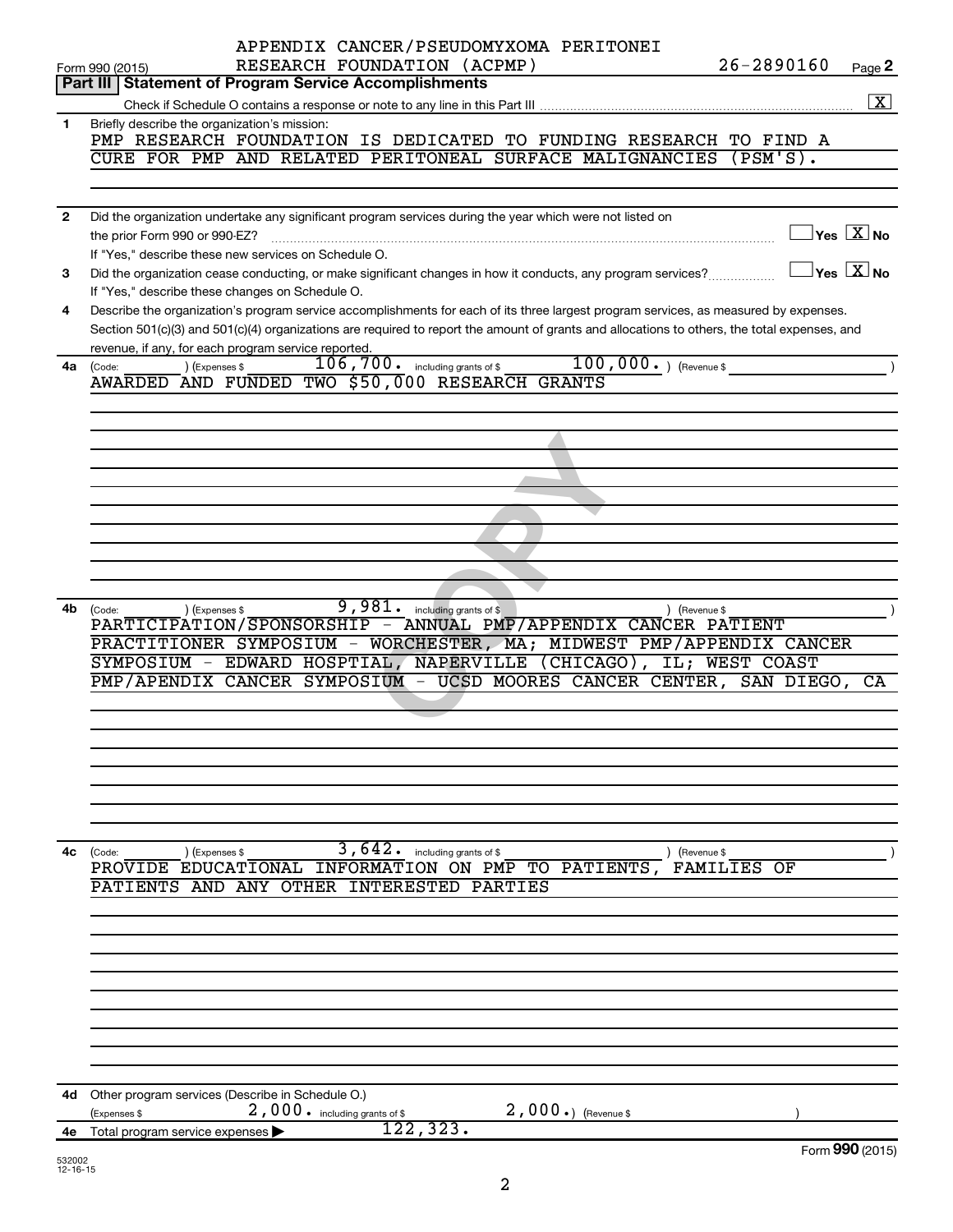| APPENDIX CANCER/PSEUDOMYXOMA PERITONEI |  |            |
|----------------------------------------|--|------------|
| RESEARCH FOUNDATION (ACPMP)            |  | 26-2890160 |

|    | Part IV   Checklist of Required Schedules                                                                                                                                                                                           |                |                       |                         |
|----|-------------------------------------------------------------------------------------------------------------------------------------------------------------------------------------------------------------------------------------|----------------|-----------------------|-------------------------|
|    |                                                                                                                                                                                                                                     |                | Yes                   | No                      |
| 1  | Is the organization described in section 501(c)(3) or $4947(a)(1)$ (other than a private foundation)?                                                                                                                               |                |                       |                         |
|    |                                                                                                                                                                                                                                     | 1              | х                     |                         |
| 2  | Is the organization required to complete Schedule B, Schedule of Contributors? [11] [12] the organization required to complete Schedule B, Schedule of Contributors? [11] [12] [12] the organization required to complete Sche      | $\mathbf{2}$   | $\overline{\text{x}}$ |                         |
| 3  | Did the organization engage in direct or indirect political campaign activities on behalf of or in opposition to candidates for                                                                                                     |                |                       |                         |
|    |                                                                                                                                                                                                                                     | 3              |                       | X                       |
| 4  | Section 501(c)(3) organizations. Did the organization engage in lobbying activities, or have a section 501(h) election in effect                                                                                                    |                |                       |                         |
|    |                                                                                                                                                                                                                                     | 4              |                       | X                       |
|    | Is the organization a section 501(c)(4), 501(c)(5), or 501(c)(6) organization that receives membership dues, assessments, or                                                                                                        |                |                       |                         |
| 5  |                                                                                                                                                                                                                                     | 5              |                       | X                       |
|    |                                                                                                                                                                                                                                     |                |                       |                         |
| 6  | Did the organization maintain any donor advised funds or any similar funds or accounts for which donors have the right to                                                                                                           |                |                       | X                       |
|    | provide advice on the distribution or investment of amounts in such funds or accounts? If "Yes," complete Schedule D, Part I                                                                                                        | 6              |                       |                         |
| 7  | Did the organization receive or hold a conservation easement, including easements to preserve open space,                                                                                                                           |                |                       |                         |
|    |                                                                                                                                                                                                                                     | $\overline{7}$ |                       | X                       |
| 8  | Did the organization maintain collections of works of art, historical treasures, or other similar assets? If "Yes," complete                                                                                                        |                |                       |                         |
|    | Schedule D, Part III <b>Marting Community</b> Construction of the Construction of the Construction of the Construction of the Construction of the Construction of the Construction of the Construction of the Construction of the C | 8              |                       | х                       |
| 9  | Did the organization report an amount in Part X, line 21, for escrow or custodial account liability, serve as a custodian for                                                                                                       |                |                       |                         |
|    | amounts not listed in Part X; or provide credit counseling, debt management, credit repair, or debt negotiation services?                                                                                                           |                |                       |                         |
|    | If "Yes," complete Schedule D, Part IV                                                                                                                                                                                              | 9              |                       | X                       |
| 10 | Did the organization, directly or through a related organization, hold assets in temporarily restricted endowments, permanent                                                                                                       |                |                       |                         |
|    | endowments, or quasi-endowments? If "Yes," complete Schedule D, Part V Annumer Communication contracts and the                                                                                                                      | 10             |                       | x                       |
| 11 | If the organization's answer to any of the following questions is "Yes," then complete Schedule D, Parts VI, VII, VIII, IX, or X                                                                                                    |                |                       |                         |
|    | as applicable.                                                                                                                                                                                                                      |                |                       |                         |
|    | a Did the organization report an amount for land, buildings, and equipment in Part X, line 10? If "Yes," complete Schedule D,                                                                                                       |                |                       |                         |
|    | Part VI                                                                                                                                                                                                                             | 11a            |                       | X                       |
|    | <b>b</b> Did the organization report an amount for investments - other securities in Part X, line 12 that is 5% or more of its total                                                                                                |                |                       |                         |
|    | assets reported in Part X, line 16? If "Yes," complete Schedule D, Part VII                                                                                                                                                         | 11b            |                       | X                       |
|    | c Did the organization report an amount for investments - program related in Part X, line 13 that is 5% or more of its total                                                                                                        |                |                       |                         |
|    | assets reported in Part X, line 16? If "Yes," complete Schedule D, Part VIII [[[[[[[[[[[[[[[[[[[[[[[[[[[[[]]]]                                                                                                                      | 11c            |                       | X                       |
|    | d Did the organization report an amount for other assets in Part X, line 15 that is 5% or more of its total assets reported in                                                                                                      |                |                       |                         |
|    |                                                                                                                                                                                                                                     | 11d            |                       | X                       |
|    | <b>e</b> Did the organization report an amount for other liabilities in Part X, line 25? If "Yes," complete Schedule D, Part X $\ldots$                                                                                             | 11e            |                       | $\overline{\texttt{x}}$ |
| f. | Did the organization's separate or consolidated financial statements for the tax year include a footnote that addresses                                                                                                             |                |                       |                         |
|    | the organization's liability for uncertain tax positions under FIN 48 (ASC 740)? If "Yes," complete Schedule D, Part X                                                                                                              | 11f            |                       | X                       |
|    | 12a Did the organization obtain separate, independent audited financial statements for the tax year? If "Yes," complete                                                                                                             |                |                       |                         |
|    |                                                                                                                                                                                                                                     |                |                       | X                       |
|    | Schedule D, Parts XI and XII                                                                                                                                                                                                        | 12a            |                       |                         |
|    | b Was the organization included in consolidated, independent audited financial statements for the tax year?                                                                                                                         |                |                       | х                       |
|    | If "Yes," and if the organization answered "No" to line 12a, then completing Schedule D, Parts XI and XII is optional                                                                                                               | 12b            |                       | $\overline{\textbf{X}}$ |
| 13 |                                                                                                                                                                                                                                     | 13             |                       | $\overline{\textbf{X}}$ |
|    |                                                                                                                                                                                                                                     | 14a            |                       |                         |
|    | <b>b</b> Did the organization have aggregate revenues or expenses of more than \$10,000 from grantmaking, fundraising, business,                                                                                                    |                |                       |                         |
|    | investment, and program service activities outside the United States, or aggregate foreign investments valued at \$100,000                                                                                                          |                |                       |                         |
|    |                                                                                                                                                                                                                                     | 14b            |                       | х                       |
| 15 | Did the organization report on Part IX, column (A), line 3, more than \$5,000 of grants or other assistance to or for any                                                                                                           |                |                       |                         |
|    |                                                                                                                                                                                                                                     | 15             |                       | х                       |
| 16 | Did the organization report on Part IX, column (A), line 3, more than \$5,000 of aggregate grants or other assistance to                                                                                                            |                |                       |                         |
|    |                                                                                                                                                                                                                                     | 16             |                       | х                       |
| 17 | Did the organization report a total of more than \$15,000 of expenses for professional fundraising services on Part IX,                                                                                                             |                |                       |                         |
|    |                                                                                                                                                                                                                                     | 17             |                       | х                       |
| 18 | Did the organization report more than \$15,000 total of fundraising event gross income and contributions on Part VIII, lines                                                                                                        |                |                       |                         |
|    |                                                                                                                                                                                                                                     | 18             | х                     |                         |
| 19 | Did the organization report more than \$15,000 of gross income from gaming activities on Part VIII, line 9a? If "Yes,"                                                                                                              |                |                       |                         |

Form **990** (2015)

X

**19**

*complete Schedule G, Part III*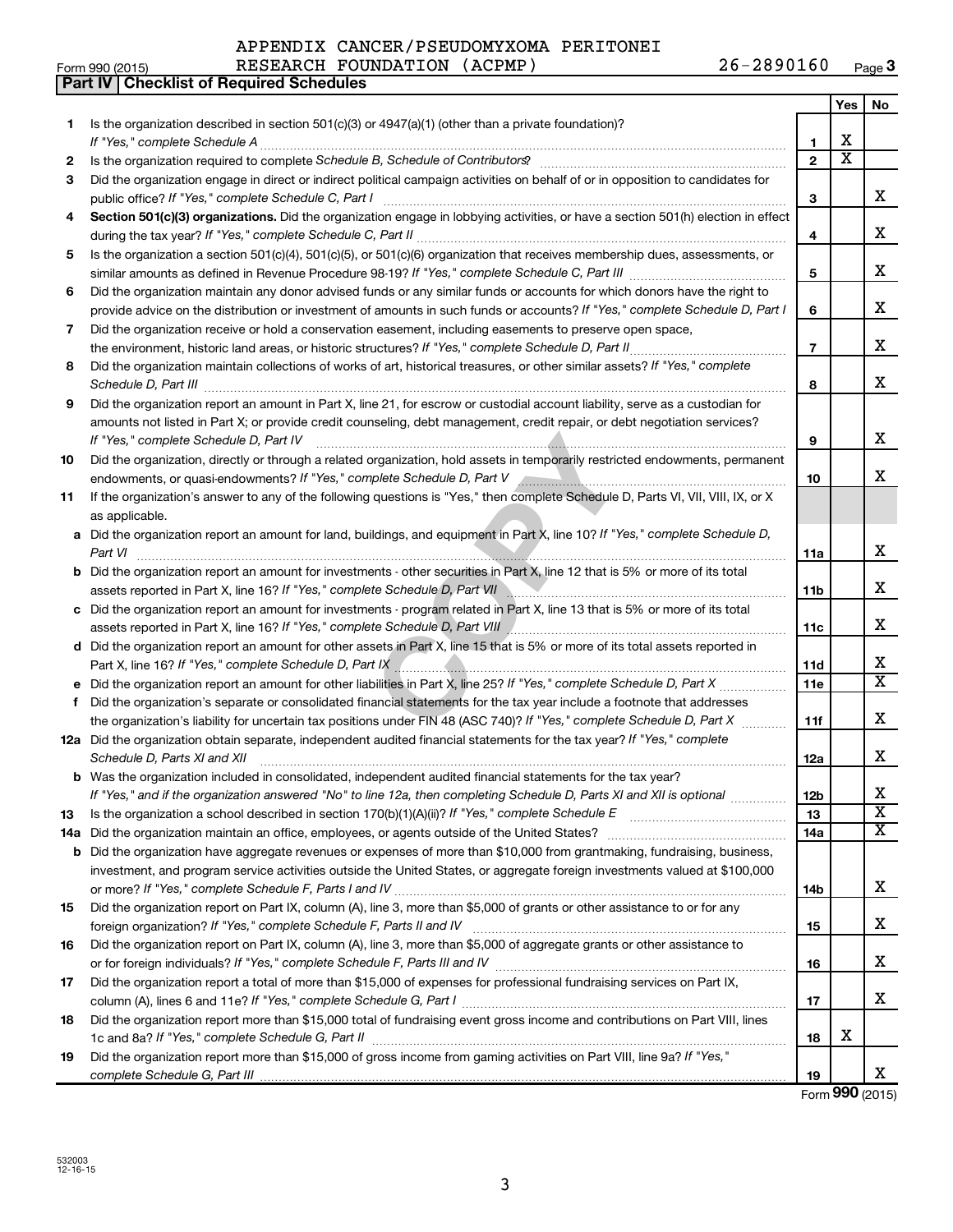#### APPENDIX CANCER/PSEUDOMYXOMA PERITONEI RESEARCH FOUNDATION (ACPMP) 26-2890160

 $\frac{1}{100}$  Form 990 (2015) RESEARCH FOUNDATION (ACPMP)  $\frac{26-2890160}{26}$  Page

|    | Part IV   Checklist of Required Schedules (continued)                                                                               |                 |     |                         |
|----|-------------------------------------------------------------------------------------------------------------------------------------|-----------------|-----|-------------------------|
|    |                                                                                                                                     |                 | Yes | No                      |
|    | 20a Did the organization operate one or more hospital facilities? If "Yes," complete Schedule H                                     | 20a             |     | x                       |
| b  |                                                                                                                                     | 20b             |     |                         |
| 21 | Did the organization report more than \$5,000 of grants or other assistance to any domestic organization or                         |                 |     |                         |
|    |                                                                                                                                     | 21              | X   |                         |
| 22 | Did the organization report more than \$5,000 of grants or other assistance to or for domestic individuals on                       |                 |     |                         |
|    |                                                                                                                                     | 22              |     | х                       |
| 23 | Did the organization answer "Yes" to Part VII, Section A, line 3, 4, or 5 about compensation of the organization's current          |                 |     |                         |
|    | and former officers, directors, trustees, key employees, and highest compensated employees? If "Yes," complete                      |                 |     |                         |
|    | Schedule J <b>Exercise Construction Construction Construction Construction Construction Construction</b>                            | 23              |     | X                       |
|    | 24a Did the organization have a tax-exempt bond issue with an outstanding principal amount of more than \$100,000 as of the         |                 |     |                         |
|    | last day of the year, that was issued after December 31, 2002? If "Yes," answer lines 24b through 24d and complete                  |                 |     |                         |
|    | Schedule K. If "No", go to line 25a                                                                                                 | 24a             |     | x                       |
| b  |                                                                                                                                     | 24 <sub>b</sub> |     |                         |
|    | c Did the organization maintain an escrow account other than a refunding escrow at any time during the year to defease              |                 |     |                         |
|    |                                                                                                                                     | 24c             |     |                         |
|    |                                                                                                                                     | 24d             |     |                         |
|    | 25a Section 501(c)(3), 501(c)(4), and 501(c)(29) organizations. Did the organization engage in an excess benefit                    |                 |     |                         |
|    |                                                                                                                                     | 25a             |     | x                       |
|    | <b>b</b> Is the organization aware that it engaged in an excess benefit transaction with a disqualified person in a prior year, and |                 |     |                         |
|    | that the transaction has not been reported on any of the organization's prior Forms 990 or 990-EZ? If "Yes," complete               |                 |     |                         |
|    | Schedule L, Part I                                                                                                                  | 25b             |     | х                       |
| 26 | Did the organization report any amount on Part X, line 5, 6, or 22 for receivables from or payables to any current or               |                 |     |                         |
|    | former officers, directors, trustees, key employees, highest compensated employees, or disqualified persons? If "Yes,"              |                 |     |                         |
|    | complete Schedule L, Part II                                                                                                        | 26              |     | х                       |
| 27 | Did the organization provide a grant or other assistance to an officer, director, trustee, key employee, substantial                |                 |     |                         |
|    | contributor or employee thereof, a grant selection committee member, or to a 35% controlled entity or family member                 |                 |     |                         |
|    | of any of these persons? If "Yes," complete Schedule L, Part III                                                                    | 27              |     | х                       |
| 28 | Was the organization a party to a business transaction with one of the following parties (see Schedule L, Part IV                   |                 |     |                         |
|    | instructions for applicable filing thresholds, conditions, and exceptions):                                                         |                 |     |                         |
| а  | A current or former officer, director, trustee, or key employee? If "Yes," complete Schedule L, Part IV                             | 28a             |     | х                       |
| b  | A family member of a current or former officer, director, trustee, or key employee? If "Yes," complete Schedule L, Part IV          | 28b             |     | $\overline{\textbf{X}}$ |
|    | c An entity of which a current or former officer, director, trustee, or key employee (or a family member thereof) was an officer,   |                 |     |                         |
|    | director, trustee, or direct or indirect owner? If "Yes," complete Schedule L, Part IV                                              | 28c             |     | х                       |
| 29 |                                                                                                                                     | 29              |     | X                       |
| 30 | Did the organization receive contributions of art, historical treasures, or other similar assets, or qualified conservation         |                 |     |                         |
|    |                                                                                                                                     | 30              |     | Χ                       |
| 31 | Did the organization liquidate, terminate, or dissolve and cease operations?                                                        |                 |     |                         |
|    |                                                                                                                                     | 31              |     | х                       |
| 32 | Did the organization sell, exchange, dispose of, or transfer more than 25% of its net assets? If "Yes," complete                    |                 |     |                         |
|    | Schedule N, Part II                                                                                                                 | 32              |     | х                       |
| 33 | Did the organization own 100% of an entity disregarded as separate from the organization under Regulations                          |                 |     |                         |
|    |                                                                                                                                     | 33              |     | х                       |
| 34 | Was the organization related to any tax-exempt or taxable entity? If "Yes," complete Schedule R, Part II, III, or IV, and           |                 |     |                         |
|    | Part V, line 1                                                                                                                      | 34              |     | х                       |
|    |                                                                                                                                     | 35a             |     | X                       |
| b  | If "Yes" to line 35a, did the organization receive any payment from or engage in any transaction with a controlled entity           |                 |     |                         |
|    |                                                                                                                                     | 35b             |     |                         |
| 36 | Section 501(c)(3) organizations. Did the organization make any transfers to an exempt non-charitable related organization?          |                 |     |                         |
|    |                                                                                                                                     | 36              |     | х                       |
| 37 | Did the organization conduct more than 5% of its activities through an entity that is not a related organization                    |                 |     |                         |
|    |                                                                                                                                     | 37              |     | x                       |
| 38 | Did the organization complete Schedule O and provide explanations in Schedule O for Part VI, lines 11b and 19?                      |                 |     |                         |
|    |                                                                                                                                     | 38              | х   |                         |

Form **990** (2015)

**4**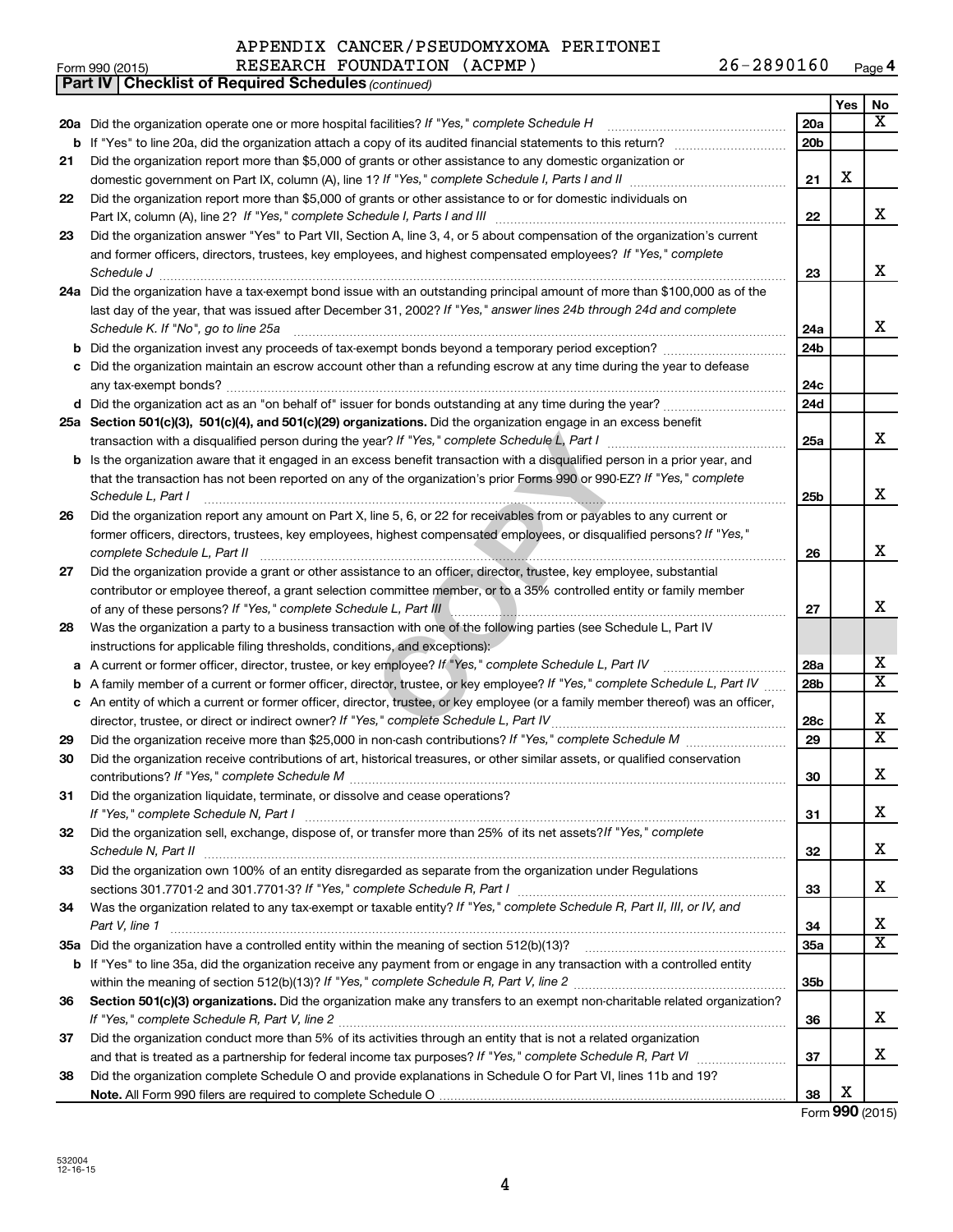|        | Part V<br><b>Statements Regarding Other IRS Filings and Tax Compliance</b>                                                                                                                                                                 |                 |    |                |     |                         |
|--------|--------------------------------------------------------------------------------------------------------------------------------------------------------------------------------------------------------------------------------------------|-----------------|----|----------------|-----|-------------------------|
|        | Check if Schedule O contains a response or note to any line in this Part V                                                                                                                                                                 |                 |    |                |     |                         |
|        |                                                                                                                                                                                                                                            |                 |    |                | Yes | <b>No</b>               |
|        |                                                                                                                                                                                                                                            | 1a              | O  |                |     |                         |
| b      | Enter the number of Forms W-2G included in line 1a. Enter -0- if not applicable                                                                                                                                                            | 1 <sub>b</sub>  | ΩI |                |     |                         |
|        | Did the organization comply with backup withholding rules for reportable payments to vendors and reportable gaming                                                                                                                         |                 |    |                |     |                         |
|        |                                                                                                                                                                                                                                            |                 |    | 1c             |     |                         |
|        | 2a Enter the number of employees reported on Form W-3, Transmittal of Wage and Tax Statements,                                                                                                                                             |                 | 01 |                |     |                         |
|        | filed for the calendar year ending with or within the year covered by this return                                                                                                                                                          | 2a              |    |                |     |                         |
|        |                                                                                                                                                                                                                                            |                 |    | 2 <sub>b</sub> |     |                         |
|        |                                                                                                                                                                                                                                            |                 |    | За             |     | x.                      |
|        | 3a Did the organization have unrelated business gross income of \$1,000 or more during the year?                                                                                                                                           |                 |    | 3 <sub>b</sub> |     |                         |
|        | 4a At any time during the calendar year, did the organization have an interest in, or a signature or other authority over, a                                                                                                               |                 |    |                |     |                         |
|        | financial account in a foreign country (such as a bank account, securities account, or other financial account)?                                                                                                                           |                 |    | 4a             |     | x                       |
|        | <b>b</b> If "Yes," enter the name of the foreign country: $\blacktriangleright$                                                                                                                                                            |                 |    |                |     |                         |
|        | See instructions for filing requirements for FinCEN Form 114, Report of Foreign Bank and Financial Accounts (FBAR).                                                                                                                        |                 |    |                |     |                         |
|        |                                                                                                                                                                                                                                            |                 |    | 5a             |     | x                       |
| b      |                                                                                                                                                                                                                                            |                 |    | 5 <sub>b</sub> |     | $\overline{\mathbf{X}}$ |
|        |                                                                                                                                                                                                                                            |                 |    | 5c             |     |                         |
|        | 6a Does the organization have annual gross receipts that are normally greater than \$100,000, and did the organization solicit                                                                                                             |                 |    |                |     |                         |
|        | any contributions that were not tax deductible as charitable contributions? And an annumeration of that were not                                                                                                                           |                 |    | 6a             |     | х                       |
|        | b If "Yes," did the organization include with every solicitation an express statement that such contributions or gifts                                                                                                                     |                 |    |                |     |                         |
|        |                                                                                                                                                                                                                                            |                 |    | 6b             |     |                         |
| 7      | Organizations that may receive deductible contributions under section 170(c).                                                                                                                                                              |                 |    |                |     |                         |
| a      | Did the organization receive a payment in excess of \$75 made partly as a contribution and partly for goods and services provided to the payor?                                                                                            |                 |    | 7a             |     | x.                      |
|        | 7b                                                                                                                                                                                                                                         |                 |    |                |     |                         |
|        | c Did the organization sell, exchange, or otherwise dispose of tangible personal property for which it was required                                                                                                                        |                 |    |                |     |                         |
|        |                                                                                                                                                                                                                                            |                 |    | 7c             |     | x                       |
|        | d If "Yes," indicate the number of Forms 8282 filed during the year manufactured in the metal of the number of                                                                                                                             | 7d              |    |                |     |                         |
| е      | Did the organization receive any funds, directly or indirectly, to pay premiums on a personal benefit contract?                                                                                                                            |                 |    | 7e             |     |                         |
| Ť.     |                                                                                                                                                                                                                                            |                 |    | 7f             |     |                         |
| g      | If the organization received a contribution of qualified intellectual property, did the organization file Form 8899 as required?                                                                                                           |                 |    | 7g<br>7h       |     |                         |
| h<br>8 | If the organization received a contribution of cars, boats, airplanes, or other vehicles, did the organization file a Form 1098-C?<br>Sponsoring organizations maintaining donor advised funds. Did a donor advised fund maintained by the |                 |    |                |     |                         |
|        |                                                                                                                                                                                                                                            |                 |    | 8              |     |                         |
| 9      | Sponsoring organizations maintaining donor advised funds.                                                                                                                                                                                  |                 |    |                |     |                         |
|        |                                                                                                                                                                                                                                            |                 |    | эа             |     |                         |
|        | <b>b</b> Did the sponsoring organization make a distribution to a donor, donor advisor, or related person?                                                                                                                                 |                 |    | 9b             |     |                         |
| 10     | Section 501(c)(7) organizations. Enter:                                                                                                                                                                                                    |                 |    |                |     |                         |
| а      |                                                                                                                                                                                                                                            | 10a             |    |                |     |                         |
| b      | Gross receipts, included on Form 990, Part VIII, line 12, for public use of club facilities                                                                                                                                                | 10 <sub>b</sub> |    |                |     |                         |
| 11     | Section 501(c)(12) organizations. Enter:                                                                                                                                                                                                   |                 |    |                |     |                         |
| а      |                                                                                                                                                                                                                                            | 11a             |    |                |     |                         |
|        | <b>b</b> Gross income from other sources (Do not net amounts due or paid to other sources against                                                                                                                                          |                 |    |                |     |                         |
|        | amounts due or received from them.)                                                                                                                                                                                                        | 11b             |    |                |     |                         |
|        | 12a Section 4947(a)(1) non-exempt charitable trusts. Is the organization filing Form 990 in lieu of Form 1041?                                                                                                                             |                 |    | 12a            |     |                         |
|        | <b>b</b> If "Yes," enter the amount of tax-exempt interest received or accrued during the year                                                                                                                                             | 12b             |    |                |     |                         |
| 13     | Section 501(c)(29) qualified nonprofit health insurance issuers.                                                                                                                                                                           |                 |    |                |     |                         |
|        | a Is the organization licensed to issue qualified health plans in more than one state?                                                                                                                                                     |                 |    | 13a            |     |                         |
|        | Note. See the instructions for additional information the organization must report on Schedule O.                                                                                                                                          |                 |    |                |     |                         |
|        | <b>b</b> Enter the amount of reserves the organization is required to maintain by the states in which the                                                                                                                                  |                 |    |                |     |                         |
|        |                                                                                                                                                                                                                                            | 13b             |    |                |     |                         |
|        | 14a Did the organization receive any payments for indoor tanning services during the tax year?                                                                                                                                             | 13c             |    | 14a            |     | X                       |
|        |                                                                                                                                                                                                                                            |                 |    | 14b            |     |                         |
|        |                                                                                                                                                                                                                                            |                 |    |                |     |                         |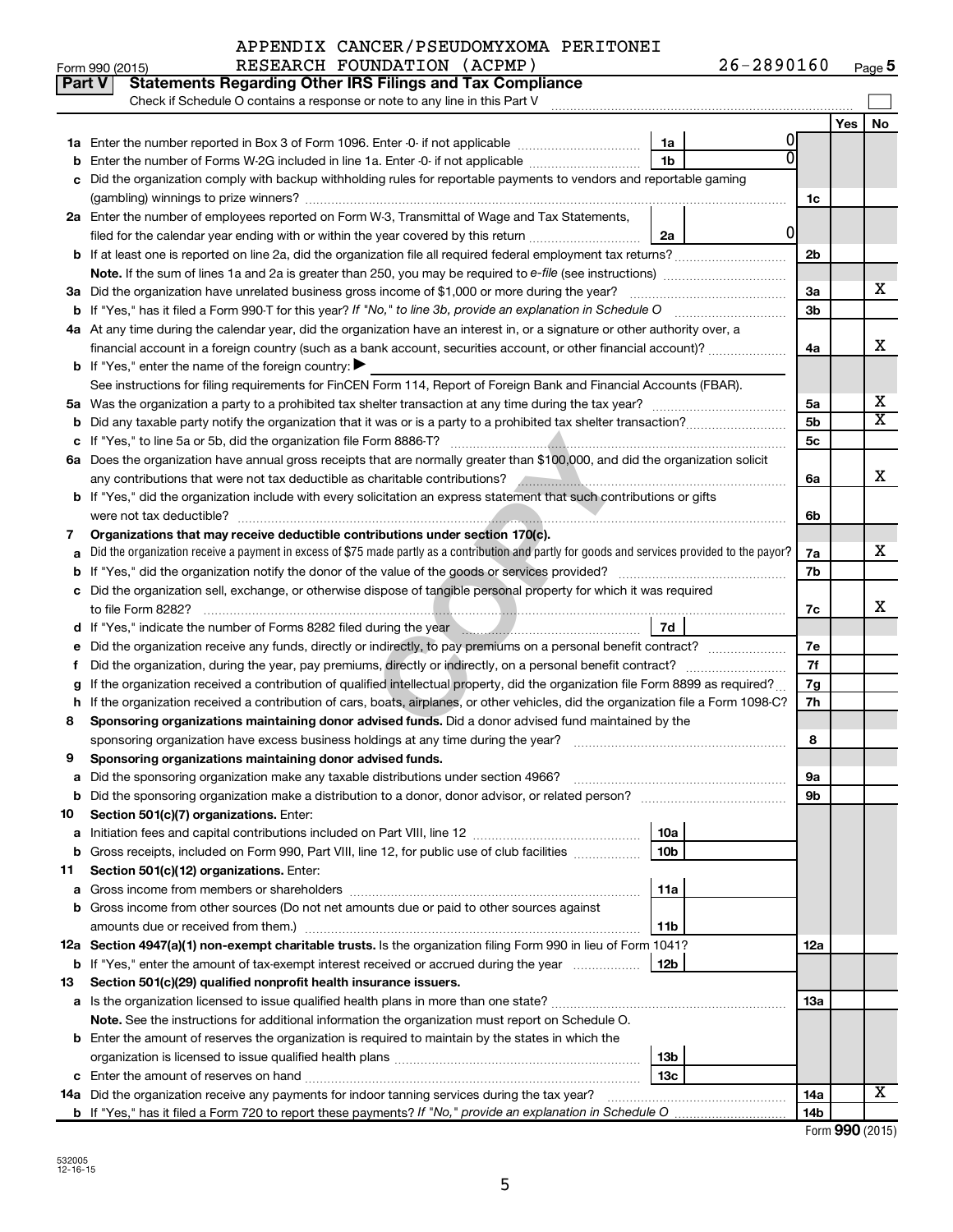#### Form 990 (2015) Page RESEARCH FOUNDATION (ACPMP) 26-2890160 APPENDIX CANCER/PSEUDOMYXOMA PERITONEI

**Part VI** Governance, Management, and Disclosure For each "Yes" response to lines 2 through 7b below, and for a "No" response

**6**

|    | to line 8a, 8b, or 10b below, describe the circumstances, processes, or changes in Schedule O. See instructions.                                                                                                               |                 |                         |                         |  |  |  |  |
|----|--------------------------------------------------------------------------------------------------------------------------------------------------------------------------------------------------------------------------------|-----------------|-------------------------|-------------------------|--|--|--|--|
|    | Check if Schedule O contains a response or note to any line in this Part VI [11] [12] Check if Schedule O contains a response or note to any line in this Part VI                                                              |                 |                         | $\overline{\mathbf{x}}$ |  |  |  |  |
|    | <b>Section A. Governing Body and Management</b>                                                                                                                                                                                |                 |                         |                         |  |  |  |  |
|    |                                                                                                                                                                                                                                |                 | Yes                     | No                      |  |  |  |  |
|    | 1a Enter the number of voting members of the governing body at the end of the tax year<br>1a                                                                                                                                   | 61              |                         |                         |  |  |  |  |
|    | If there are material differences in voting rights among members of the governing body, or if the governing                                                                                                                    |                 |                         |                         |  |  |  |  |
|    | body delegated broad authority to an executive committee or similar committee, explain in Schedule O.                                                                                                                          |                 |                         |                         |  |  |  |  |
| b  | Enter the number of voting members included in line 1a, above, who are independent<br>1b                                                                                                                                       | 61              |                         |                         |  |  |  |  |
| 2  | Did any officer, director, trustee, or key employee have a family relationship or a business relationship with any other                                                                                                       |                 |                         |                         |  |  |  |  |
|    |                                                                                                                                                                                                                                | 2               |                         | x                       |  |  |  |  |
| 3  | Did the organization delegate control over management duties customarily performed by or under the direct supervision                                                                                                          |                 |                         |                         |  |  |  |  |
|    |                                                                                                                                                                                                                                | 3               |                         | х                       |  |  |  |  |
| 4  | Did the organization make any significant changes to its governing documents since the prior Form 990 was filed?                                                                                                               | 4               |                         | $\overline{\textbf{x}}$ |  |  |  |  |
| 5  |                                                                                                                                                                                                                                | 5               |                         | $\overline{\mathbf{X}}$ |  |  |  |  |
| 6  |                                                                                                                                                                                                                                | 6               |                         | $\overline{\mathbf{x}}$ |  |  |  |  |
|    | 7a Did the organization have members, stockholders, or other persons who had the power to elect or appoint one or                                                                                                              |                 |                         |                         |  |  |  |  |
|    |                                                                                                                                                                                                                                | 7a              |                         | х                       |  |  |  |  |
|    | <b>b</b> Are any governance decisions of the organization reserved to (or subject to approval by) members, stockholders, or                                                                                                    |                 |                         |                         |  |  |  |  |
|    | persons other than the governing body?                                                                                                                                                                                         | 7b              |                         | х                       |  |  |  |  |
| 8  | Did the organization contemporaneously document the meetings held or written actions undertaken during the year by the following:                                                                                              |                 |                         |                         |  |  |  |  |
| а  |                                                                                                                                                                                                                                | 8а              | x                       |                         |  |  |  |  |
|    |                                                                                                                                                                                                                                | 8b              | $\overline{\textbf{x}}$ |                         |  |  |  |  |
| 9  | Is there any officer, director, trustee, or key employee listed in Part VII, Section A, who cannot be reached at the                                                                                                           |                 |                         |                         |  |  |  |  |
|    |                                                                                                                                                                                                                                | 9               |                         | x                       |  |  |  |  |
|    | <b>Section B. Policies</b> (This Section B requests information about policies not required by the Internal Revenue Code.)                                                                                                     |                 |                         |                         |  |  |  |  |
|    |                                                                                                                                                                                                                                |                 | Yes                     | No                      |  |  |  |  |
|    |                                                                                                                                                                                                                                | 10a             |                         | x                       |  |  |  |  |
|    | b If "Yes," did the organization have written policies and procedures governing the activities of such chapters, affiliates,                                                                                                   |                 |                         |                         |  |  |  |  |
|    |                                                                                                                                                                                                                                | 10 <sub>b</sub> |                         |                         |  |  |  |  |
|    | 11a Has the organization provided a complete copy of this Form 990 to all members of its governing body before filing the form?                                                                                                | 11a             | х                       |                         |  |  |  |  |
|    | b Describe in Schedule O the process, if any, used by the organization to review this Form 990.                                                                                                                                |                 |                         |                         |  |  |  |  |
|    | 12a Did the organization have a written conflict of interest policy? If "No," go to line 13                                                                                                                                    | 12a             | х                       |                         |  |  |  |  |
| b  | Were officers, directors, or trustees, and key employees required to disclose annually interests that could give rise to conflicts?                                                                                            | 12 <sub>b</sub> | $\overline{\textbf{x}}$ |                         |  |  |  |  |
| с  | Did the organization regularly and consistently monitor and enforce compliance with the policy? If "Yes," describe                                                                                                             |                 |                         |                         |  |  |  |  |
|    | in Schedule O how this was done                                                                                                                                                                                                | 12c             | х                       |                         |  |  |  |  |
| 13 |                                                                                                                                                                                                                                | 13              | $\overline{\textbf{x}}$ |                         |  |  |  |  |
| 14 |                                                                                                                                                                                                                                | 14              | $\overline{\textbf{x}}$ |                         |  |  |  |  |
| 15 | Did the process for determining compensation of the following persons include a review and approval by independent                                                                                                             |                 |                         |                         |  |  |  |  |
|    | persons, comparability data, and contemporaneous substantiation of the deliberation and decision?                                                                                                                              |                 |                         |                         |  |  |  |  |
| a  | The organization's CEO, Executive Director, or top management official manufactured content of the organization's CEO, Executive Director, or top management official manufactured content of the state of the state of the st | 15a             |                         | x                       |  |  |  |  |
| b  | Other officers or key employees of the organization                                                                                                                                                                            | 15b             |                         | $\overline{\texttt{x}}$ |  |  |  |  |
|    | If "Yes" to line 15a or 15b, describe the process in Schedule O (see instructions).                                                                                                                                            |                 |                         |                         |  |  |  |  |
|    | <b>16a</b> Did the organization invest in, contribute assets to, or participate in a joint venture or similar arrangement with a                                                                                               |                 |                         |                         |  |  |  |  |
|    | taxable entity during the year?                                                                                                                                                                                                | 16a             |                         | x                       |  |  |  |  |
|    | <b>b</b> If "Yes," did the organization follow a written policy or procedure requiring the organization to evaluate its participation                                                                                          |                 |                         |                         |  |  |  |  |
|    | in joint venture arrangements under applicable federal tax law, and take steps to safeguard the organization's                                                                                                                 |                 |                         |                         |  |  |  |  |
|    | exempt status with respect to such arrangements?                                                                                                                                                                               | 16b             |                         |                         |  |  |  |  |
|    | <b>Section C. Disclosure</b>                                                                                                                                                                                                   |                 |                         |                         |  |  |  |  |
| 17 | List the states with which a copy of this Form 990 is required to be filed $\blacktriangleright$ NC, PA, VA, $\overline{\text{CT}}$ , CA                                                                                       |                 |                         |                         |  |  |  |  |
| 18 | Section 6104 requires an organization to make its Forms 1023 (or 1024 if applicable), 990, and 990-T (Section 501(c)(3)s only) available                                                                                       |                 |                         |                         |  |  |  |  |
|    | for public inspection. Indicate how you made these available. Check all that apply.                                                                                                                                            |                 |                         |                         |  |  |  |  |
|    | X Own website<br>Another's website<br>Upon request<br>Other (explain in Schedule O)                                                                                                                                            |                 |                         |                         |  |  |  |  |
| 19 | Describe in Schedule O whether (and if so, how) the organization made its governing documents, conflict of interest policy, and financial                                                                                      |                 |                         |                         |  |  |  |  |
|    | statements available to the public during the tax year.                                                                                                                                                                        |                 |                         |                         |  |  |  |  |
| 20 | State the name, address, and telephone number of the person who possesses the organization's books and records:                                                                                                                |                 |                         |                         |  |  |  |  |
|    | JOHN ZISS - 216/986-7029                                                                                                                                                                                                       |                 |                         |                         |  |  |  |  |
|    | 6415 GRANGER RD, INDEPENDENCE, OH<br>44131                                                                                                                                                                                     |                 |                         |                         |  |  |  |  |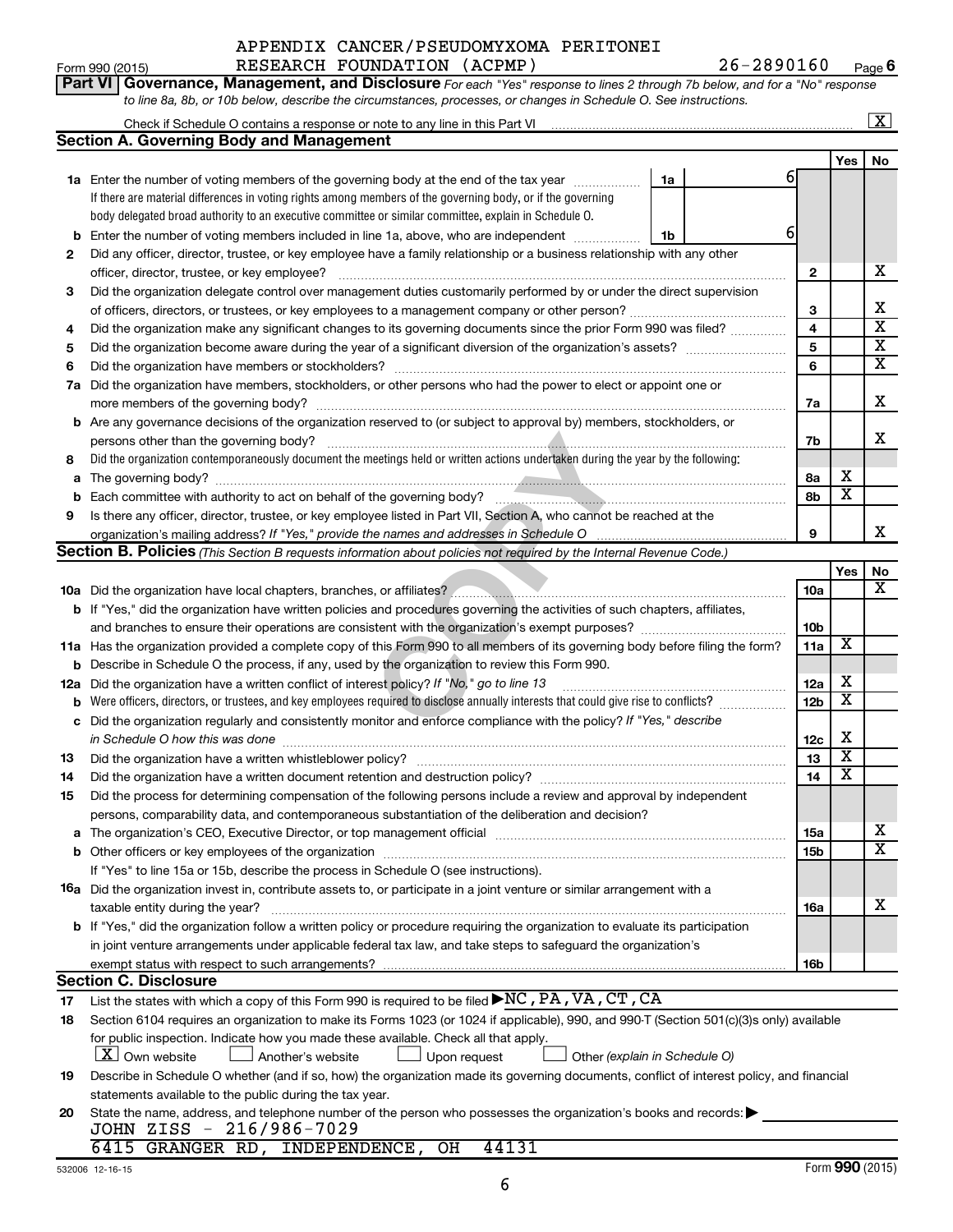|  |  | APPENDIX CANCER/PSEUDOMYXOMA PERITONEI |
|--|--|----------------------------------------|
|  |  |                                        |

 $\Box$ 

|  | Part VII Compensation of Officers, Directors, Trustees, Key Employees, Highest Compensated |
|--|--------------------------------------------------------------------------------------------|
|  | <b>Employees, and Independent Contractors</b>                                              |

#### Check if Schedule O contains a response or note to any line in this Part VII

**Section A. Officers, Directors, Trustees, Key Employees, and Highest Compensated Employees**

**1a**  Complete this table for all persons required to be listed. Report compensation for the calendar year ending with or within the organization's tax year.

**•** List all of the organization's current officers, directors, trustees (whether individuals or organizations), regardless of amount of compensation.

**•** List all of the organization's **current** key employees, if any. See instructions for definition of "key employee." Enter -0- in columns  $(D)$ ,  $(E)$ , and  $(F)$  if no compensation was paid.

**•** List the organization's five current highest compensated employees (other than an officer, director, trustee, or key employee) who received report-

**•** List all of the organization's former officers, key employees, and highest compensated employees who received more than \$100,000 of able compensation (Box 5 of Form W-2 and/or Box 7 of Form 1099-MISC) of more than \$100,000 from the organization and any related organizations. reportable compensation from the organization and any related organizations.

**•** List all of the organization's former directors or trustees that received, in the capacity as a former director or trustee of the organization, more than \$10,000 of reportable compensation from the organization and any related organizations.

List persons in the following order: individual trustees or directors; institutional trustees; officers; key employees; highest compensated employees; and former such persons.

|  |  |  | $\boxed{\mathbf{X}}$ Check this box if neither the organization nor any related organization compensated any current officer, director, or trustee. |  |  |  |  |  |
|--|--|--|-----------------------------------------------------------------------------------------------------------------------------------------------------|--|--|--|--|--|
|--|--|--|-----------------------------------------------------------------------------------------------------------------------------------------------------|--|--|--|--|--|

| (A)                    | (B)           |                                |                       |                                         | (C)          |                                 |        | (D)             | (E)             | (F)           |
|------------------------|---------------|--------------------------------|-----------------------|-----------------------------------------|--------------|---------------------------------|--------|-----------------|-----------------|---------------|
| Name and Title         | Average       |                                |                       | Position<br>(do not check more than one |              |                                 |        | Reportable      | Reportable      | Estimated     |
|                        | hours per     |                                |                       | box, unless person is both an           |              |                                 |        | compensation    | compensation    | amount of     |
|                        | week          |                                |                       | officer and a director/trustee)         |              |                                 |        | from            | from related    | other         |
|                        | (list any     |                                |                       |                                         |              |                                 |        | the             | organizations   | compensation  |
|                        | hours for     |                                |                       |                                         |              |                                 |        | organization    | (W-2/1099-MISC) | from the      |
|                        | related       |                                |                       |                                         |              |                                 |        | (W-2/1099-MISC) |                 | organization  |
|                        | organizations |                                |                       |                                         |              |                                 |        |                 |                 | and related   |
|                        | below         | Individual trustee or director | Institutional trustee |                                         | Key employee | Highest compensated<br>employee |        |                 |                 | organizations |
|                        | line)         |                                |                       | Officer                                 |              |                                 | Former |                 |                 |               |
| (1) GERALD LEWANDOWSKI | 4.00          |                                |                       |                                         |              |                                 |        |                 |                 |               |
| PRES                   |               | $\mathbf X$                    |                       |                                         |              |                                 |        | 0.              | 0.              | $\mathbf 0$ . |
| (2) JUDITH CULBERTSON  | 2.00          |                                |                       |                                         |              |                                 |        |                 |                 |               |
| VP                     |               | $\mathbf X$                    |                       |                                         |              |                                 |        | 0.              | $\mathbf 0$ .   | $\mathbf 0$ . |
| (3) DANIEL LUCIANO     | 2.00          |                                |                       |                                         |              |                                 |        |                 |                 |               |
| VP                     |               | $\mathbf X$                    |                       |                                         |              |                                 |        | 0.              | $\mathbf 0$ .   | $\mathbf 0$ . |
| JAMES CARROLL<br>(4)   | 2.00          |                                |                       |                                         |              |                                 |        |                 |                 |               |
| VP                     |               | $\overline{\textbf{X}}$        |                       |                                         |              |                                 |        | 0.              | 0.              | $\mathbf 0$ . |
| (5) SUSAN ORTEGA       | 2.00          |                                |                       |                                         |              |                                 |        |                 |                 |               |
| <b>SECRETARY</b>       |               | X                              |                       |                                         |              |                                 |        | 0.              | 0.              | $\mathbf 0$ . |
| (6) JOHN ZISS          | 2.00          |                                |                       |                                         |              |                                 |        |                 |                 |               |
| <b>TREASURER</b>       |               | $\mathbf X$                    |                       |                                         |              |                                 |        | 0.              | 0.              | $0$ .         |
|                        |               |                                |                       |                                         |              |                                 |        |                 |                 |               |
|                        |               |                                |                       |                                         |              |                                 |        |                 |                 |               |
|                        |               |                                |                       |                                         |              |                                 |        |                 |                 |               |
|                        |               |                                |                       |                                         |              |                                 |        |                 |                 |               |
|                        |               |                                |                       |                                         |              |                                 |        |                 |                 |               |
|                        |               |                                |                       |                                         |              |                                 |        |                 |                 |               |
|                        |               |                                |                       |                                         |              |                                 |        |                 |                 |               |
|                        |               |                                |                       |                                         |              |                                 |        |                 |                 |               |
|                        |               |                                |                       |                                         |              |                                 |        |                 |                 |               |
|                        |               |                                |                       |                                         |              |                                 |        |                 |                 |               |
|                        |               |                                |                       |                                         |              |                                 |        |                 |                 |               |
|                        |               |                                |                       |                                         |              |                                 |        |                 |                 |               |
|                        |               |                                |                       |                                         |              |                                 |        |                 |                 |               |
|                        |               |                                |                       |                                         |              |                                 |        |                 |                 |               |
|                        |               |                                |                       |                                         |              |                                 |        |                 |                 |               |
|                        |               |                                |                       |                                         |              |                                 |        |                 |                 |               |
|                        |               |                                |                       |                                         |              |                                 |        |                 |                 |               |
|                        |               |                                |                       |                                         |              |                                 |        |                 |                 |               |
|                        |               |                                |                       |                                         |              |                                 |        |                 |                 |               |
|                        |               |                                |                       |                                         |              |                                 |        |                 |                 |               |
|                        |               |                                |                       |                                         |              |                                 |        |                 |                 |               |
|                        |               |                                |                       |                                         |              |                                 |        |                 |                 |               |

Form (2015) **990**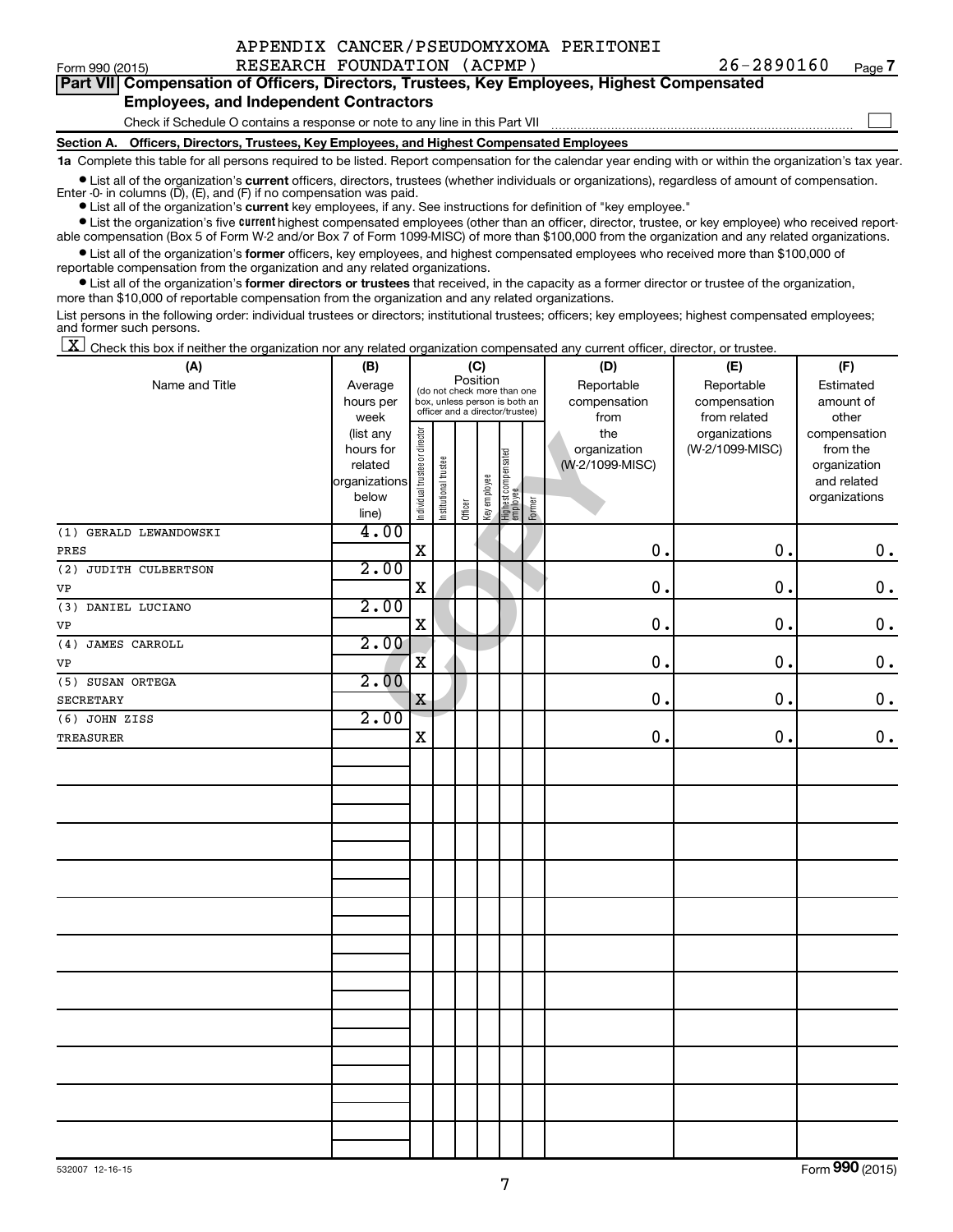|              |                                                                                                                                                                                                                                                        |                                  |                                                                      |                                |                      |                                                                                                                    |              |                                 |        | APPENDIX CANCER/PSEUDOMYXOMA PERITONEI                                                                 |                                                   |                                                          |                     |                                                                          |                                                          |
|--------------|--------------------------------------------------------------------------------------------------------------------------------------------------------------------------------------------------------------------------------------------------------|----------------------------------|----------------------------------------------------------------------|--------------------------------|----------------------|--------------------------------------------------------------------------------------------------------------------|--------------|---------------------------------|--------|--------------------------------------------------------------------------------------------------------|---------------------------------------------------|----------------------------------------------------------|---------------------|--------------------------------------------------------------------------|----------------------------------------------------------|
|              | Form 990 (2015)                                                                                                                                                                                                                                        | RESEARCH FOUNDATION (ACPMP)      |                                                                      |                                |                      |                                                                                                                    |              |                                 |        |                                                                                                        | $26 - 2890160$                                    |                                                          |                     |                                                                          | Page 8                                                   |
|              | <b>Part VII</b>                                                                                                                                                                                                                                        |                                  |                                                                      |                                |                      |                                                                                                                    |              |                                 |        | Section A. Officers, Directors, Trustees, Key Employees, and Highest Compensated Employees (continued) |                                                   |                                                          |                     |                                                                          |                                                          |
|              | (A)<br>Name and title                                                                                                                                                                                                                                  |                                  | (B)<br>Average<br>hours per<br>week                                  |                                |                      | (C)<br>Position<br>(do not check more than one<br>box, unless person is both an<br>officer and a director/trustee) |              |                                 |        | (D)<br>Reportable<br>compensation<br>from                                                              | (E)<br>Reportable<br>compensation<br>from related |                                                          |                     | (F)<br>Estimated<br>amount of<br>other                                   |                                                          |
|              |                                                                                                                                                                                                                                                        |                                  | (list any<br>hours for<br>related<br>organizations<br>below<br>line) | Individual trustee or director | nstitutional trustee | Officer                                                                                                            | Key employee | Highest compensated<br>employee | Former | the<br>organization<br>(W-2/1099-MISC)                                                                 | organizations<br>(W-2/1099-MISC)                  |                                                          |                     | compensation<br>from the<br>organization<br>and related<br>organizations |                                                          |
|              |                                                                                                                                                                                                                                                        |                                  |                                                                      |                                |                      |                                                                                                                    |              |                                 |        |                                                                                                        |                                                   |                                                          |                     |                                                                          |                                                          |
|              |                                                                                                                                                                                                                                                        |                                  |                                                                      |                                |                      |                                                                                                                    |              |                                 |        |                                                                                                        |                                                   |                                                          |                     |                                                                          |                                                          |
|              |                                                                                                                                                                                                                                                        |                                  |                                                                      |                                |                      |                                                                                                                    |              |                                 |        |                                                                                                        |                                                   |                                                          |                     |                                                                          |                                                          |
|              |                                                                                                                                                                                                                                                        |                                  |                                                                      |                                |                      |                                                                                                                    |              |                                 |        |                                                                                                        |                                                   |                                                          |                     |                                                                          |                                                          |
|              |                                                                                                                                                                                                                                                        |                                  |                                                                      |                                |                      |                                                                                                                    |              |                                 |        |                                                                                                        |                                                   |                                                          |                     |                                                                          |                                                          |
|              |                                                                                                                                                                                                                                                        |                                  |                                                                      |                                |                      |                                                                                                                    |              |                                 |        |                                                                                                        |                                                   |                                                          |                     |                                                                          |                                                          |
|              | 1b Sub-total                                                                                                                                                                                                                                           |                                  |                                                                      |                                |                      |                                                                                                                    |              |                                 |        | $\overline{\mathbf{0}}$ .<br>$\overline{0}$ .<br>0.                                                    |                                                   | $\overline{0}$ .<br>$\overline{0}$ .<br>$\overline{0}$ . |                     |                                                                          | $\overline{0}$ .<br>$\overline{0}$ .<br>$\overline{0}$ . |
| $\mathbf{2}$ | Total number of individuals (including but not limited to those listed above) who received more than \$100,000 of reportable<br>compensation from the organization $\blacktriangleright$                                                               |                                  |                                                                      |                                |                      |                                                                                                                    |              |                                 |        |                                                                                                        |                                                   |                                                          |                     | Yes                                                                      | 0<br>No                                                  |
| З            | Did the organization list any former officer, director, or trustee, key employee, or highest compensated employee on<br>line 1a? If "Yes," complete Schedule J for such individual manufactured content content from the content of the                |                                  |                                                                      |                                |                      |                                                                                                                    |              |                                 |        |                                                                                                        |                                                   |                                                          | з                   |                                                                          | X                                                        |
| 4            | For any individual listed on line 1a, is the sum of reportable compensation and other compensation from the organization                                                                                                                               |                                  |                                                                      |                                |                      |                                                                                                                    |              |                                 |        |                                                                                                        |                                                   |                                                          | 4                   |                                                                          | x                                                        |
| 5            | Did any person listed on line 1a receive or accrue compensation from any unrelated organization or individual for services                                                                                                                             |                                  |                                                                      |                                |                      |                                                                                                                    |              |                                 |        |                                                                                                        |                                                   |                                                          | 5                   |                                                                          | x                                                        |
|              | <b>Section B. Independent Contractors</b>                                                                                                                                                                                                              |                                  |                                                                      |                                |                      |                                                                                                                    |              |                                 |        |                                                                                                        |                                                   |                                                          |                     |                                                                          |                                                          |
| 1            | Complete this table for your five highest compensated independent contractors that received more than \$100,000 of compensation from<br>the organization. Report compensation for the calendar year ending with or within the organization's tax year. |                                  |                                                                      |                                |                      |                                                                                                                    |              |                                 |        |                                                                                                        |                                                   |                                                          |                     |                                                                          |                                                          |
|              |                                                                                                                                                                                                                                                        | (A)<br>Name and business address |                                                                      |                                | NONE                 |                                                                                                                    |              |                                 |        | (B)<br>Description of services                                                                         |                                                   |                                                          | (C)<br>Compensation |                                                                          |                                                          |
|              |                                                                                                                                                                                                                                                        |                                  |                                                                      |                                |                      |                                                                                                                    |              |                                 |        |                                                                                                        |                                                   |                                                          |                     |                                                                          |                                                          |
|              |                                                                                                                                                                                                                                                        |                                  |                                                                      |                                |                      |                                                                                                                    |              |                                 |        |                                                                                                        |                                                   |                                                          |                     |                                                                          |                                                          |
|              |                                                                                                                                                                                                                                                        |                                  |                                                                      |                                |                      |                                                                                                                    |              |                                 |        |                                                                                                        |                                                   |                                                          |                     |                                                                          |                                                          |
|              |                                                                                                                                                                                                                                                        |                                  |                                                                      |                                |                      |                                                                                                                    |              |                                 |        |                                                                                                        |                                                   |                                                          |                     |                                                                          |                                                          |
| 2            | Total number of independent contractors (including but not limited to those listed above) who received more than<br>\$100,000 of compensation from the organization                                                                                    |                                  |                                                                      |                                |                      |                                                                                                                    |              | 0                               |        |                                                                                                        |                                                   |                                                          |                     |                                                                          |                                                          |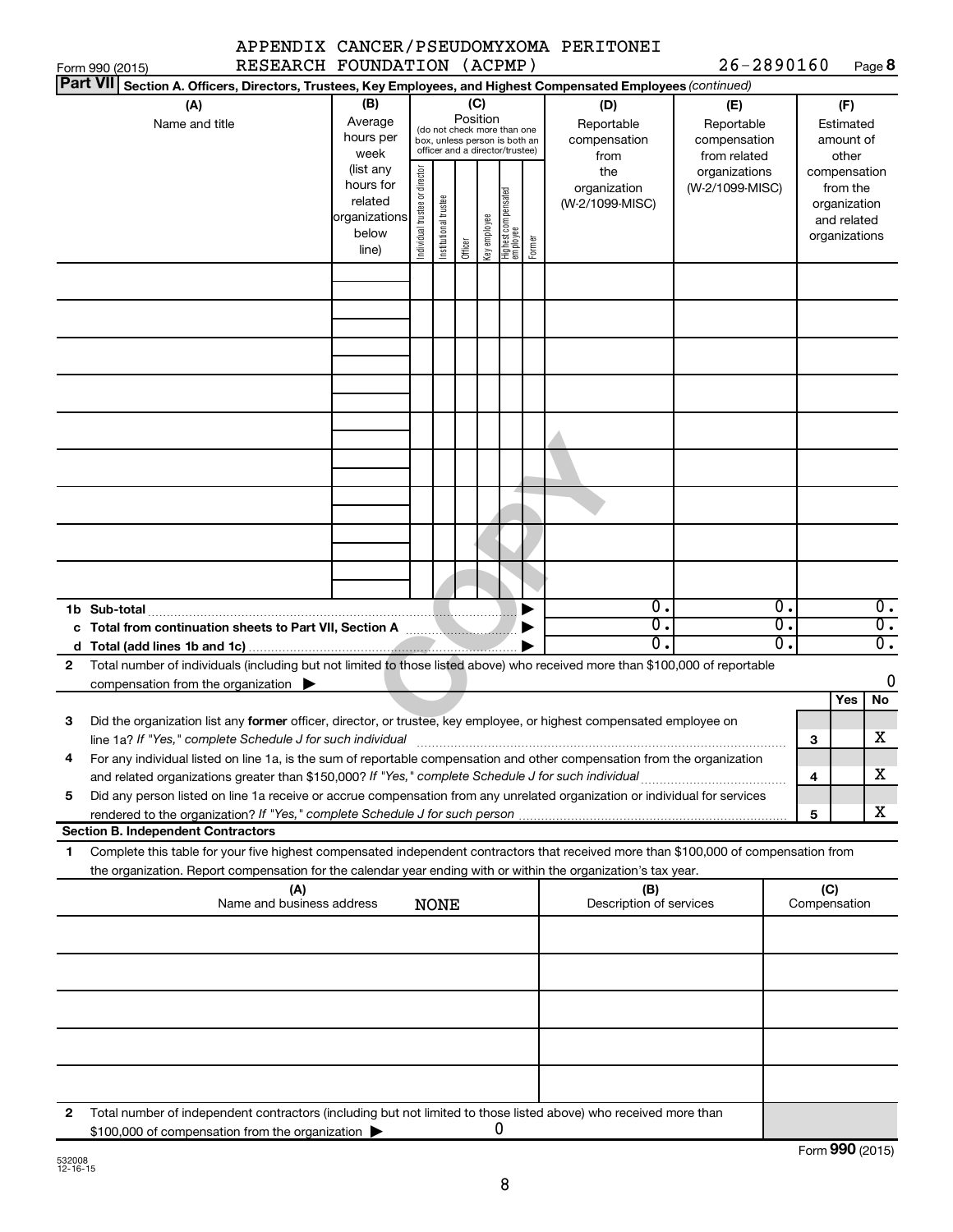|                 | APPENDIX CANCER/PSEUDOMYXOMA PERITONEI |                |      |
|-----------------|----------------------------------------|----------------|------|
| Form 990 (2015) | RESEARCH FOUNDATION (ACPMP)            | $26 - 2890160$ | Page |

|                              |                  | Form 990 (2015)                                                                                   |                | RESEARCH FOUNDATION (ACPMP) |                      |                                                 | $26 - 2890160$                                     | Page 9                                                             |
|------------------------------|------------------|---------------------------------------------------------------------------------------------------|----------------|-----------------------------|----------------------|-------------------------------------------------|----------------------------------------------------|--------------------------------------------------------------------|
|                              | <b>Part VIII</b> | <b>Statement of Revenue</b>                                                                       |                |                             |                      |                                                 |                                                    |                                                                    |
|                              |                  |                                                                                                   |                |                             |                      |                                                 |                                                    |                                                                    |
|                              |                  |                                                                                                   |                |                             | (A)<br>Total revenue | (B)<br>Related or<br>exempt function<br>revenue | $\overline{C}$<br>Unrelated<br>business<br>revenue | (D)<br>Revenue excluded<br>from tax under<br>sections<br>512 - 514 |
|                              |                  | 1 a Federated campaigns                                                                           | 1a             |                             |                      |                                                 |                                                    |                                                                    |
|                              | b                | Membership dues                                                                                   | 1 <sub>b</sub> |                             |                      |                                                 |                                                    |                                                                    |
|                              |                  | c Fundraising events                                                                              | 1 <sub>c</sub> | 100, 518.                   |                      |                                                 |                                                    |                                                                    |
|                              |                  | d Related organizations                                                                           | 1 <sub>d</sub> |                             |                      |                                                 |                                                    |                                                                    |
|                              |                  | e Government grants (contributions)                                                               | 1e             |                             |                      |                                                 |                                                    |                                                                    |
|                              |                  | f All other contributions, gifts, grants, and                                                     |                |                             |                      |                                                 |                                                    |                                                                    |
| Contributions, Gifts, Grants |                  | similar amounts not included above                                                                | 1f             | 54,976.                     |                      |                                                 |                                                    |                                                                    |
|                              |                  | g Noncash contributions included in lines 1a-1f: \$                                               |                |                             |                      |                                                 |                                                    |                                                                    |
|                              |                  |                                                                                                   |                |                             | 155,494.             |                                                 |                                                    |                                                                    |
|                              |                  |                                                                                                   |                | <b>Business Code</b>        |                      |                                                 |                                                    |                                                                    |
| Program Service<br>Revenue   | 2 a              |                                                                                                   |                |                             |                      |                                                 |                                                    |                                                                    |
|                              | b                | the control of the control of the control of the control of the control of                        |                |                             |                      |                                                 |                                                    |                                                                    |
|                              | с<br>d           |                                                                                                   |                |                             |                      |                                                 |                                                    |                                                                    |
|                              | е                |                                                                                                   |                |                             |                      |                                                 |                                                    |                                                                    |
|                              |                  | f All other program service revenue                                                               |                |                             |                      |                                                 |                                                    |                                                                    |
|                              |                  |                                                                                                   |                |                             |                      |                                                 |                                                    |                                                                    |
|                              | 3                | Investment income (including dividends, interest, and                                             |                |                             |                      |                                                 |                                                    |                                                                    |
|                              |                  |                                                                                                   |                |                             | 366.                 | 366.                                            |                                                    |                                                                    |
|                              | 4                | Income from investment of tax-exempt bond proceeds                                                |                |                             |                      |                                                 |                                                    |                                                                    |
|                              | 5                |                                                                                                   |                |                             |                      |                                                 |                                                    |                                                                    |
|                              |                  |                                                                                                   | (i) Real       | (ii) Personal               |                      |                                                 |                                                    |                                                                    |
|                              | 6а               | Gross rents<br>$\ldots \ldots \ldots \ldots \ldots$                                               |                |                             |                      |                                                 |                                                    |                                                                    |
|                              | b                | Less: rental expenses                                                                             |                |                             |                      |                                                 |                                                    |                                                                    |
|                              | с                | Rental income or (loss)                                                                           |                |                             |                      |                                                 |                                                    |                                                                    |
|                              |                  | 7 a Gross amount from sales of                                                                    |                |                             |                      |                                                 |                                                    |                                                                    |
|                              |                  |                                                                                                   | (i) Securities | (ii) Other                  |                      |                                                 |                                                    |                                                                    |
|                              |                  | assets other than inventory<br><b>b</b> Less: cost or other basis                                 |                |                             |                      |                                                 |                                                    |                                                                    |
|                              |                  | and sales expenses                                                                                |                |                             |                      |                                                 |                                                    |                                                                    |
|                              |                  |                                                                                                   |                |                             |                      |                                                 |                                                    |                                                                    |
|                              |                  |                                                                                                   |                |                             |                      |                                                 |                                                    |                                                                    |
|                              |                  | 8 a Gross income from fundraising events (not                                                     |                |                             |                      |                                                 |                                                    |                                                                    |
|                              |                  | $100$ , $518$ . $_{\sf of}$<br>including \$                                                       |                |                             |                      |                                                 |                                                    |                                                                    |
| <b>Other Revenue</b>         |                  | contributions reported on line 1c). See                                                           |                |                             |                      |                                                 |                                                    |                                                                    |
|                              |                  |                                                                                                   |                | 0.                          |                      |                                                 |                                                    |                                                                    |
|                              |                  | <b>b</b> Less: direct expenses <i></i>                                                            |                | 9,417                       |                      |                                                 |                                                    |                                                                    |
|                              |                  | c Net income or (loss) from fundraising events                                                    |                |                             | $-9,417.$            |                                                 |                                                    | $-9,417.$                                                          |
|                              |                  | 9 a Gross income from gaming activities. See                                                      |                |                             |                      |                                                 |                                                    |                                                                    |
|                              |                  |                                                                                                   |                |                             |                      |                                                 |                                                    |                                                                    |
|                              |                  | <b>b</b> Less: direct expenses <b>manually b</b><br>c Net income or (loss) from gaming activities |                | ▶                           |                      |                                                 |                                                    |                                                                    |
|                              |                  | 10 a Gross sales of inventory, less returns                                                       |                |                             |                      |                                                 |                                                    |                                                                    |
|                              |                  |                                                                                                   |                | 63.                         |                      |                                                 |                                                    |                                                                    |
|                              |                  |                                                                                                   |                | $\overline{0}$ .            |                      |                                                 |                                                    |                                                                    |
|                              |                  | c Net income or (loss) from sales of inventory                                                    |                |                             | 63.                  |                                                 | 63.                                                |                                                                    |
|                              |                  | Miscellaneous Revenue                                                                             |                | <b>Business Code</b>        |                      |                                                 |                                                    |                                                                    |
|                              | 11 a             | the control of the control of the control of the control of                                       |                |                             |                      |                                                 |                                                    |                                                                    |
|                              | b                |                                                                                                   |                |                             |                      |                                                 |                                                    |                                                                    |
|                              | с                |                                                                                                   |                |                             |                      |                                                 |                                                    |                                                                    |
|                              |                  |                                                                                                   |                |                             |                      |                                                 |                                                    |                                                                    |
|                              |                  |                                                                                                   |                |                             |                      |                                                 |                                                    |                                                                    |
|                              | 12               |                                                                                                   |                |                             | 146,506.             | 366.                                            | 63.                                                | $-9,417.$                                                          |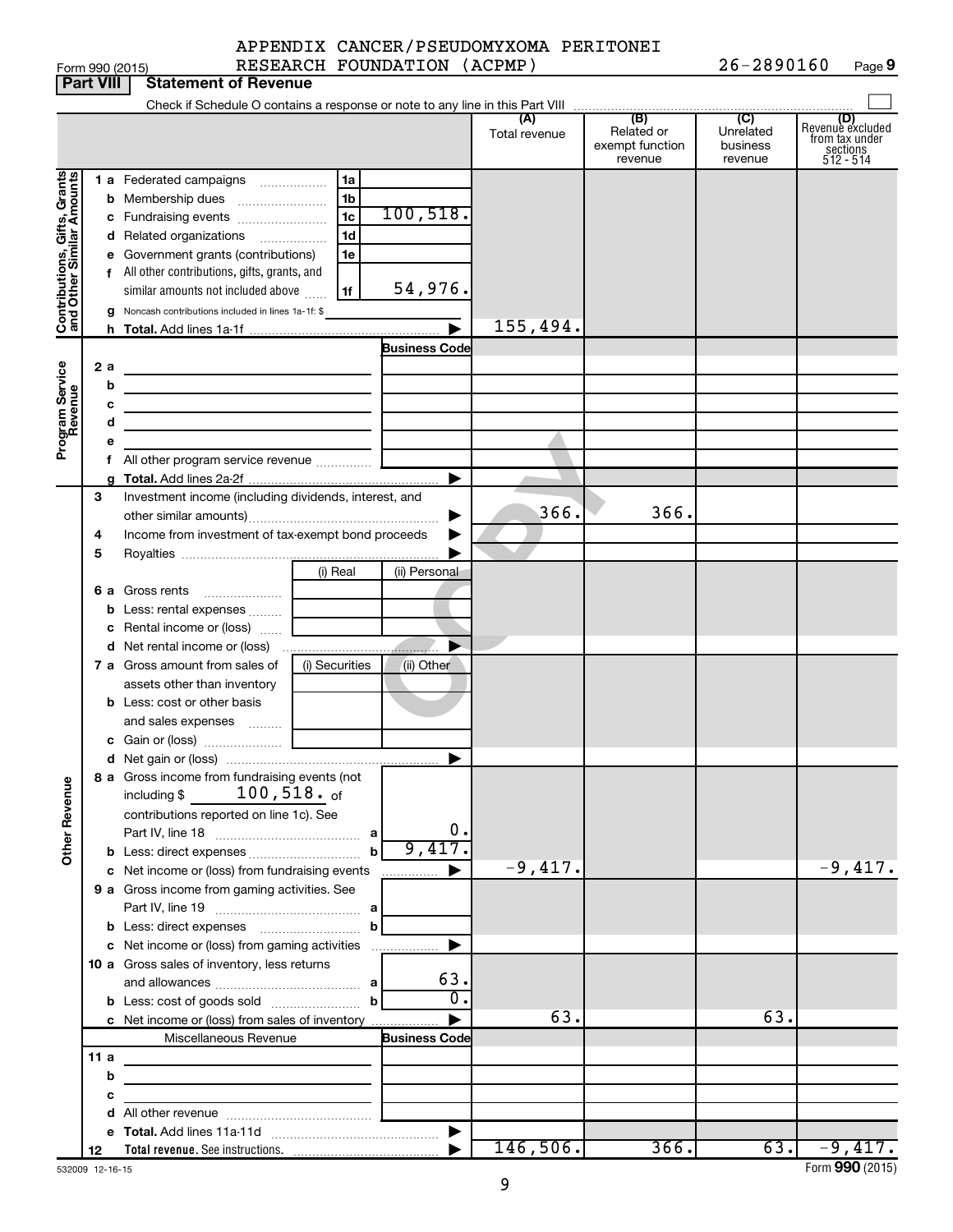#### Form 990 (2015) Page APPENDIX CANCER/PSEUDOMYXOMA PERITONEI RESEARCH FOUNDATION (ACPMP) 26-2890160

26-2890160 Page 10

|              | Part IX   Statement of Functional Expenses                                                                                 |                       |                                    |                                                     |                                |  |  |  |  |  |
|--------------|----------------------------------------------------------------------------------------------------------------------------|-----------------------|------------------------------------|-----------------------------------------------------|--------------------------------|--|--|--|--|--|
|              | Section 501(c)(3) and 501(c)(4) organizations must complete all columns. All other organizations must complete column (A). |                       |                                    |                                                     |                                |  |  |  |  |  |
|              | Check if Schedule O contains a response or note to any line in this Part IX                                                |                       |                                    |                                                     |                                |  |  |  |  |  |
|              | Do not include amounts reported on lines 6b,<br>7b, 8b, 9b, and 10b of Part VIII.                                          | (A)<br>Total expenses | (B)<br>Program service<br>expenses | $\mathcal{C}$<br>Management and<br>general expenses | (D)<br>Fundraising<br>expenses |  |  |  |  |  |
| 1            | Grants and other assistance to domestic organizations                                                                      |                       |                                    |                                                     |                                |  |  |  |  |  |
|              | and domestic governments. See Part IV, line 21                                                                             | 102,000.              | 102,000.                           |                                                     |                                |  |  |  |  |  |
| $\mathbf{2}$ | Grants and other assistance to domestic                                                                                    |                       |                                    |                                                     |                                |  |  |  |  |  |
|              | individuals. See Part IV, line 22                                                                                          |                       |                                    |                                                     |                                |  |  |  |  |  |
| 3            | Grants and other assistance to foreign                                                                                     |                       |                                    |                                                     |                                |  |  |  |  |  |
|              | organizations, foreign governments, and foreign                                                                            |                       |                                    |                                                     |                                |  |  |  |  |  |
|              | individuals. See Part IV, lines 15 and 16                                                                                  |                       |                                    |                                                     |                                |  |  |  |  |  |
| 4            | Benefits paid to or for members                                                                                            |                       |                                    |                                                     |                                |  |  |  |  |  |
| 5            | Compensation of current officers, directors,                                                                               |                       |                                    |                                                     |                                |  |  |  |  |  |
|              | trustees, and key employees                                                                                                |                       |                                    |                                                     |                                |  |  |  |  |  |
| 6            | Compensation not included above, to disqualified<br>persons (as defined under section 4958(f)(1)) and                      |                       |                                    |                                                     |                                |  |  |  |  |  |
|              | persons described in section 4958(c)(3)(B)                                                                                 |                       |                                    |                                                     |                                |  |  |  |  |  |
| 7            | Other salaries and wages                                                                                                   |                       |                                    |                                                     |                                |  |  |  |  |  |
| 8            | Pension plan accruals and contributions (include                                                                           |                       |                                    |                                                     |                                |  |  |  |  |  |
|              | section 401(k) and 403(b) employer contributions)                                                                          |                       |                                    |                                                     |                                |  |  |  |  |  |
| 9            |                                                                                                                            |                       |                                    |                                                     |                                |  |  |  |  |  |
| 10           |                                                                                                                            |                       |                                    |                                                     |                                |  |  |  |  |  |
| 11           | Fees for services (non-employees):                                                                                         |                       |                                    |                                                     |                                |  |  |  |  |  |
| а            |                                                                                                                            |                       |                                    |                                                     |                                |  |  |  |  |  |
| b            |                                                                                                                            |                       |                                    |                                                     |                                |  |  |  |  |  |
| с            |                                                                                                                            |                       |                                    |                                                     |                                |  |  |  |  |  |
| d            |                                                                                                                            |                       |                                    |                                                     |                                |  |  |  |  |  |
| е            | Professional fundraising services. See Part IV, line 17                                                                    |                       |                                    |                                                     |                                |  |  |  |  |  |
| f            | Investment management fees                                                                                                 |                       |                                    |                                                     |                                |  |  |  |  |  |
| g            | Other. (If line 11g amount exceeds 10% of line 25,                                                                         |                       |                                    |                                                     |                                |  |  |  |  |  |
|              | column (A) amount, list line 11g expenses on Sch O.)                                                                       |                       |                                    |                                                     |                                |  |  |  |  |  |
| 12           |                                                                                                                            |                       |                                    |                                                     |                                |  |  |  |  |  |
| 13           |                                                                                                                            | 16.<br>10,925.        | 3,642.                             | 16.                                                 | 7,283.                         |  |  |  |  |  |
| 14           |                                                                                                                            |                       |                                    |                                                     |                                |  |  |  |  |  |
| 15           |                                                                                                                            |                       |                                    |                                                     |                                |  |  |  |  |  |
| 16           |                                                                                                                            |                       |                                    |                                                     |                                |  |  |  |  |  |
| 17           | Travel<br>Payments of travel or entertainment expenses                                                                     |                       |                                    |                                                     |                                |  |  |  |  |  |
| 18           |                                                                                                                            |                       |                                    |                                                     |                                |  |  |  |  |  |
| 19           | for any federal, state, or local public officials<br>Conferences, conventions, and meetings                                |                       |                                    |                                                     |                                |  |  |  |  |  |
| 20           | Interest                                                                                                                   |                       |                                    |                                                     |                                |  |  |  |  |  |
| 21           |                                                                                                                            |                       |                                    |                                                     |                                |  |  |  |  |  |
| 22           | Depreciation, depletion, and amortization                                                                                  |                       |                                    |                                                     |                                |  |  |  |  |  |
| 23           | Insurance                                                                                                                  | 1,221.                |                                    | 1,221                                               |                                |  |  |  |  |  |
| 24           | Other expenses. Itemize expenses not covered                                                                               |                       |                                    |                                                     |                                |  |  |  |  |  |
|              | above. (List miscellaneous expenses in line 24e. If line<br>24e amount exceeds 10% of line 25, column (A)                  |                       |                                    |                                                     |                                |  |  |  |  |  |
|              | amount, list line 24e expenses on Schedule O.)                                                                             |                       |                                    |                                                     |                                |  |  |  |  |  |
| a            | SYMPOSIUM                                                                                                                  | 9,981.                | 9,981.                             |                                                     |                                |  |  |  |  |  |
| b            | GRANT ADMINISTRATION EX                                                                                                    | 6,500.                | 6,500.                             |                                                     |                                |  |  |  |  |  |
|              | <b>MERCHANT FEES</b>                                                                                                       | 3,395.                |                                    |                                                     | 3,395.                         |  |  |  |  |  |
| d            | LICENSE & REGISTRATION                                                                                                     | 720.                  |                                    | 720.                                                |                                |  |  |  |  |  |
| е            | All other expenses                                                                                                         | 626.                  | 200.                               | 426.                                                |                                |  |  |  |  |  |
| 25           | Total functional expenses. Add lines 1 through 24e                                                                         | 135,384.              | 122,323.                           | 2,383.                                              | 10,678.                        |  |  |  |  |  |
| 26           | Joint costs. Complete this line only if the organization                                                                   |                       |                                    |                                                     |                                |  |  |  |  |  |
|              | reported in column (B) joint costs from a combined                                                                         |                       |                                    |                                                     |                                |  |  |  |  |  |
|              | educational campaign and fundraising solicitation.<br>Check here $\blacktriangleright$                                     |                       |                                    |                                                     |                                |  |  |  |  |  |
|              | if following SOP 98-2 (ASC 958-720)                                                                                        |                       |                                    |                                                     |                                |  |  |  |  |  |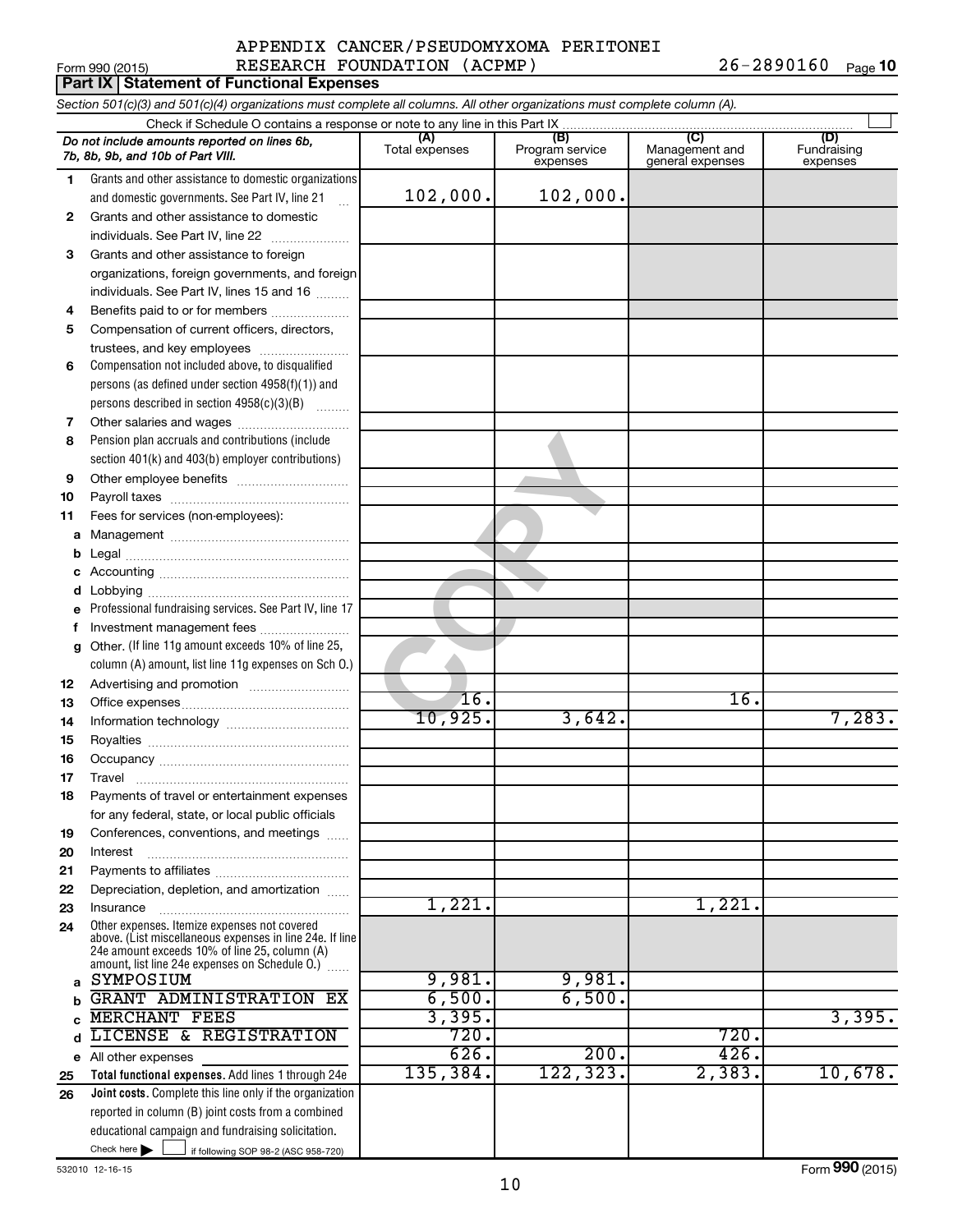|                 | APPENDIX CANCER/PSEUDOMYXOMA PERITONEI |                |         |
|-----------------|----------------------------------------|----------------|---------|
| Form 990 (2015) | RESEARCH FOUNDATION (ACPMP)            | $26 - 2890160$ | Page 11 |

|                             |    |                                                                                                                              | (A)<br>Beginning of year |                | (B)<br>End of year                      |
|-----------------------------|----|------------------------------------------------------------------------------------------------------------------------------|--------------------------|----------------|-----------------------------------------|
|                             | 1  |                                                                                                                              | 236,602.                 | $\mathbf{1}$   | 247,724.                                |
|                             | 2  |                                                                                                                              |                          | $\mathbf{2}$   |                                         |
|                             | з  |                                                                                                                              |                          | 3              |                                         |
|                             | 4  |                                                                                                                              |                          | 4              |                                         |
|                             | 5  | Loans and other receivables from current and former officers, directors,                                                     |                          |                |                                         |
|                             |    | trustees, key employees, and highest compensated employees. Complete                                                         |                          |                |                                         |
|                             |    |                                                                                                                              |                          | 5              |                                         |
|                             | 6  | Loans and other receivables from other disqualified persons (as defined under                                                |                          |                |                                         |
|                             |    | section $4958(f)(1)$ , persons described in section $4958(c)(3)(B)$ , and contributing                                       |                          |                |                                         |
|                             |    | employers and sponsoring organizations of section 501(c)(9) voluntary                                                        |                          |                |                                         |
|                             |    | employees' beneficiary organizations (see instr). Complete Part II of Sch L                                                  |                          | 6              |                                         |
| Assets                      | 7  |                                                                                                                              |                          | $\overline{7}$ |                                         |
|                             | 8  |                                                                                                                              |                          | 8              |                                         |
|                             | 9  | Prepaid expenses and deferred charges [11] [11] prepaid expenses and deferred charges [11] [11] minimum and the P            |                          | 9              |                                         |
|                             |    | <b>10a</b> Land, buildings, and equipment: cost or other                                                                     |                          |                |                                         |
|                             |    | basis. Complete Part VI of Schedule D    10a                                                                                 |                          |                |                                         |
|                             |    | 10b<br><b>b</b> Less: accumulated depreciation <i></i>                                                                       |                          | 10c            |                                         |
|                             | 11 |                                                                                                                              |                          | 11             |                                         |
|                             | 12 |                                                                                                                              |                          | 12             |                                         |
|                             | 13 |                                                                                                                              |                          | 13             |                                         |
|                             | 14 |                                                                                                                              |                          | 14             |                                         |
|                             | 15 |                                                                                                                              |                          | 15             |                                         |
|                             | 16 | Total assets. Add lines 1 through 15 (must equal line 34) manuscription.                                                     | 236,602.                 | 16             | 247,724.                                |
|                             | 17 |                                                                                                                              |                          | 17             |                                         |
|                             | 18 |                                                                                                                              |                          | 18             |                                         |
|                             | 19 |                                                                                                                              |                          | 19             |                                         |
|                             | 20 |                                                                                                                              |                          | 20             |                                         |
|                             | 21 | Escrow or custodial account liability. Complete Part IV of Schedule D                                                        |                          | 21             |                                         |
|                             | 22 | Loans and other payables to current and former officers, directors, trustees,                                                |                          |                |                                         |
| Liabilities                 |    | key employees, highest compensated employees, and disqualified persons.                                                      |                          |                |                                         |
|                             |    |                                                                                                                              |                          | 22             |                                         |
|                             | 23 | Secured mortgages and notes payable to unrelated third parties                                                               |                          | 23             |                                         |
|                             | 24 |                                                                                                                              |                          | 24             |                                         |
|                             | 25 | Other liabilities (including federal income tax, payables to related third                                                   |                          |                |                                         |
|                             |    | parties, and other liabilities not included on lines 17-24). Complete Part X of                                              |                          |                |                                         |
|                             |    | Schedule D                                                                                                                   |                          | 25             |                                         |
|                             | 26 | Total liabilities. Add lines 17 through 25                                                                                   | О.                       | 26             | 0.                                      |
|                             |    | Organizations that follow SFAS 117 (ASC 958), check here $\blacktriangleright \begin{array}{c} \boxed{X} \\ \end{array}$ and |                          |                |                                         |
|                             |    | complete lines 27 through 29, and lines 33 and 34.                                                                           |                          |                |                                         |
|                             | 27 |                                                                                                                              | 236,602.                 | 27             | 247,724.                                |
|                             | 28 |                                                                                                                              |                          | 28             |                                         |
|                             | 29 | Permanently restricted net assets                                                                                            |                          | 29             |                                         |
|                             |    | Organizations that do not follow SFAS 117 (ASC 958), check here ▶ [                                                          |                          |                |                                         |
|                             |    | and complete lines 30 through 34.                                                                                            |                          |                |                                         |
|                             | 30 |                                                                                                                              |                          | 30             |                                         |
|                             | 31 | Paid-in or capital surplus, or land, building, or equipment fund                                                             |                          | 31             |                                         |
| Net Assets or Fund Balances | 32 | Retained earnings, endowment, accumulated income, or other funds                                                             |                          | 32             |                                         |
|                             | 33 |                                                                                                                              | 236,602.                 | 33             | 247,724.                                |
|                             | 34 |                                                                                                                              | 236,602.                 | 34             | 247,724.<br>$F_{\text{OCD}}$ 990 (2015) |

# **Part X** | Balance Sheet

Form (2015) **990**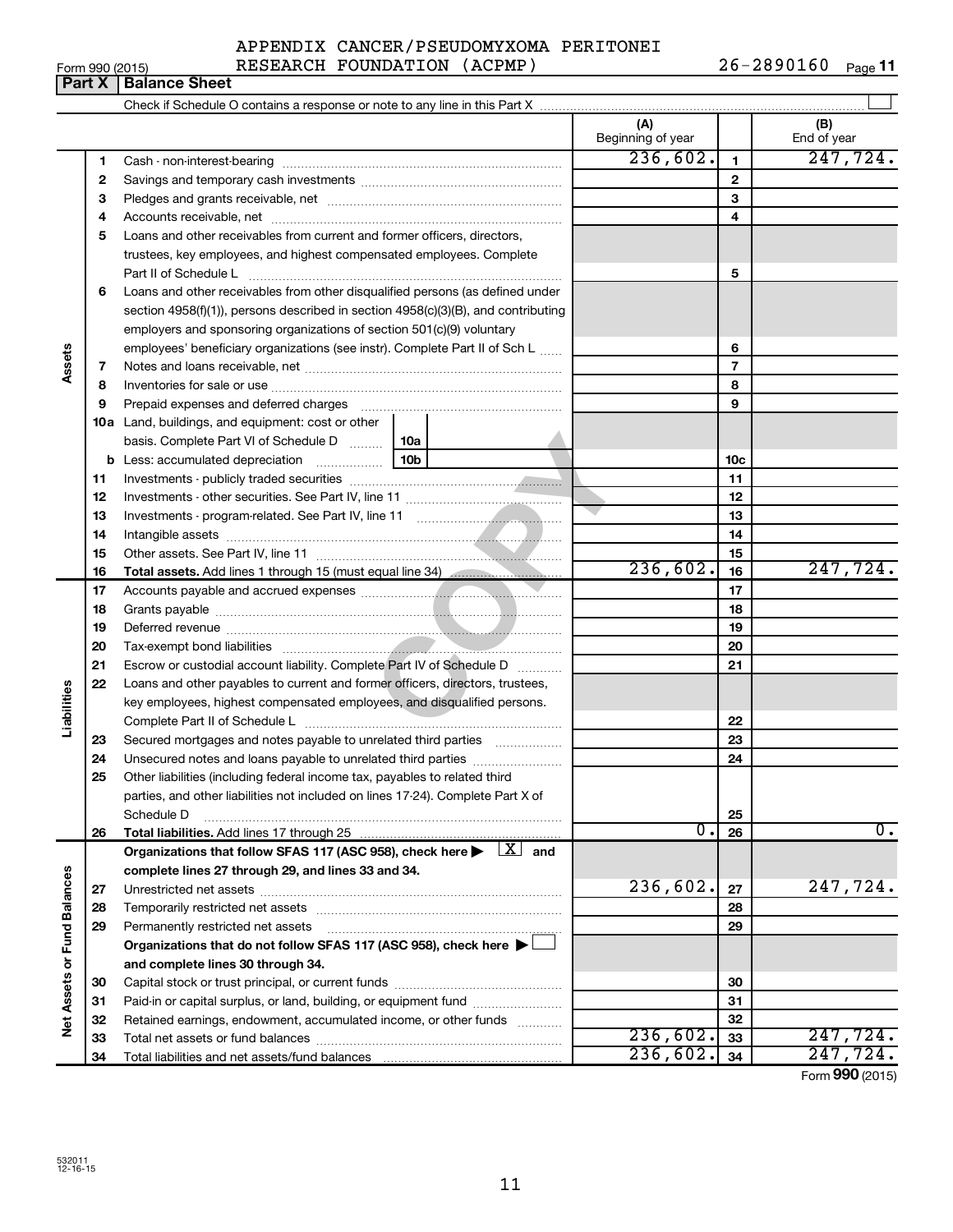|                 | APPENDIX CANCER/PSEUDOMYXOMA PERITONEI |  |                |                |
|-----------------|----------------------------------------|--|----------------|----------------|
| Form 990 (2015) | RESEARCH FOUNDATION (ACPMP)            |  | $26 - 2890160$ | Page $\sf{12}$ |

|    | Part XI<br><b>Reconciliation of Net Assets</b>                                                                                  |                         |                |            |                  |  |
|----|---------------------------------------------------------------------------------------------------------------------------------|-------------------------|----------------|------------|------------------|--|
|    | Check if Schedule O contains a response or note to any line in this Part XI                                                     |                         |                |            |                  |  |
|    |                                                                                                                                 |                         |                |            |                  |  |
| 1  |                                                                                                                                 | $\mathbf{1}$            |                |            | 146,506.         |  |
| 2  |                                                                                                                                 | $\overline{2}$          |                |            | 135,384.         |  |
| 3  | Revenue less expenses. Subtract line 2 from line 1                                                                              | 3                       |                |            | 11, 122.         |  |
| 4  |                                                                                                                                 | $\overline{\mathbf{4}}$ |                |            | 236,602.         |  |
| 5  |                                                                                                                                 | 5                       |                |            |                  |  |
| 6  | Donated services and use of facilities                                                                                          | 6                       |                |            |                  |  |
| 7  | Investment expenses                                                                                                             | $\overline{7}$          |                |            |                  |  |
| 8  | Prior period adjustments                                                                                                        | 8                       |                |            |                  |  |
| 9  |                                                                                                                                 | 9                       |                |            | $\overline{0}$ . |  |
| 10 | Net assets or fund balances at end of year. Combine lines 3 through 9 (must equal Part X, line 33,                              |                         |                |            |                  |  |
|    | column (B))                                                                                                                     | 10                      |                |            | 247,724.         |  |
|    | Part XII Financial Statements and Reporting                                                                                     |                         |                |            |                  |  |
|    |                                                                                                                                 |                         |                |            |                  |  |
|    |                                                                                                                                 |                         |                | <b>Yes</b> | <b>No</b>        |  |
| 1  | Accounting method used to prepare the Form 990: $\boxed{\textbf{X}}$ Cash<br>$\Box$ Accrual<br>Other                            |                         |                |            |                  |  |
|    | If the organization changed its method of accounting from a prior year or checked "Other," explain in Schedule O.               |                         |                |            |                  |  |
|    |                                                                                                                                 |                         |                |            |                  |  |
|    | If "Yes," check a box below to indicate whether the financial statements for the year were compiled or reviewed on a            |                         |                |            |                  |  |
|    | separate basis, consolidated basis, or both:                                                                                    |                         |                |            |                  |  |
|    | Both consolidated and separate basis<br>Separate basis<br>Consolidated basis                                                    |                         |                |            |                  |  |
|    |                                                                                                                                 |                         | 2 <sub>b</sub> |            | x                |  |
|    | If "Yes," check a box below to indicate whether the financial statements for the year were audited on a separate basis,         |                         |                |            |                  |  |
|    | consolidated basis, or both:                                                                                                    |                         |                |            |                  |  |
|    | Consolidated basis<br>Both consolidated and separate basis<br>Separate basis                                                    |                         |                |            |                  |  |
|    | c If "Yes" to line 2a or 2b, does the organization have a committee that assumes responsibility for oversight of the audit,     |                         |                |            |                  |  |
|    |                                                                                                                                 |                         | 2c             |            |                  |  |
|    | If the organization changed either its oversight process or selection process during the tax year, explain in Schedule O.       |                         |                |            |                  |  |
|    | 3a As a result of a federal award, was the organization required to undergo an audit or audits as set forth in the Single Audit |                         |                |            |                  |  |
|    |                                                                                                                                 |                         | За             |            | х                |  |
|    | b If "Yes," did the organization undergo the required audit or audits? If the organization did not undergo the required audit   |                         |                |            |                  |  |
|    |                                                                                                                                 |                         | 3 <sub>b</sub> |            |                  |  |
|    |                                                                                                                                 |                         |                |            | Form 990 (2015)  |  |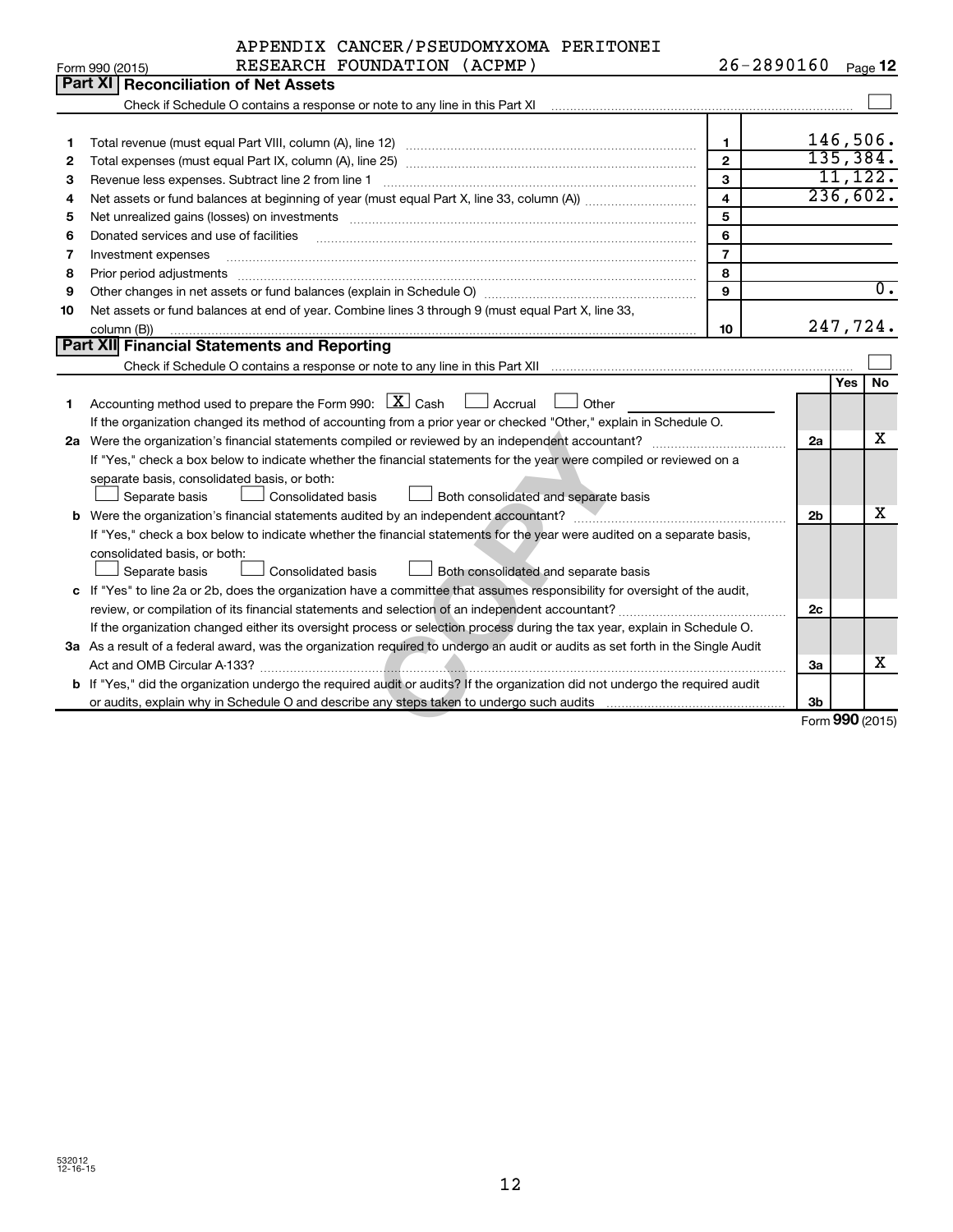| <b>SCHEDULE A</b>                                                                                         |                                                                                                                                            |                                                                        |                                                                                                                                                                                                                      |                          |                                       |                        |  | OMB No. 1545-0047                     |  |
|-----------------------------------------------------------------------------------------------------------|--------------------------------------------------------------------------------------------------------------------------------------------|------------------------------------------------------------------------|----------------------------------------------------------------------------------------------------------------------------------------------------------------------------------------------------------------------|--------------------------|---------------------------------------|------------------------|--|---------------------------------------|--|
| (Form 990 or 990-EZ)                                                                                      |                                                                                                                                            |                                                                        | <b>Public Charity Status and Public Support</b>                                                                                                                                                                      |                          |                                       |                        |  |                                       |  |
|                                                                                                           |                                                                                                                                            |                                                                        | Complete if the organization is a section 501(c)(3) organization or a section<br>4947(a)(1) nonexempt charitable trust.                                                                                              |                          |                                       |                        |  |                                       |  |
| Department of the Treasury                                                                                |                                                                                                                                            |                                                                        | Attach to Form 990 or Form 990-EZ.                                                                                                                                                                                   |                          |                                       |                        |  | <b>Open to Public</b>                 |  |
| Internal Revenue Service                                                                                  |                                                                                                                                            |                                                                        | Information about Schedule A (Form 990 or 990-EZ) and its instructions is at WWW.irs.gov/form990.                                                                                                                    |                          |                                       |                        |  | <b>Inspection</b>                     |  |
| Name of the organization                                                                                  |                                                                                                                                            |                                                                        | APPENDIX CANCER/PSEUDOMYXOMA PERITONEI                                                                                                                                                                               |                          |                                       |                        |  | <b>Employer identification number</b> |  |
|                                                                                                           |                                                                                                                                            |                                                                        | RESEARCH FOUNDATION (ACPMP)                                                                                                                                                                                          |                          |                                       |                        |  | 26-2890160                            |  |
| Part I                                                                                                    |                                                                                                                                            |                                                                        | Reason for Public Charity Status (All organizations must complete this part.) See instructions.                                                                                                                      |                          |                                       |                        |  |                                       |  |
| The organization is not a private foundation because it is: (For lines 1 through 11, check only one box.) |                                                                                                                                            |                                                                        |                                                                                                                                                                                                                      |                          |                                       |                        |  |                                       |  |
| 1                                                                                                         |                                                                                                                                            |                                                                        | A church, convention of churches, or association of churches described in section 170(b)(1)(A)(i).                                                                                                                   |                          |                                       |                        |  |                                       |  |
| 2                                                                                                         | A school described in section 170(b)(1)(A)(ii). (Attach Schedule E (Form 990 or 990-EZ).)                                                  |                                                                        |                                                                                                                                                                                                                      |                          |                                       |                        |  |                                       |  |
| 3                                                                                                         | A hospital or a cooperative hospital service organization described in section 170(b)(1)(A)(iii).                                          |                                                                        |                                                                                                                                                                                                                      |                          |                                       |                        |  |                                       |  |
| 4                                                                                                         | A medical research organization operated in conjunction with a hospital described in section 170(b)(1)(A)(iii). Enter the hospital's name, |                                                                        |                                                                                                                                                                                                                      |                          |                                       |                        |  |                                       |  |
| city, and state:                                                                                          |                                                                                                                                            |                                                                        |                                                                                                                                                                                                                      |                          |                                       |                        |  |                                       |  |
| 5                                                                                                         |                                                                                                                                            |                                                                        | An organization operated for the benefit of a college or university owned or operated by a governmental unit described in                                                                                            |                          |                                       |                        |  |                                       |  |
|                                                                                                           |                                                                                                                                            | section 170(b)(1)(A)(iv). (Complete Part II.)                          |                                                                                                                                                                                                                      |                          |                                       |                        |  |                                       |  |
| 6                                                                                                         |                                                                                                                                            |                                                                        | A federal, state, or local government or governmental unit described in section 170(b)(1)(A)(v).                                                                                                                     |                          |                                       |                        |  |                                       |  |
| 7                                                                                                         |                                                                                                                                            |                                                                        | An organization that normally receives a substantial part of its support from a governmental unit or from the general public described in                                                                            |                          |                                       |                        |  |                                       |  |
|                                                                                                           |                                                                                                                                            | section 170(b)(1)(A)(vi). (Complete Part II.)                          |                                                                                                                                                                                                                      |                          |                                       |                        |  |                                       |  |
| 8                                                                                                         |                                                                                                                                            |                                                                        | A community trust described in section 170(b)(1)(A)(vi). (Complete Part II.)                                                                                                                                         |                          |                                       |                        |  |                                       |  |
| $\boxed{\text{X}}$<br>9                                                                                   |                                                                                                                                            |                                                                        | An organization that normally receives: (1) more than 33 1/3% of its support from contributions, membership fees, and gross receipts from                                                                            |                          |                                       |                        |  |                                       |  |
|                                                                                                           |                                                                                                                                            |                                                                        | activities related to its exempt functions - subject to certain exceptions, and (2) no more than 33 1/3% of its support from gross investment                                                                        |                          |                                       |                        |  |                                       |  |
|                                                                                                           |                                                                                                                                            |                                                                        | income and unrelated business taxable income (less section 511 tax) from businesses acquired by the organization after June 30, 1975.                                                                                |                          |                                       |                        |  |                                       |  |
|                                                                                                           |                                                                                                                                            | See section 509(a)(2). (Complete Part III.)                            |                                                                                                                                                                                                                      |                          |                                       |                        |  |                                       |  |
| 10                                                                                                        |                                                                                                                                            |                                                                        | An organization organized and operated exclusively to test for public safety. See section 509(a)(4).                                                                                                                 |                          |                                       |                        |  |                                       |  |
| 11                                                                                                        |                                                                                                                                            |                                                                        | An organization organized and operated exclusively for the benefit of, to perform the functions of, or to carry out the purposes of one or                                                                           |                          |                                       |                        |  |                                       |  |
|                                                                                                           |                                                                                                                                            |                                                                        | more publicly supported organizations described in section 509(a)(1) or section 509(a)(2). See section 509(a)(3). Check the box in                                                                                   |                          |                                       |                        |  |                                       |  |
|                                                                                                           |                                                                                                                                            |                                                                        | lines 11a through 11d that describes the type of supporting organization and complete lines 11e, 11f, and 11g.                                                                                                       |                          |                                       |                        |  |                                       |  |
| а                                                                                                         |                                                                                                                                            |                                                                        | Type I. A supporting organization operated, supervised, or controlled by its supported organization(s), typically by giving                                                                                          |                          |                                       |                        |  |                                       |  |
|                                                                                                           |                                                                                                                                            |                                                                        | the supported organization(s) the power to regularly appoint or elect a majority of the directors or trustees of the supporting                                                                                      |                          |                                       |                        |  |                                       |  |
|                                                                                                           |                                                                                                                                            | organization. You must complete Part IV, Sections A and B.             |                                                                                                                                                                                                                      |                          |                                       |                        |  |                                       |  |
| b                                                                                                         |                                                                                                                                            |                                                                        | Type II. A supporting organization supervised or controlled in connection with its supported organization(s), by having                                                                                              |                          |                                       |                        |  |                                       |  |
|                                                                                                           |                                                                                                                                            |                                                                        | control or management of the supporting organization vested in the same persons that control or manage the supported                                                                                                 |                          |                                       |                        |  |                                       |  |
|                                                                                                           |                                                                                                                                            | organization(s). You must complete Part IV, Sections A and C.          |                                                                                                                                                                                                                      |                          |                                       |                        |  |                                       |  |
| с                                                                                                         |                                                                                                                                            |                                                                        | Type III functionally integrated. A supporting organization operated in connection with, and functionally integrated with,                                                                                           |                          |                                       |                        |  |                                       |  |
|                                                                                                           |                                                                                                                                            |                                                                        | its supported organization(s) (see instructions). You must complete Part IV, Sections A, D, and E.                                                                                                                   |                          |                                       |                        |  |                                       |  |
| d                                                                                                         |                                                                                                                                            |                                                                        | Type III non-functionally integrated. A supporting organization operated in connection with its supported organization(s)                                                                                            |                          |                                       |                        |  |                                       |  |
|                                                                                                           |                                                                                                                                            |                                                                        | that is not functionally integrated. The organization generally must satisfy a distribution requirement and an attentiveness                                                                                         |                          |                                       |                        |  |                                       |  |
|                                                                                                           |                                                                                                                                            |                                                                        | requirement (see instructions). You must complete Part IV, Sections A and D, and Part V.                                                                                                                             |                          |                                       |                        |  |                                       |  |
| е                                                                                                         |                                                                                                                                            |                                                                        | Check this box if the organization received a written determination from the IRS that it is a Type I, Type II, Type III<br>functionally integrated, or Type III non-functionally integrated supporting organization. |                          |                                       |                        |  |                                       |  |
| f Enter the number of supported organizations                                                             |                                                                                                                                            |                                                                        |                                                                                                                                                                                                                      |                          |                                       |                        |  |                                       |  |
|                                                                                                           |                                                                                                                                            | Provide the following information about the supported organization(s). |                                                                                                                                                                                                                      |                          |                                       |                        |  |                                       |  |
| g<br>(i) Name of supported                                                                                |                                                                                                                                            | (ii) EIN                                                               | (iii) Type of organization                                                                                                                                                                                           | (iv) Is the organization |                                       | (v) Amount of monetary |  | (vi) Amount of                        |  |
| organization                                                                                              |                                                                                                                                            |                                                                        | (described on lines 1-9                                                                                                                                                                                              |                          | listed in your<br>governing document? | support (see           |  | other support (see                    |  |
|                                                                                                           |                                                                                                                                            |                                                                        | above (see instructions))                                                                                                                                                                                            | Yes                      | <b>No</b>                             | instructions)          |  | instructions)                         |  |
|                                                                                                           |                                                                                                                                            |                                                                        |                                                                                                                                                                                                                      |                          |                                       |                        |  |                                       |  |
|                                                                                                           |                                                                                                                                            |                                                                        |                                                                                                                                                                                                                      |                          |                                       |                        |  |                                       |  |
|                                                                                                           |                                                                                                                                            |                                                                        |                                                                                                                                                                                                                      |                          |                                       |                        |  |                                       |  |
|                                                                                                           |                                                                                                                                            |                                                                        |                                                                                                                                                                                                                      |                          |                                       |                        |  |                                       |  |
|                                                                                                           |                                                                                                                                            |                                                                        |                                                                                                                                                                                                                      |                          |                                       |                        |  |                                       |  |
|                                                                                                           |                                                                                                                                            |                                                                        |                                                                                                                                                                                                                      |                          |                                       |                        |  |                                       |  |
|                                                                                                           |                                                                                                                                            |                                                                        |                                                                                                                                                                                                                      |                          |                                       |                        |  |                                       |  |
|                                                                                                           |                                                                                                                                            |                                                                        |                                                                                                                                                                                                                      |                          |                                       |                        |  |                                       |  |
|                                                                                                           |                                                                                                                                            |                                                                        |                                                                                                                                                                                                                      |                          |                                       |                        |  |                                       |  |
| Total                                                                                                     |                                                                                                                                            |                                                                        |                                                                                                                                                                                                                      |                          |                                       |                        |  |                                       |  |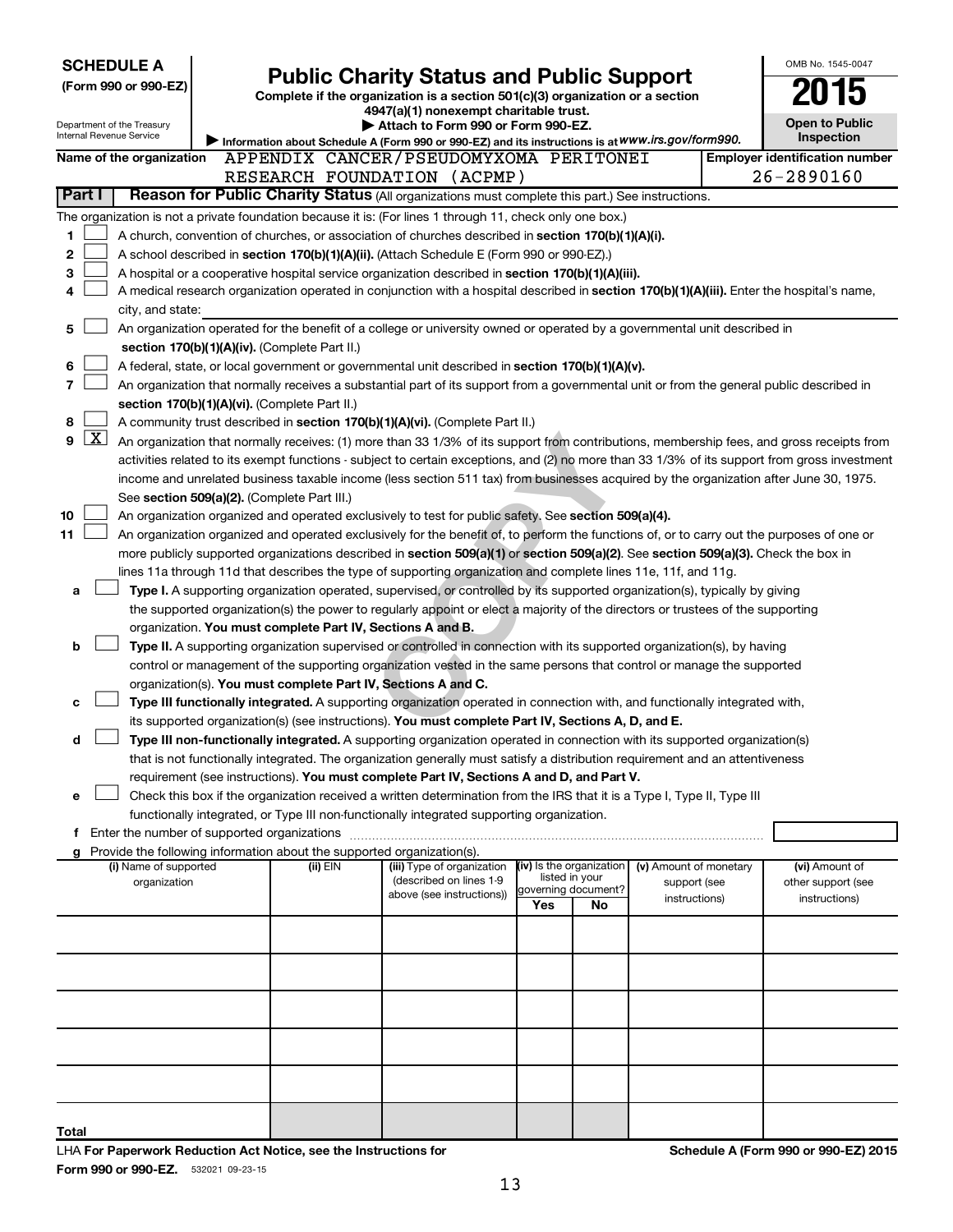| Schedule A (Form 990 or 990-EZ) 2015 | Page |
|--------------------------------------|------|
|--------------------------------------|------|

**2**

| Part II   Support Schedule for Organizations Described in Sections 170(b)(1)(A)(iv) and 170(b)(1)(A)(vi)                                        |
|-------------------------------------------------------------------------------------------------------------------------------------------------|
| (Complete only if you checked the box on line 5, 7, or 8 of Part I or if the organization failed to qualify under Part III. If the organization |
| fails to qualify under the tests listed below, please complete Part III.)                                                                       |

|   | <b>Section A. Public Support</b>                                                                                                                                                                                               |          |          |            |            |          |           |
|---|--------------------------------------------------------------------------------------------------------------------------------------------------------------------------------------------------------------------------------|----------|----------|------------|------------|----------|-----------|
|   | Calendar year (or fiscal year beginning in)                                                                                                                                                                                    | (a) 2011 | (b) 2012 | $(c)$ 2013 | $(d)$ 2014 | (e) 2015 | (f) Total |
|   | 1 Gifts, grants, contributions, and                                                                                                                                                                                            |          |          |            |            |          |           |
|   | membership fees received. (Do not                                                                                                                                                                                              |          |          |            |            |          |           |
|   | include any "unusual grants.")                                                                                                                                                                                                 |          |          |            |            |          |           |
|   | 2 Tax revenues levied for the organ-                                                                                                                                                                                           |          |          |            |            |          |           |
|   | ization's benefit and either paid to                                                                                                                                                                                           |          |          |            |            |          |           |
|   | or expended on its behalf                                                                                                                                                                                                      |          |          |            |            |          |           |
|   | 3 The value of services or facilities                                                                                                                                                                                          |          |          |            |            |          |           |
|   | furnished by a governmental unit to                                                                                                                                                                                            |          |          |            |            |          |           |
|   | the organization without charge                                                                                                                                                                                                |          |          |            |            |          |           |
| 4 | <b>Total.</b> Add lines 1 through 3                                                                                                                                                                                            |          |          |            |            |          |           |
| 5 | The portion of total contributions                                                                                                                                                                                             |          |          |            |            |          |           |
|   | by each person (other than a                                                                                                                                                                                                   |          |          |            |            |          |           |
|   | governmental unit or publicly                                                                                                                                                                                                  |          |          |            |            |          |           |
|   | supported organization) included                                                                                                                                                                                               |          |          |            |            |          |           |
|   | on line 1 that exceeds 2% of the                                                                                                                                                                                               |          |          |            |            |          |           |
|   | amount shown on line 11,                                                                                                                                                                                                       |          |          |            |            |          |           |
|   | column (f)                                                                                                                                                                                                                     |          |          |            |            |          |           |
|   | 6 Public support. Subtract line 5 from line 4.                                                                                                                                                                                 |          |          |            |            |          |           |
|   | <b>Section B. Total Support</b>                                                                                                                                                                                                |          |          |            |            |          |           |
|   | Calendar year (or fiscal year beginning in)                                                                                                                                                                                    | (a) 2011 | (b) 2012 | $(c)$ 2013 | $(d)$ 2014 | (e) 2015 | (f) Total |
|   | 7 Amounts from line 4                                                                                                                                                                                                          |          |          |            |            |          |           |
| 8 | Gross income from interest,                                                                                                                                                                                                    |          |          |            |            |          |           |
|   | dividends, payments received on                                                                                                                                                                                                |          |          |            |            |          |           |
|   | securities loans, rents, royalties                                                                                                                                                                                             |          |          |            |            |          |           |
|   | and income from similar sources                                                                                                                                                                                                |          |          |            |            |          |           |
| 9 | Net income from unrelated business                                                                                                                                                                                             |          |          |            |            |          |           |
|   | activities, whether or not the                                                                                                                                                                                                 |          |          |            |            |          |           |
|   | business is regularly carried on                                                                                                                                                                                               |          |          |            |            |          |           |
|   | <b>10</b> Other income. Do not include gain                                                                                                                                                                                    |          |          |            |            |          |           |
|   | or loss from the sale of capital                                                                                                                                                                                               |          |          |            |            |          |           |
|   | assets (Explain in Part VI.)                                                                                                                                                                                                   |          |          |            |            |          |           |
|   | <b>11 Total support.</b> Add lines 7 through 10                                                                                                                                                                                |          |          |            |            |          |           |
|   | <b>12</b> Gross receipts from related activities, etc. (see instructions)                                                                                                                                                      |          |          |            |            | 12       |           |
|   | 13 First five years. If the Form 990 is for the organization's first, second, third, fourth, or fifth tax year as a section 501(c)(3)                                                                                          |          |          |            |            |          |           |
|   | organization, check this box and stop here                                                                                                                                                                                     |          |          |            |            |          |           |
|   | <b>Section C. Computation of Public Support Percentage</b>                                                                                                                                                                     |          |          |            |            |          |           |
|   |                                                                                                                                                                                                                                |          |          |            |            | 14       | %         |
|   |                                                                                                                                                                                                                                |          |          |            |            | 15       | %         |
|   | 16a 33 1/3% support test - 2015. If the organization did not check the box on line 13, and line 14 is 33 1/3% or more, check this box and                                                                                      |          |          |            |            |          |           |
|   | stop here. The organization qualifies as a publicly supported organization manufaction manufacture or manufacture or the organization manufacture or the organization of the state of the state of the state of the state or m |          |          |            |            |          |           |
|   | b 33 1/3% support test - 2014. If the organization did not check a box on line 13 or 16a, and line 15 is 33 1/3% or more, check this box                                                                                       |          |          |            |            |          |           |
|   |                                                                                                                                                                                                                                |          |          |            |            |          |           |
|   | 17a 10% -facts-and-circumstances test - 2015. If the organization did not check a box on line 13, 16a, or 16b, and line 14 is 10% or more,                                                                                     |          |          |            |            |          |           |
|   | and if the organization meets the "facts-and-circumstances" test, check this box and stop here. Explain in Part VI how the organization                                                                                        |          |          |            |            |          |           |
|   |                                                                                                                                                                                                                                |          |          |            |            |          |           |
|   | <b>b 10%</b> -facts-and-circumstances test - 2014. If the organization did not check a box on line 13, 16a, 16b, or 17a, and line 15 is 10% or                                                                                 |          |          |            |            |          |           |
|   |                                                                                                                                                                                                                                |          |          |            |            |          |           |
|   | more, and if the organization meets the "facts-and-circumstances" test, check this box and stop here. Explain in Part VI how the                                                                                               |          |          |            |            |          |           |
|   | organization meets the "facts-and-circumstances" test. The organization qualifies as a publicly supported organization                                                                                                         |          |          |            |            |          |           |
|   | 18 Private foundation. If the organization did not check a box on line 13, 16a, 16b, 17a, or 17b, check this box and see instructions                                                                                          |          |          |            |            |          |           |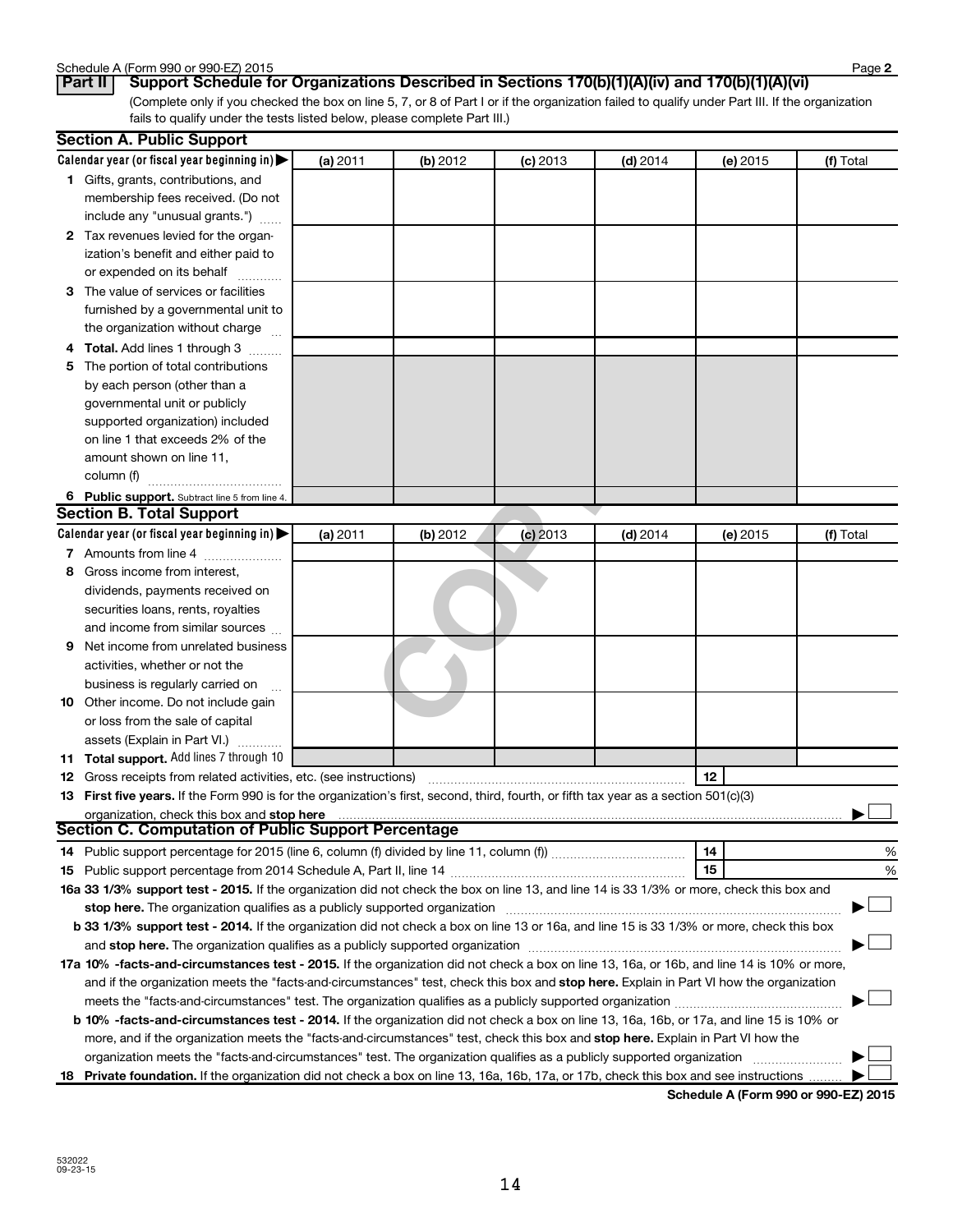# Schedule A (Form 990 or 990-EZ) 2015 Page RESEARCH FOUNDATION (ACPMP) 26-2890160

**Part III Support Schedule for Organizations Described in Section 509(a)(2)** 

(Complete only if you checked the box on line 9 of Part I or if the organization failed to qualify under Part II. If the organization fails to qualify under the tests listed below, please complete Part II.)

| <b>Section A. Public Support</b>                                                                                                                                                                                                    |                      |          |                                                   |            |           |                                      |  |  |
|-------------------------------------------------------------------------------------------------------------------------------------------------------------------------------------------------------------------------------------|----------------------|----------|---------------------------------------------------|------------|-----------|--------------------------------------|--|--|
| Calendar year (or fiscal year beginning in)                                                                                                                                                                                         | (a) 2011             | (b) 2012 | $(c)$ 2013                                        | $(d)$ 2014 | (e) 2015  | (f) Total                            |  |  |
| 1 Gifts, grants, contributions, and                                                                                                                                                                                                 |                      |          |                                                   |            |           |                                      |  |  |
| membership fees received. (Do not                                                                                                                                                                                                   |                      |          |                                                   |            |           |                                      |  |  |
| include any "unusual grants.")                                                                                                                                                                                                      | 213,389.             | 132,734. | 186, 791.                                         | 134,218.   | 155,494.  | 822,626.                             |  |  |
| 2 Gross receipts from admissions,<br>merchandise sold or services per-<br>formed, or facilities furnished in<br>any activity that is related to the<br>organization's tax-exempt purpose                                            | 116.                 | 274.     | 55.                                               | 59.        | 63.       | 567.                                 |  |  |
| <b>3</b> Gross receipts from activities that                                                                                                                                                                                        |                      |          |                                                   |            |           |                                      |  |  |
| are not an unrelated trade or bus-                                                                                                                                                                                                  |                      |          |                                                   |            |           |                                      |  |  |
| iness under section 513                                                                                                                                                                                                             |                      |          |                                                   |            |           |                                      |  |  |
| 4 Tax revenues levied for the organ-                                                                                                                                                                                                |                      |          |                                                   |            |           |                                      |  |  |
| ization's benefit and either paid to                                                                                                                                                                                                |                      |          |                                                   |            |           |                                      |  |  |
| or expended on its behalf                                                                                                                                                                                                           |                      |          |                                                   |            |           |                                      |  |  |
| 5 The value of services or facilities                                                                                                                                                                                               |                      |          |                                                   |            |           |                                      |  |  |
| furnished by a governmental unit to                                                                                                                                                                                                 |                      |          |                                                   |            |           |                                      |  |  |
| the organization without charge                                                                                                                                                                                                     |                      |          |                                                   |            |           |                                      |  |  |
| <b>6 Total.</b> Add lines 1 through 5                                                                                                                                                                                               | 213,505.             | 133,008. | 186, 846.                                         | 134, 277.  | 155, 557. | 823,193.                             |  |  |
| 7a Amounts included on lines 1, 2, and                                                                                                                                                                                              |                      |          |                                                   |            |           |                                      |  |  |
| 3 received from disqualified persons                                                                                                                                                                                                |                      |          |                                                   |            |           | 0.                                   |  |  |
| <b>b</b> Amounts included on lines 2 and 3 received<br>from other than disqualified persons that<br>exceed the greater of \$5,000 or 1% of the                                                                                      |                      |          |                                                   |            |           |                                      |  |  |
| amount on line 13 for the year                                                                                                                                                                                                      |                      |          |                                                   |            |           | 0.                                   |  |  |
| c Add lines 7a and 7b                                                                                                                                                                                                               |                      |          |                                                   |            |           | σ.                                   |  |  |
| 8 Public support. (Subtract line 7c from line 6.)                                                                                                                                                                                   |                      |          |                                                   |            |           | 823, 193.                            |  |  |
| <b>Section B. Total Support</b>                                                                                                                                                                                                     |                      |          |                                                   |            |           |                                      |  |  |
| Calendar year (or fiscal year beginning in)                                                                                                                                                                                         | (a) 2011             | (b) 2012 | (c) 2013                                          | $(d)$ 2014 | (e) 2015  | $rac{f(f) \text{ Total}}{823,193.}$  |  |  |
| <b>9</b> Amounts from line 6                                                                                                                                                                                                        | $\overline{213,505}$ | 133,008. | 186, 846.                                         | 134,277.   | 155,557.  |                                      |  |  |
| <b>10a</b> Gross income from interest,<br>dividends, payments received on<br>securities loans, rents, royalties<br>and income from similar sources                                                                                  | 288.                 | 257.     | 293.                                              | 400.       | 366.      | 1,604.                               |  |  |
| <b>b</b> Unrelated business taxable income                                                                                                                                                                                          |                      |          |                                                   |            |           |                                      |  |  |
| (less section 511 taxes) from businesses                                                                                                                                                                                            |                      |          |                                                   |            |           |                                      |  |  |
| acquired after June 30, 1975                                                                                                                                                                                                        |                      |          |                                                   |            |           |                                      |  |  |
| c Add lines 10a and 10b                                                                                                                                                                                                             | $\overline{288}$ .   | 257.     | 293.                                              | 400.       | 366.      | 1,604.                               |  |  |
| <b>11</b> Net income from unrelated business<br>activities not included in line 10b,<br>whether or not the business is<br>regularly carried on                                                                                      |                      |          |                                                   |            |           |                                      |  |  |
| 12 Other income. Do not include gain<br>or loss from the sale of capital<br>assets (Explain in Part VI.)                                                                                                                            |                      |          |                                                   |            |           |                                      |  |  |
| <b>13</b> Total support. (Add lines 9, 10c, 11, and 12.)                                                                                                                                                                            |                      |          | 213, 793, 133, 265, 187, 139, 134, 677, 155, 923, |            |           | 824,797.                             |  |  |
| 14 First five years. If the Form 990 is for the organization's first, second, third, fourth, or fifth tax year as a section 501(c)(3) organization,                                                                                 |                      |          |                                                   |            |           |                                      |  |  |
| check this box and stop here <i>macuum content and accordination of the state of the state and stop here</i> macuum content and stop here and stop here and stop here and stop here and stop the state of the state of the state of |                      |          |                                                   |            |           |                                      |  |  |
| Section C. Computation of Public Support Percentage                                                                                                                                                                                 |                      |          |                                                   |            |           |                                      |  |  |
|                                                                                                                                                                                                                                     |                      |          |                                                   |            | 15        | 99.81<br>%                           |  |  |
|                                                                                                                                                                                                                                     |                      |          |                                                   |            | 16        | 99.77<br>$\%$                        |  |  |
| Section D. Computation of Investment Income Percentage                                                                                                                                                                              |                      |          |                                                   |            |           |                                      |  |  |
|                                                                                                                                                                                                                                     |                      |          |                                                   |            | 17        | .19<br>%                             |  |  |
| 17 Investment income percentage for 2015 (line 10c, column (f) divided by line 13, column (f))<br>.23<br>18<br>$\%$<br>18 Investment income percentage from 2014 Schedule A, Part III, line 17                                      |                      |          |                                                   |            |           |                                      |  |  |
| 19a 33 1/3% support tests - 2015. If the organization did not check the box on line 14, and line 15 is more than 33 1/3%, and line 17 is not                                                                                        |                      |          |                                                   |            |           |                                      |  |  |
| more than 33 1/3%, check this box and stop here. The organization qualifies as a publicly supported organization                                                                                                                    |                      |          |                                                   |            |           | $\blacktriangleright$ $\mathbf{X}$   |  |  |
| <b>b 33 1/3% support tests - 2014.</b> If the organization did not check a box on line 14 or line 19a, and line 16 is more than 33 1/3%, and                                                                                        |                      |          |                                                   |            |           |                                      |  |  |
| line 18 is not more than 33 1/3%, check this box and stop here. The organization qualifies as a publicly supported organization                                                                                                     |                      |          |                                                   |            |           |                                      |  |  |
|                                                                                                                                                                                                                                     |                      |          |                                                   |            |           |                                      |  |  |
| 532023 09-23-15                                                                                                                                                                                                                     |                      |          |                                                   |            |           | Schedule A (Form 990 or 990-EZ) 2015 |  |  |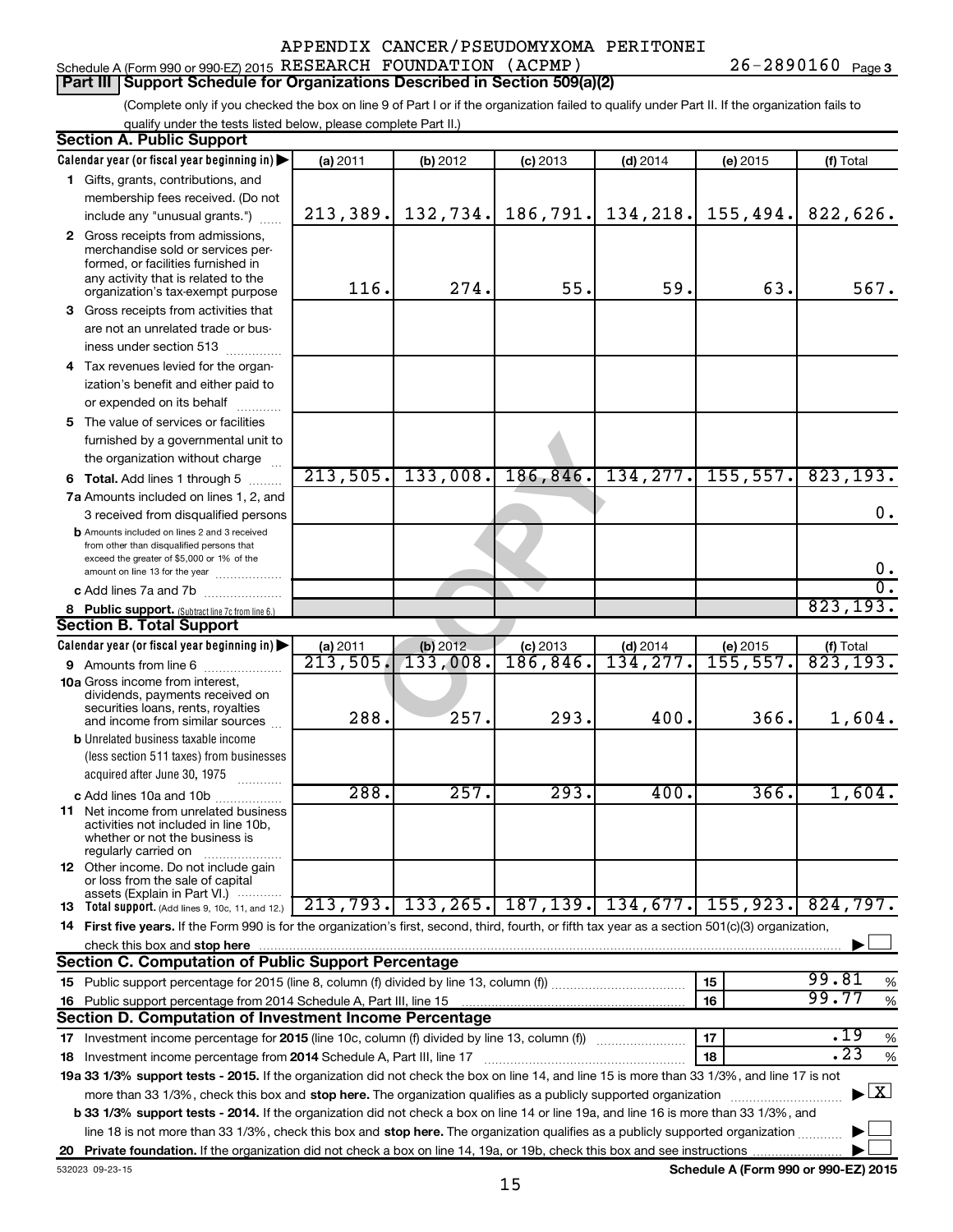Schedule A (Form 990 or 990-EZ) 2015 Page RESEARCH FOUNDATION (ACPMP) 26-2890160

26-2890160 Page 4

**Yes No**

### **Part IV Supporting Organizations**

(Complete only if you checked a box in line 11 on Part I. If you checked 11a of Part I, complete Sections A and B. If you checked 11b of Part I, complete Sections A and C. If you checked 11c of Part I, complete Sections A, D, and E. If you checked 11d of Part I, complete Sections A and D, and complete Part V.)

#### **Section A. All Supporting Organizations**

- **1** Are all of the organization's supported organizations listed by name in the organization's governing documents? If "No" describe in Part VI how the supported organizations are designated. If designated by *class or purpose, describe the designation. If historic and continuing relationship, explain.*
- **2** Did the organization have any supported organization that does not have an IRS determination of status under section 509(a)(1) or (2)? If "Yes," explain in Part VI how the organization determined that the supported *organization was described in section 509(a)(1) or (2).*
- **3a** Did the organization have a supported organization described in section 501(c)(4), (5), or (6)? If "Yes," answer *(b) and (c) below.*
- **b** Did the organization confirm that each supported organization qualified under section 501(c)(4), (5), or (6) and satisfied the public support tests under section 509(a)(2)? If "Yes," describe in Part VI when and how the *organization made the determination.*
- **c** Did the organization ensure that all support to such organizations was used exclusively for section 170(c)(2)(B) purposes? If "Yes," explain in Part VI what controls the organization put in place to ensure such use.
- **4 a** *If* Was any supported organization not organized in the United States ("foreign supported organization")? *"Yes," and if you checked 11a or 11b in Part I, answer (b) and (c) below.*
- **b** Did the organization have ultimate control and discretion in deciding whether to make grants to the foreign supported organization? If "Yes," describe in Part VI how the organization had such control and discretion *despite being controlled or supervised by or in connection with its supported organizations.*
- **c** Did the organization support any foreign supported organization that does not have an IRS determination under sections 501(c)(3) and 509(a)(1) or (2)? If "Yes," explain in Part VI what controls the organization used *to ensure that all support to the foreign supported organization was used exclusively for section 170(c)(2)(B) purposes.*
- the United States ("foreign supported organization")? *I*<br>wer (b) and (c) below.<br>Correction in deciding whether to make grants to the foreignal<br>W how the organization had such control and discretion<br>nection with its suppor **5a** Did the organization add, substitute, or remove any supported organizations during the tax year? If "Yes," answer (b) and (c) below (if applicable). Also, provide detail in Part VI, including (i) the names and EIN *numbers of the supported organizations added, substituted, or removed; (ii) the reasons for each such action; (iii) the authority under the organization's organizing document authorizing such action; and (iv) how the action was accomplished (such as by amendment to the organizing document).*
- **b** Type I or Type II only. Was any added or substituted supported organization part of a class already designated in the organization's organizing document?
- **c Substitutions only.**  Was the substitution the result of an event beyond the organization's control?
- **6** Did the organization provide support (whether in the form of grants or the provision of services or facilities) to support or benefit one or more of the filing organization's supported organizations? If "Yes," provide detail in anyone other than (i) its supported organizations, (ii) individuals that are part of the charitable class benefited by one or more of its supported organizations, or (iii) other supporting organizations that also *Part VI.*
- **7** Did the organization provide a grant, loan, compensation, or other similar payment to a substantial contributor regard to a substantial contributor? If "Yes," complete Part I of Schedule L (Form 990 or 990-EZ). (defined in section 4958(c)(3)(C)), a family member of a substantial contributor, or a 35% controlled entity with
- **8** Did the organization make a loan to a disqualified person (as defined in section 4958) not described in line 7? *If "Yes," complete Part I of Schedule L (Form 990 or 990-EZ).*
- **9 a** Was the organization controlled directly or indirectly at any time during the tax year by one or more in section 509(a)(1) or (2))? If "Yes," provide detail in **Part VI.** disqualified persons as defined in section 4946 (other than foundation managers and organizations described
- **b** Did one or more disqualified persons (as defined in line 9a) hold a controlling interest in any entity in which the supporting organization had an interest? If "Yes," provide detail in Part VI.
- **c** Did a disqualified person (as defined in line 9a) have an ownership interest in, or derive any personal benefit from, assets in which the supporting organization also had an interest? If "Yes," provide detail in Part VI.
- **10 a** Was the organization subject to the excess business holdings rules of section 4943 because of section supporting organizations)? If "Yes," answer 10b below. 4943(f) (regarding certain Type II supporting organizations, and all Type III non-functionally integrated
- **b** Did the organization have any excess business holdings in the tax year? (Use Schedule C, Form 4720, to *determine whether the organization had excess business holdings.)*

**1 2 3a 3b 3c 4a 4b 4c 5a 5b 5c 6 7 8 9a 9b 9c 10a**

**10b**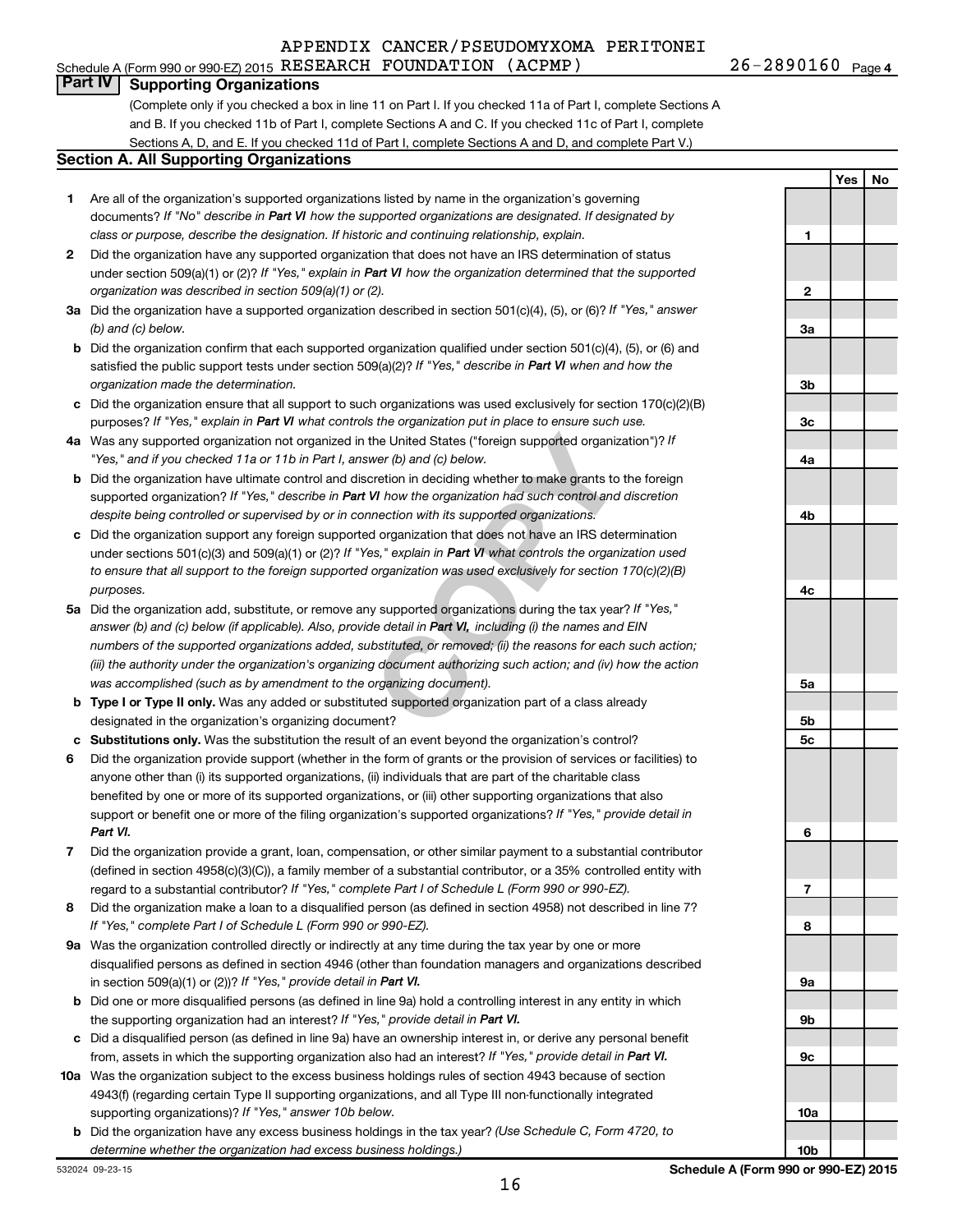Schedule A (Form 990 or 990-EZ) 2015 RESEARCH FOUNDATION (ACPMP) Z6-Z89UI6U Page RESEARCH FOUNDATION (ACPMP) 26-2890160

26-2890160 Page 5

|    | Part IV<br><b>Supporting Organizations (continued)</b>                                                                          |                 |     |    |
|----|---------------------------------------------------------------------------------------------------------------------------------|-----------------|-----|----|
|    |                                                                                                                                 |                 | Yes | No |
| 11 | Has the organization accepted a gift or contribution from any of the following persons?                                         |                 |     |    |
|    | a A person who directly or indirectly controls, either alone or together with persons described in (b) and (c)                  |                 |     |    |
|    | below, the governing body of a supported organization?                                                                          | 11a             |     |    |
|    | <b>b</b> A family member of a person described in (a) above?                                                                    | 11 <sub>b</sub> |     |    |
|    | c A 35% controlled entity of a person described in (a) or (b) above? If "Yes" to a, b, or c, provide detail in Part VI.         | 11c             |     |    |
|    | <b>Section B. Type I Supporting Organizations</b>                                                                               |                 |     |    |
|    |                                                                                                                                 |                 | Yes | No |
| 1  | Did the directors, trustees, or membership of one or more supported organizations have the power to                             |                 |     |    |
|    | regularly appoint or elect at least a majority of the organization's directors or trustees at all times during the              |                 |     |    |
|    | tax year? If "No," describe in Part VI how the supported organization(s) effectively operated, supervised, or                   |                 |     |    |
|    | controlled the organization's activities. If the organization had more than one supported organization,                         |                 |     |    |
|    | describe how the powers to appoint and/or remove directors or trustees were allocated among the supported                       |                 |     |    |
|    | organizations and what conditions or restrictions, if any, applied to such powers during the tax year.                          | 1               |     |    |
| 2  | Did the organization operate for the benefit of any supported organization other than the supported                             |                 |     |    |
|    | organization(s) that operated, supervised, or controlled the supporting organization? If "Yes," explain in                      |                 |     |    |
|    | Part VI how providing such benefit carried out the purposes of the supported organization(s) that operated,                     |                 |     |    |
|    | supervised, or controlled the supporting organization.                                                                          | 2               |     |    |
|    | <b>Section C. Type II Supporting Organizations</b>                                                                              |                 |     |    |
|    |                                                                                                                                 |                 | Yes | No |
| 1  | Were a majority of the organization's directors or trustees during the tax year also a majority of the directors                |                 |     |    |
|    | or trustees of each of the organization's supported organization(s)? If "No," describe in Part VI how control                   |                 |     |    |
|    | or management of the supporting organization was vested in the same persons that controlled or managed                          |                 |     |    |
|    | the supported organization(s).                                                                                                  | 1               |     |    |
|    | <b>Section D. All Type III Supporting Organizations</b>                                                                         |                 |     |    |
|    |                                                                                                                                 |                 | Yes | No |
| 1  | Did the organization provide to each of its supported organizations, by the last day of the fifth month of the                  |                 |     |    |
|    | organization's tax year, (i) a written notice describing the type and amount of support provided during the prior tax           |                 |     |    |
|    | year, (ii) a copy of the Form 990 that was most recently filed as of the date of notification, and (iii) copies of the          |                 |     |    |
|    | organization's governing documents in effect on the date of notification, to the extent not previously provided?                | 1               |     |    |
| 2  | Were any of the organization's officers, directors, or trustees either (i) appointed or elected by the supported                |                 |     |    |
|    | organization(s) or (ii) serving on the governing body of a supported organization? If "No," explain in Part VI how              |                 |     |    |
|    | the organization maintained a close and continuous working relationship with the supported organization(s).                     | 2               |     |    |
| 3  | By reason of the relationship described in (2), did the organization's supported organizations have a                           |                 |     |    |
|    | significant voice in the organization's investment policies and in directing the use of the organization's                      |                 |     |    |
|    | income or assets at all times during the tax year? If "Yes," describe in Part VI the role the organization's                    |                 |     |    |
|    | supported organizations played in this regard.                                                                                  | з               |     |    |
|    | Section E. Type III Functionally-Integrated Supporting Organizations                                                            |                 |     |    |
| 1  | Check the box next to the method that the organization used to satisfy the Integral Part Test during the yealsee instructions): |                 |     |    |
| a  | The organization satisfied the Activities Test. Complete line 2 below.                                                          |                 |     |    |
| b  | The organization is the parent of each of its supported organizations. Complete line 3 below.                                   |                 |     |    |
| c  | The organization supported a governmental entity. Describe in Part VI how you supported a government entity (see instructions). |                 |     |    |
| 2  | Activities Test. Answer (a) and (b) below.                                                                                      |                 | Yes | No |
| а  | Did substantially all of the organization's activities during the tax year directly further the exempt purposes of              |                 |     |    |
|    | the supported organization(s) to which the organization was responsive? If "Yes," then in Part VI identify                      |                 |     |    |
|    | how these activities directly furthered their exempt purposes,<br>those supported organizations and explain                     |                 |     |    |
|    | how the organization was responsive to those supported organizations, and how the organization determined                       |                 |     |    |
|    | that these activities constituted substantially all of its activities.                                                          | 2a              |     |    |
| b  | Did the activities described in (a) constitute activities that, but for the organization's involvement, one or more             |                 |     |    |
|    | of the organization's supported organization(s) would have been engaged in? If "Yes," explain in Part VI the                    |                 |     |    |
|    | reasons for the organization's position that its supported organization(s) would have engaged in these                          |                 |     |    |
|    | activities but for the organization's involvement.                                                                              | 2b              |     |    |
| 3  | Parent of Supported Organizations. Answer (a) and (b) below.                                                                    |                 |     |    |
| а  | Did the organization have the power to regularly appoint or elect a majority of the officers, directors, or                     |                 |     |    |
|    | trustees of each of the supported organizations? Provide details in Part VI.                                                    | За              |     |    |
| b  | Did the organization exercise a substantial degree of direction over the policies, programs, and activities of each             |                 |     |    |
|    | of its supported organizations? If "Yes," describe in Part VI the role played by the organization in this regard.               | 3b              |     |    |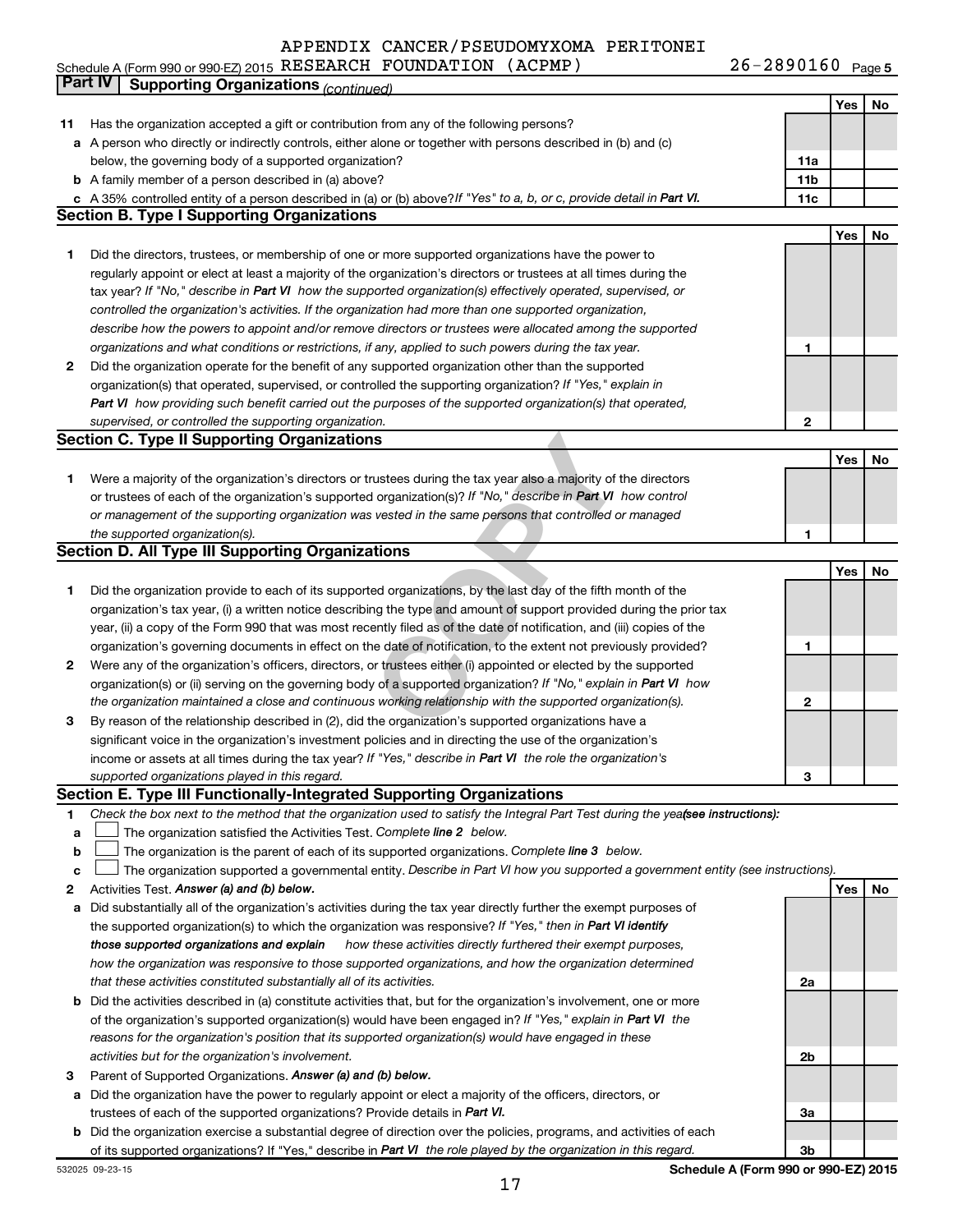|  |  | Schedule A (Form 990 or 990-EZ) 2015 RESEARCH FOUNDATION (ACPMP) |  |  | $26 - 2890160$ Page 6 |  |
|--|--|------------------------------------------------------------------|--|--|-----------------------|--|
|--|--|------------------------------------------------------------------|--|--|-----------------------|--|

# **Part V Type III Non-Functionally Integrated 509(a)(3) Supporting Organizations**

1  $\Box$  Check here if the organization satisfied the Integral Part Test as a qualifying trust on Nov. 20, 1970. See instructions. All other Type III non-functionally integrated supporting organizations must complete Sections A through E.  $\Box$ 

|              | Section A - Adjusted Net Income                                              | (A) Prior Year | (B) Current Year<br>(optional) |                                |
|--------------|------------------------------------------------------------------------------|----------------|--------------------------------|--------------------------------|
| 1            | Net short-term capital gain                                                  | 1              |                                |                                |
| $\mathbf{2}$ | Recoveries of prior-year distributions                                       | $\mathbf{2}$   |                                |                                |
| З            | Other gross income (see instructions)                                        | 3              |                                |                                |
| 4            | Add lines 1 through 3                                                        | 4              |                                |                                |
| 5            | Depreciation and depletion                                                   | 5              |                                |                                |
| 6            | Portion of operating expenses paid or incurred for production or             |                |                                |                                |
|              | collection of gross income or for management, conservation, or               |                |                                |                                |
|              | maintenance of property held for production of income (see instructions)     | 6              |                                |                                |
| 7            | Other expenses (see instructions)                                            | $\overline{7}$ |                                |                                |
| 8            | Adjusted Net Income (subtract lines 5, 6 and 7 from line 4)                  | 8              |                                |                                |
|              | <b>Section B - Minimum Asset Amount</b>                                      |                | (A) Prior Year                 | (B) Current Year<br>(optional) |
| 1            | Aggregate fair market value of all non-exempt-use assets (see                |                |                                |                                |
|              | instructions for short tax year or assets held for part of year):            |                |                                |                                |
|              | a Average monthly value of securities                                        | 1a             |                                |                                |
|              | <b>b</b> Average monthly cash balances                                       | 1 <sub>b</sub> |                                |                                |
|              | <b>c</b> Fair market value of other non-exempt-use assets                    | 1 <sub>c</sub> |                                |                                |
|              | <b>d</b> Total (add lines 1a, 1b, and 1c)                                    | 1 <sub>d</sub> |                                |                                |
|              | e Discount claimed for blockage or other                                     |                |                                |                                |
|              | factors (explain in detail in <b>Part VI</b> ):                              |                |                                |                                |
| 2            | Acquisition indebtedness applicable to non-exempt-use assets                 | $\mathbf{2}$   |                                |                                |
| 3            | Subtract line 2 from line 1d                                                 | 3              |                                |                                |
| 4            | Cash deemed held for exempt use. Enter 1-1/2% of line 3 (for greater amount, |                |                                |                                |
|              | see instructions).                                                           | 4              |                                |                                |
| 5            | Net value of non-exempt-use assets (subtract line 4 from line 3)             | 5              |                                |                                |
| 6            | Multiply line 5 by .035                                                      | 6              |                                |                                |
| 7            | Recoveries of prior-year distributions                                       | $\overline{7}$ |                                |                                |
| 8            | <b>Minimum Asset Amount (add line 7 to line 6)</b>                           | 8              |                                |                                |
|              | <b>Section C - Distributable Amount</b>                                      |                |                                | <b>Current Year</b>            |
| 1            | Adjusted net income for prior year (from Section A, line 8, Column A)        | 1              |                                |                                |
| 2            | Enter 85% of line 1                                                          | $\mathbf{2}$   |                                |                                |
| 3            | Minimum asset amount for prior year (from Section B, line 8, Column A)       | 3              |                                |                                |
| 4            | Enter greater of line 2 or line 3                                            | 4              |                                |                                |
| 5            | Income tax imposed in prior year                                             | 5              |                                |                                |
| 6            | <b>Distributable Amount.</b> Subtract line 5 from line 4, unless subject to  |                |                                |                                |
|              | emergency temporary reduction (see instructions)                             | 6              |                                |                                |

**7** Let Check here if the current year is the organization's first as a non-functionally-integrated Type III supporting organization (see instructions).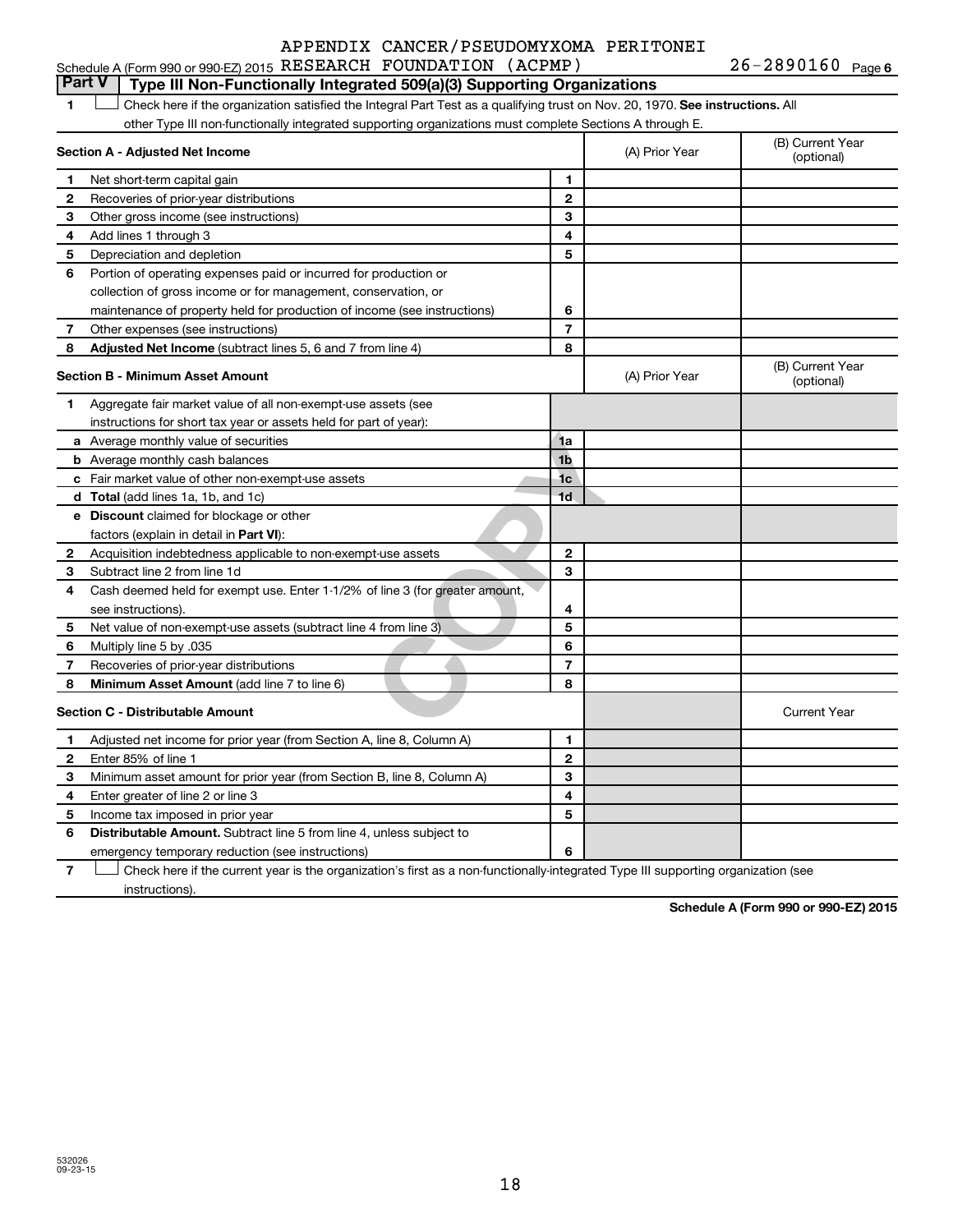|               | Schedule A (Form 990 or 990-EZ) 2015 RESEARCH FOUNDATION (ACPMP)                           |                                    |                                               | $26 - 2890160$ Page 7                            |
|---------------|--------------------------------------------------------------------------------------------|------------------------------------|-----------------------------------------------|--------------------------------------------------|
| <b>Part V</b> | Type III Non-Functionally Integrated 509(a)(3) Supporting Organizations (continued)        |                                    |                                               |                                                  |
|               | Section D - Distributions                                                                  |                                    |                                               | <b>Current Year</b>                              |
| 1             | Amounts paid to supported organizations to accomplish exempt purposes                      |                                    |                                               |                                                  |
| 2             | Amounts paid to perform activity that directly furthers exempt purposes of supported       |                                    |                                               |                                                  |
|               | organizations, in excess of income from activity                                           |                                    |                                               |                                                  |
| 3             | Administrative expenses paid to accomplish exempt purposes of supported organizations      |                                    |                                               |                                                  |
| 4             | Amounts paid to acquire exempt-use assets                                                  |                                    |                                               |                                                  |
| 5             | Qualified set-aside amounts (prior IRS approval required)                                  |                                    |                                               |                                                  |
| 6             | Other distributions (describe in Part VI). See instructions.                               |                                    |                                               |                                                  |
| 7             | Total annual distributions. Add lines 1 through 6.                                         |                                    |                                               |                                                  |
| 8             | Distributions to attentive supported organizations to which the organization is responsive |                                    |                                               |                                                  |
|               | (provide details in Part VI). See instructions.                                            |                                    |                                               |                                                  |
| 9             | Distributable amount for 2015 from Section C, line 6                                       |                                    |                                               |                                                  |
| 10            | Line 8 amount divided by Line 9 amount                                                     |                                    |                                               |                                                  |
|               | Section E - Distribution Allocations (see instructions)                                    | (i)<br><b>Excess Distributions</b> | (ii)<br><b>Underdistributions</b><br>Pre-2015 | (iii)<br><b>Distributable</b><br>Amount for 2015 |
| 1             | Distributable amount for 2015 from Section C, line 6                                       |                                    |                                               |                                                  |
| 2             | Underdistributions, if any, for years prior to 2015                                        |                                    |                                               |                                                  |
|               | (reasonable cause required-see instructions)                                               |                                    |                                               |                                                  |
| 3             | Excess distributions carryover, if any, to 2015:                                           |                                    |                                               |                                                  |
| a             |                                                                                            |                                    |                                               |                                                  |
| b             |                                                                                            |                                    |                                               |                                                  |
| c             |                                                                                            |                                    |                                               |                                                  |
|               | <b>d</b> From 2013                                                                         |                                    |                                               |                                                  |
|               | e From 2014                                                                                |                                    |                                               |                                                  |
| f             | <b>Total</b> of lines 3a through e                                                         |                                    |                                               |                                                  |
|               | g Applied to underdistributions of prior years                                             |                                    |                                               |                                                  |
|               | h Applied to 2015 distributable amount                                                     |                                    |                                               |                                                  |
| Ť.            | Carryover from 2010 not applied (see instructions)                                         |                                    |                                               |                                                  |
|               | Remainder. Subtract lines 3g, 3h, and 3i from 3f.                                          |                                    |                                               |                                                  |
| 4             | Distributions for 2015 from Section D,                                                     |                                    |                                               |                                                  |
|               | line $7:$                                                                                  |                                    |                                               |                                                  |
|               | a Applied to underdistributions of prior years                                             |                                    |                                               |                                                  |
|               | <b>b</b> Applied to 2015 distributable amount                                              |                                    |                                               |                                                  |
|               | c Remainder. Subtract lines 4a and 4b from 4.                                              |                                    |                                               |                                                  |
|               | 5 Remaining underdistributions for years prior to 2015, if                                 |                                    |                                               |                                                  |
|               | any. Subtract lines 3q and 4a from line 2 (if amount                                       |                                    |                                               |                                                  |
|               | greater than zero, see instructions).                                                      |                                    |                                               |                                                  |
| 6             | Remaining underdistributions for 2015. Subtract lines 3h                                   |                                    |                                               |                                                  |
|               | and 4b from line 1 (if amount greater than zero, see                                       |                                    |                                               |                                                  |
|               | instructions).                                                                             |                                    |                                               |                                                  |
| 7             | Excess distributions carryover to 2016. Add lines 3j                                       |                                    |                                               |                                                  |
|               | and 4c.                                                                                    |                                    |                                               |                                                  |
| 8             | Breakdown of line 7:                                                                       |                                    |                                               |                                                  |
| а             |                                                                                            |                                    |                                               |                                                  |
| b             |                                                                                            |                                    |                                               |                                                  |
|               | c Excess from 2013                                                                         |                                    |                                               |                                                  |
|               | d Excess from 2014                                                                         |                                    |                                               |                                                  |

**Schedule A (Form 990 or 990-EZ) 2015**

**e** Excess from 2015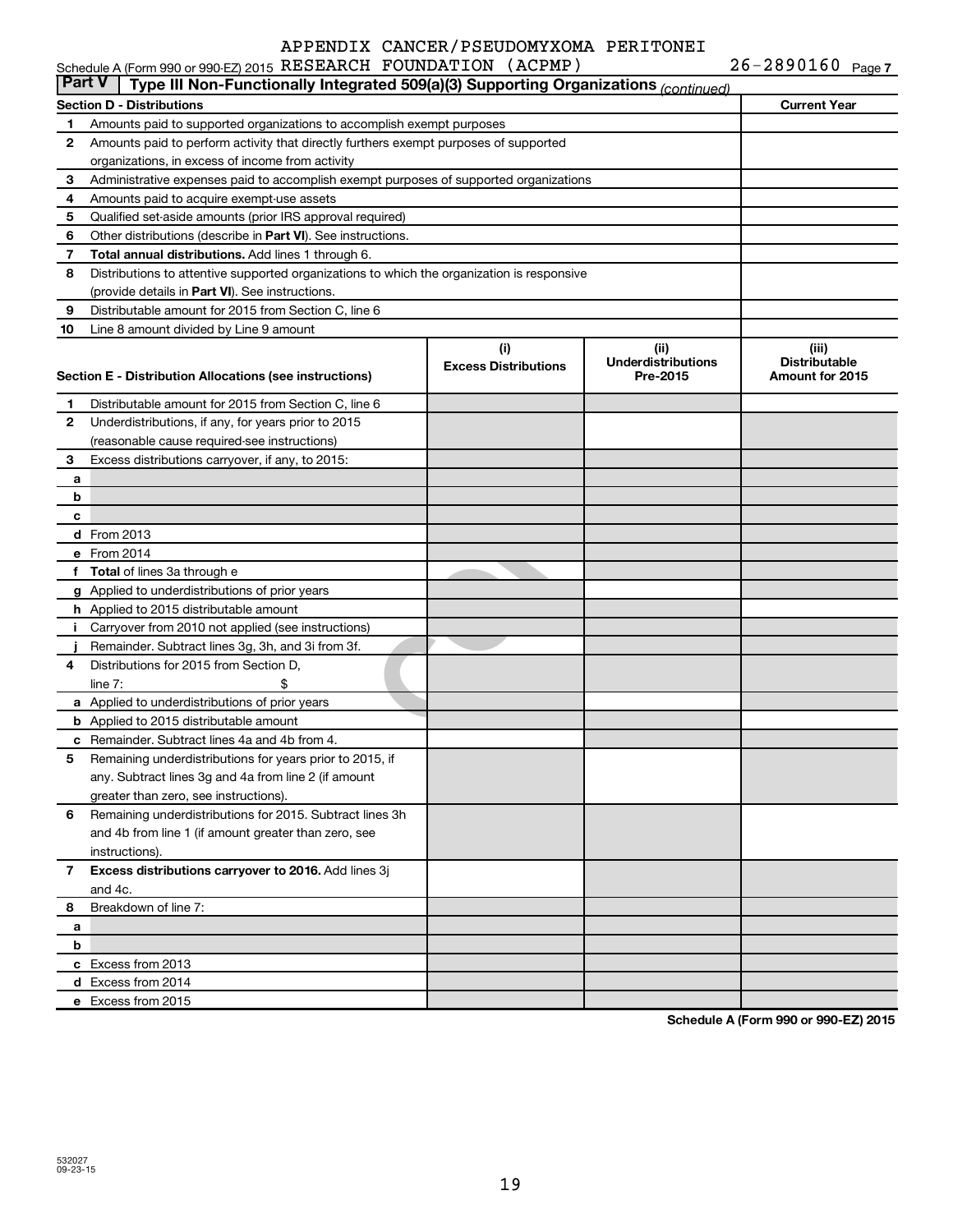|                |                                                                                                                                                                                                                                                                                                                                                                                                                                                                                                                                                                     | APPENDIX CANCER/PSEUDOMYXOMA PERITONEI |  |                   |
|----------------|---------------------------------------------------------------------------------------------------------------------------------------------------------------------------------------------------------------------------------------------------------------------------------------------------------------------------------------------------------------------------------------------------------------------------------------------------------------------------------------------------------------------------------------------------------------------|----------------------------------------|--|-------------------|
|                | Schedule A (Form 990 or 990-EZ) 2015 RESEARCH FOUNDATION (ACPMP)                                                                                                                                                                                                                                                                                                                                                                                                                                                                                                    |                                        |  | 26-2890160 Page 8 |
| <b>Part VI</b> | Supplemental Information. Provide the explanations required by Part II, line 10; Part II, line 17a or 17b; Part III, line 12;<br>Part IV, Section A, lines 1, 2, 3b, 3c, 4b, 4c, 5a, 6, 9a, 9b, 9c, 11a, 11b, and 11c; Part IV, Section B, lines 1 and 2; Part IV, Section C,<br>line 1; Part IV, Section D, lines 2 and 3; Part IV, Section E, lines 1c, 2a, 2b, 3a and 3b; Part V, line 1; Part V, Section B, line 1e; Part V,<br>Section D, lines 5, 6, and 8; and Part V, Section E, lines 2, 5, and 6. Also complete this part for any additional information. |                                        |  |                   |
|                | (See instructions.)                                                                                                                                                                                                                                                                                                                                                                                                                                                                                                                                                 |                                        |  |                   |
|                |                                                                                                                                                                                                                                                                                                                                                                                                                                                                                                                                                                     |                                        |  |                   |
|                |                                                                                                                                                                                                                                                                                                                                                                                                                                                                                                                                                                     |                                        |  |                   |
|                |                                                                                                                                                                                                                                                                                                                                                                                                                                                                                                                                                                     |                                        |  |                   |
|                |                                                                                                                                                                                                                                                                                                                                                                                                                                                                                                                                                                     |                                        |  |                   |
|                |                                                                                                                                                                                                                                                                                                                                                                                                                                                                                                                                                                     |                                        |  |                   |
|                |                                                                                                                                                                                                                                                                                                                                                                                                                                                                                                                                                                     |                                        |  |                   |
|                |                                                                                                                                                                                                                                                                                                                                                                                                                                                                                                                                                                     |                                        |  |                   |
|                |                                                                                                                                                                                                                                                                                                                                                                                                                                                                                                                                                                     |                                        |  |                   |
|                |                                                                                                                                                                                                                                                                                                                                                                                                                                                                                                                                                                     |                                        |  |                   |
|                |                                                                                                                                                                                                                                                                                                                                                                                                                                                                                                                                                                     |                                        |  |                   |
|                |                                                                                                                                                                                                                                                                                                                                                                                                                                                                                                                                                                     |                                        |  |                   |
|                |                                                                                                                                                                                                                                                                                                                                                                                                                                                                                                                                                                     |                                        |  |                   |
|                |                                                                                                                                                                                                                                                                                                                                                                                                                                                                                                                                                                     |                                        |  |                   |
|                |                                                                                                                                                                                                                                                                                                                                                                                                                                                                                                                                                                     |                                        |  |                   |
|                |                                                                                                                                                                                                                                                                                                                                                                                                                                                                                                                                                                     |                                        |  |                   |
|                |                                                                                                                                                                                                                                                                                                                                                                                                                                                                                                                                                                     |                                        |  |                   |
|                |                                                                                                                                                                                                                                                                                                                                                                                                                                                                                                                                                                     |                                        |  |                   |
|                |                                                                                                                                                                                                                                                                                                                                                                                                                                                                                                                                                                     |                                        |  |                   |
|                |                                                                                                                                                                                                                                                                                                                                                                                                                                                                                                                                                                     |                                        |  |                   |
|                |                                                                                                                                                                                                                                                                                                                                                                                                                                                                                                                                                                     |                                        |  |                   |
|                |                                                                                                                                                                                                                                                                                                                                                                                                                                                                                                                                                                     |                                        |  |                   |
|                |                                                                                                                                                                                                                                                                                                                                                                                                                                                                                                                                                                     |                                        |  |                   |
|                |                                                                                                                                                                                                                                                                                                                                                                                                                                                                                                                                                                     |                                        |  |                   |
|                |                                                                                                                                                                                                                                                                                                                                                                                                                                                                                                                                                                     |                                        |  |                   |
|                |                                                                                                                                                                                                                                                                                                                                                                                                                                                                                                                                                                     |                                        |  |                   |
|                |                                                                                                                                                                                                                                                                                                                                                                                                                                                                                                                                                                     |                                        |  |                   |
|                |                                                                                                                                                                                                                                                                                                                                                                                                                                                                                                                                                                     |                                        |  |                   |
|                |                                                                                                                                                                                                                                                                                                                                                                                                                                                                                                                                                                     |                                        |  |                   |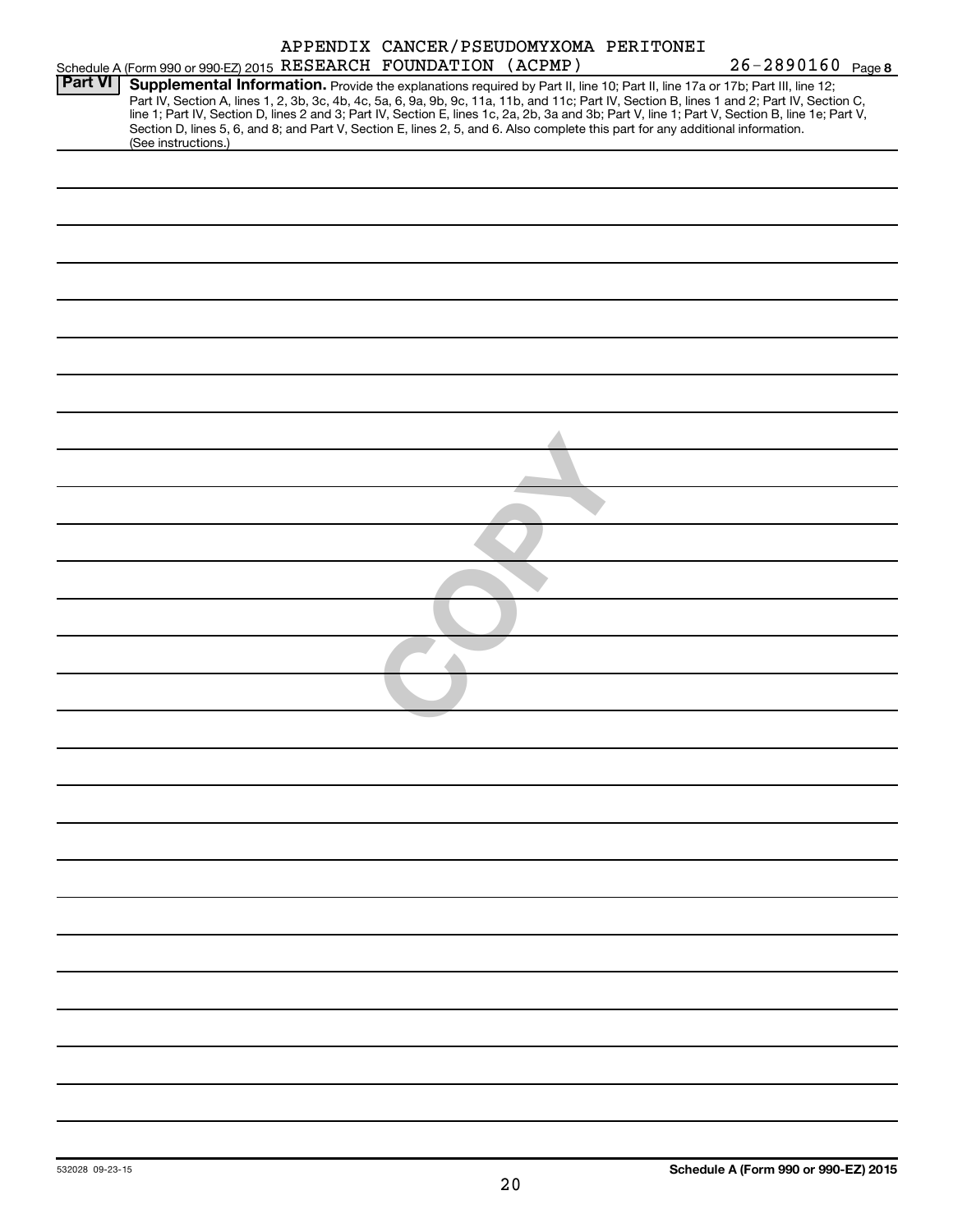| <b>SCHEDULE G</b><br>(Form 990 or 990-EZ)<br>Department of the Treasury<br>Internal Revenue Service<br>Name of the organization<br>Part I | required to complete this part.                                                                                                                                                                                                                                                                                                                                                                                                                                                                                                                                                                                                                                                                                                                                                                                                    | Supplemental Information Regarding Fundraising or Gaming Activities<br>Complete if the organization answered "Yes" on Form 990, Part IV, lines 17, 18, or 19, or if the<br>organization entered more than \$15,000 on Form 990-EZ, line 6a.<br>Attach to Form 990 or Form 990-EZ.<br>Information about Schedule G (Form 990 or 990-EZ) and its instructions is at WWW.irs.gov/form990.<br>APPENDIX CANCER/PSEUDOMYXOMA PERITONEI<br>RESEARCH FOUNDATION (ACPMP)<br>Fundraising Activities. Complete if the organization answered "Yes" on Form 990, Part IV, line 17. Form 990-EZ filers are not |     |                                                                            |                                      | 26-2890160                                                                 | OMB No. 1545-0047<br><b>Open to Public</b><br><b>Inspection</b><br><b>Employer identification number</b> |  |  |
|-------------------------------------------------------------------------------------------------------------------------------------------|------------------------------------------------------------------------------------------------------------------------------------------------------------------------------------------------------------------------------------------------------------------------------------------------------------------------------------------------------------------------------------------------------------------------------------------------------------------------------------------------------------------------------------------------------------------------------------------------------------------------------------------------------------------------------------------------------------------------------------------------------------------------------------------------------------------------------------|--------------------------------------------------------------------------------------------------------------------------------------------------------------------------------------------------------------------------------------------------------------------------------------------------------------------------------------------------------------------------------------------------------------------------------------------------------------------------------------------------------------------------------------------------------------------------------------------------|-----|----------------------------------------------------------------------------|--------------------------------------|----------------------------------------------------------------------------|----------------------------------------------------------------------------------------------------------|--|--|
| a<br>b<br>c<br>d                                                                                                                          | 1 Indicate whether the organization raised funds through any of the following activities. Check all that apply.<br>Mail solicitations<br>Solicitation of non-government grants<br>e<br>Internet and email solicitations<br>Solicitation of government grants<br>f<br>$g\mid X$ Special fundraising events<br>Phone solicitations<br>In-person solicitations<br>2 a Did the organization have a written or oral agreement with any individual (including officers, directors, trustees or<br>$\overline{X}$ No<br>Yes<br>key employees listed in Form 990, Part VII) or entity in connection with professional fundraising services?<br>b If "Yes," list the ten highest paid individuals or entities (fundraisers) pursuant to agreements under which the fundraiser is to be<br>compensated at least \$5,000 by the organization. |                                                                                                                                                                                                                                                                                                                                                                                                                                                                                                                                                                                                  |     |                                                                            |                                      |                                                                            |                                                                                                          |  |  |
| (i) Name and address of individual<br>or entity (fundraiser)                                                                              |                                                                                                                                                                                                                                                                                                                                                                                                                                                                                                                                                                                                                                                                                                                                                                                                                                    | (ii) Activity                                                                                                                                                                                                                                                                                                                                                                                                                                                                                                                                                                                    |     | (iii) Did<br>fundraiser<br>have custody<br>or control of<br>contributions? | (iv) Gross receipts<br>from activity | (v) Amount paid<br>to (or retained by)<br>fundraiser<br>listed in col. (i) | (vi) Amount paid<br>to (or retained by)<br>organization                                                  |  |  |
|                                                                                                                                           |                                                                                                                                                                                                                                                                                                                                                                                                                                                                                                                                                                                                                                                                                                                                                                                                                                    |                                                                                                                                                                                                                                                                                                                                                                                                                                                                                                                                                                                                  | Yes | No                                                                         |                                      |                                                                            |                                                                                                          |  |  |
|                                                                                                                                           |                                                                                                                                                                                                                                                                                                                                                                                                                                                                                                                                                                                                                                                                                                                                                                                                                                    |                                                                                                                                                                                                                                                                                                                                                                                                                                                                                                                                                                                                  |     |                                                                            |                                      |                                                                            |                                                                                                          |  |  |
|                                                                                                                                           |                                                                                                                                                                                                                                                                                                                                                                                                                                                                                                                                                                                                                                                                                                                                                                                                                                    |                                                                                                                                                                                                                                                                                                                                                                                                                                                                                                                                                                                                  |     |                                                                            |                                      |                                                                            |                                                                                                          |  |  |
|                                                                                                                                           |                                                                                                                                                                                                                                                                                                                                                                                                                                                                                                                                                                                                                                                                                                                                                                                                                                    |                                                                                                                                                                                                                                                                                                                                                                                                                                                                                                                                                                                                  |     |                                                                            |                                      |                                                                            |                                                                                                          |  |  |
|                                                                                                                                           |                                                                                                                                                                                                                                                                                                                                                                                                                                                                                                                                                                                                                                                                                                                                                                                                                                    |                                                                                                                                                                                                                                                                                                                                                                                                                                                                                                                                                                                                  |     |                                                                            |                                      |                                                                            |                                                                                                          |  |  |
|                                                                                                                                           |                                                                                                                                                                                                                                                                                                                                                                                                                                                                                                                                                                                                                                                                                                                                                                                                                                    |                                                                                                                                                                                                                                                                                                                                                                                                                                                                                                                                                                                                  |     |                                                                            |                                      |                                                                            |                                                                                                          |  |  |
|                                                                                                                                           |                                                                                                                                                                                                                                                                                                                                                                                                                                                                                                                                                                                                                                                                                                                                                                                                                                    |                                                                                                                                                                                                                                                                                                                                                                                                                                                                                                                                                                                                  |     |                                                                            |                                      |                                                                            |                                                                                                          |  |  |
|                                                                                                                                           |                                                                                                                                                                                                                                                                                                                                                                                                                                                                                                                                                                                                                                                                                                                                                                                                                                    |                                                                                                                                                                                                                                                                                                                                                                                                                                                                                                                                                                                                  |     |                                                                            |                                      |                                                                            |                                                                                                          |  |  |
|                                                                                                                                           |                                                                                                                                                                                                                                                                                                                                                                                                                                                                                                                                                                                                                                                                                                                                                                                                                                    |                                                                                                                                                                                                                                                                                                                                                                                                                                                                                                                                                                                                  |     |                                                                            |                                      |                                                                            |                                                                                                          |  |  |
|                                                                                                                                           |                                                                                                                                                                                                                                                                                                                                                                                                                                                                                                                                                                                                                                                                                                                                                                                                                                    |                                                                                                                                                                                                                                                                                                                                                                                                                                                                                                                                                                                                  |     |                                                                            |                                      |                                                                            |                                                                                                          |  |  |
|                                                                                                                                           |                                                                                                                                                                                                                                                                                                                                                                                                                                                                                                                                                                                                                                                                                                                                                                                                                                    |                                                                                                                                                                                                                                                                                                                                                                                                                                                                                                                                                                                                  |     |                                                                            |                                      |                                                                            |                                                                                                          |  |  |
| Total                                                                                                                                     |                                                                                                                                                                                                                                                                                                                                                                                                                                                                                                                                                                                                                                                                                                                                                                                                                                    | 3 List all states in which the organization is registered or licensed to solicit contributions or has been notified it is exempt from registration                                                                                                                                                                                                                                                                                                                                                                                                                                               |     |                                                                            |                                      |                                                                            |                                                                                                          |  |  |
| or licensing.<br>CA, CT, MA, NC, PA, VA, OH                                                                                               |                                                                                                                                                                                                                                                                                                                                                                                                                                                                                                                                                                                                                                                                                                                                                                                                                                    |                                                                                                                                                                                                                                                                                                                                                                                                                                                                                                                                                                                                  |     |                                                                            |                                      |                                                                            |                                                                                                          |  |  |
|                                                                                                                                           |                                                                                                                                                                                                                                                                                                                                                                                                                                                                                                                                                                                                                                                                                                                                                                                                                                    |                                                                                                                                                                                                                                                                                                                                                                                                                                                                                                                                                                                                  |     |                                                                            |                                      |                                                                            |                                                                                                          |  |  |
|                                                                                                                                           |                                                                                                                                                                                                                                                                                                                                                                                                                                                                                                                                                                                                                                                                                                                                                                                                                                    |                                                                                                                                                                                                                                                                                                                                                                                                                                                                                                                                                                                                  |     |                                                                            |                                      |                                                                            |                                                                                                          |  |  |

**For Paperwork Reduction Act Notice, see the Instructions for Form 990 or 990-EZ. Schedule G (Form 990 or 990-EZ) 2015** LHA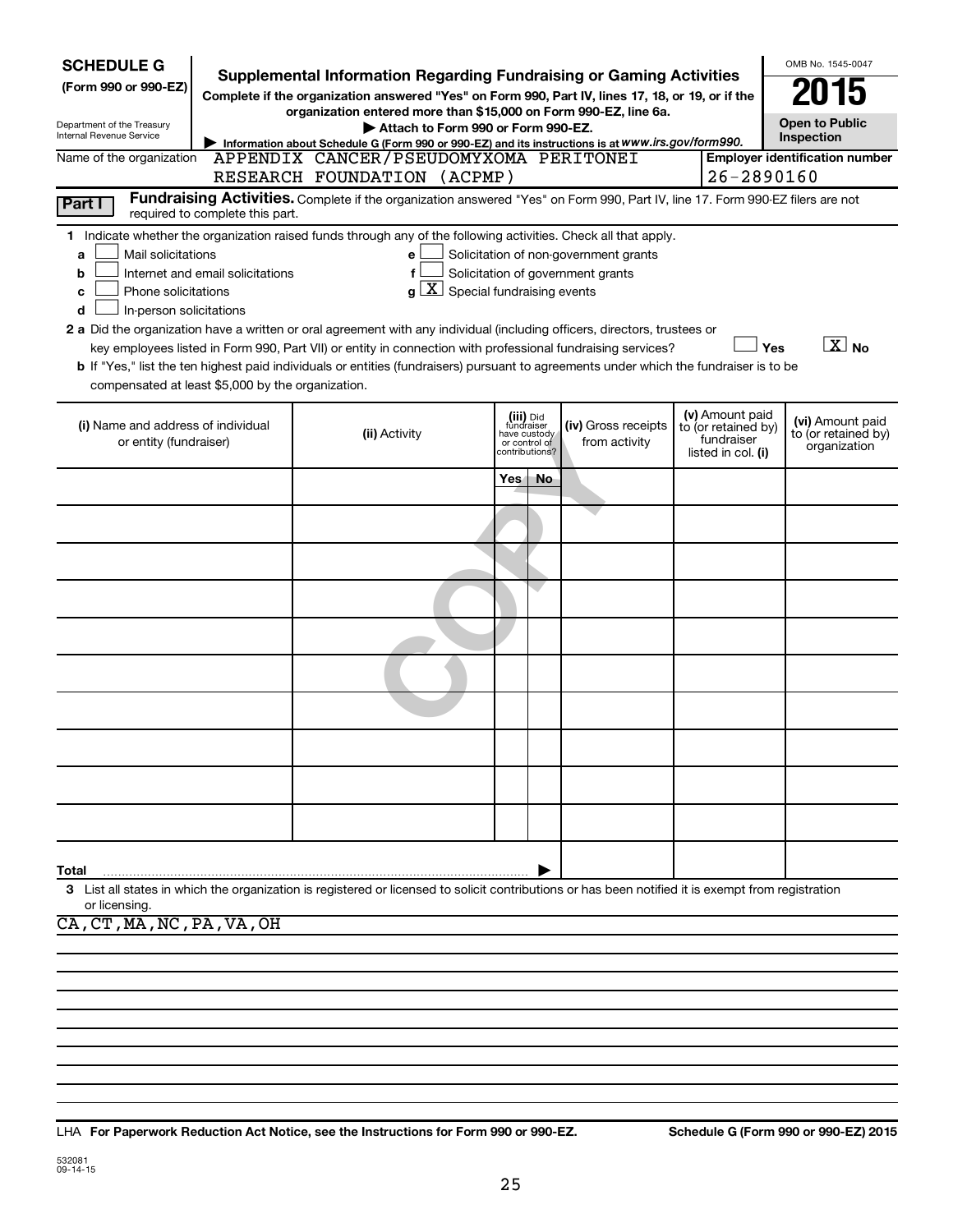|                  |                                                                                                                         |                                                                                                                                                                          |                                    | APPENDIX CANCER/PSEUDOMYXOMA PERITONEI |                  |                            |  |  |
|------------------|-------------------------------------------------------------------------------------------------------------------------|--------------------------------------------------------------------------------------------------------------------------------------------------------------------------|------------------------------------|----------------------------------------|------------------|----------------------------|--|--|
|                  |                                                                                                                         | Schedule G (Form 990 or 990-EZ) 2015 RESEARCH FOUNDATION (ACPMP)                                                                                                         |                                    |                                        |                  | $26 - 2890160$ Page 2      |  |  |
|                  | <b>Part II</b>                                                                                                          | Fundraising Events. Complete if the organization answered "Yes" on Form 990, Part IV, line 18, or reported more than \$15,000                                            |                                    |                                        |                  |                            |  |  |
|                  |                                                                                                                         | of fundraising event contributions and gross income on Form 990-EZ, lines 1 and 6b. List events with gross receipts greater than \$5,000.                                |                                    |                                        |                  |                            |  |  |
|                  |                                                                                                                         |                                                                                                                                                                          | (a) Event #1                       | (b) Event #2                           | (c) Other events | (d) Total events           |  |  |
|                  |                                                                                                                         |                                                                                                                                                                          | SUMMER<br>SCURRY (WALKCANCERWALK P | PMP                                    | 6                | (add col. (a) through      |  |  |
|                  |                                                                                                                         |                                                                                                                                                                          | (event type)                       | (event type)                           | (total number)   | col. (c))                  |  |  |
|                  |                                                                                                                         |                                                                                                                                                                          |                                    |                                        |                  |                            |  |  |
| Revenue          | 1                                                                                                                       |                                                                                                                                                                          | 38,860.                            | 30,453.                                | 31, 205.         | 100, 518.                  |  |  |
|                  |                                                                                                                         |                                                                                                                                                                          |                                    |                                        |                  |                            |  |  |
|                  | $\mathbf{2}$                                                                                                            |                                                                                                                                                                          | 38,860.                            | 30,453.                                | 31, 205.         | 100, 518.                  |  |  |
|                  |                                                                                                                         |                                                                                                                                                                          |                                    |                                        |                  |                            |  |  |
|                  | 3                                                                                                                       | Gross income (line 1 minus line 2)                                                                                                                                       |                                    |                                        |                  |                            |  |  |
|                  |                                                                                                                         |                                                                                                                                                                          |                                    |                                        |                  |                            |  |  |
|                  |                                                                                                                         |                                                                                                                                                                          | 225.                               |                                        |                  | 225.                       |  |  |
|                  |                                                                                                                         |                                                                                                                                                                          |                                    |                                        |                  |                            |  |  |
|                  | 5                                                                                                                       |                                                                                                                                                                          |                                    |                                        |                  |                            |  |  |
| Direct Expenses  | 6                                                                                                                       |                                                                                                                                                                          |                                    |                                        |                  |                            |  |  |
|                  |                                                                                                                         |                                                                                                                                                                          |                                    |                                        |                  |                            |  |  |
|                  | 7                                                                                                                       |                                                                                                                                                                          |                                    |                                        |                  |                            |  |  |
|                  |                                                                                                                         |                                                                                                                                                                          |                                    |                                        |                  |                            |  |  |
|                  | 8                                                                                                                       |                                                                                                                                                                          |                                    |                                        |                  |                            |  |  |
|                  | 9                                                                                                                       |                                                                                                                                                                          | 6,978.                             | 1,085.                                 |                  | 8,063.                     |  |  |
|                  | 10                                                                                                                      | Direct expense summary. Add lines 4 through 9 in column (d)                                                                                                              |                                    |                                        |                  | 8,288.<br>$-8,288.$        |  |  |
|                  | 11<br>Part III                                                                                                          | Net income summary. Subtract line 10 from line 3, column (d)<br>Gaming. Complete if the organization answered "Yes" on Form 990, Part IV, line 19, or reported more than |                                    |                                        |                  |                            |  |  |
|                  |                                                                                                                         | \$15,000 on Form 990-EZ, line 6a.                                                                                                                                        |                                    |                                        |                  |                            |  |  |
|                  |                                                                                                                         |                                                                                                                                                                          |                                    | (b) Pull tabs/instant                  |                  | (d) Total gaming (add      |  |  |
|                  |                                                                                                                         |                                                                                                                                                                          | (a) Bingo                          | bingo/progressive bingo                | (c) Other gaming | col. (a) through col. (c)) |  |  |
| Revenue          |                                                                                                                         |                                                                                                                                                                          |                                    |                                        |                  |                            |  |  |
|                  | 1                                                                                                                       |                                                                                                                                                                          |                                    |                                        |                  |                            |  |  |
|                  |                                                                                                                         |                                                                                                                                                                          |                                    |                                        |                  |                            |  |  |
|                  |                                                                                                                         |                                                                                                                                                                          |                                    |                                        |                  |                            |  |  |
| Expenses         | 3                                                                                                                       |                                                                                                                                                                          |                                    |                                        |                  |                            |  |  |
|                  |                                                                                                                         |                                                                                                                                                                          |                                    |                                        |                  |                            |  |  |
| Direct           | 4                                                                                                                       |                                                                                                                                                                          |                                    |                                        |                  |                            |  |  |
|                  |                                                                                                                         |                                                                                                                                                                          |                                    |                                        |                  |                            |  |  |
|                  | 5                                                                                                                       |                                                                                                                                                                          |                                    |                                        |                  |                            |  |  |
|                  |                                                                                                                         |                                                                                                                                                                          | Yes<br>%                           | Yes<br>%                               | Yes<br>%         |                            |  |  |
|                  | 6                                                                                                                       | Volunteer labor                                                                                                                                                          | No                                 | No                                     | No               |                            |  |  |
|                  |                                                                                                                         |                                                                                                                                                                          |                                    |                                        |                  |                            |  |  |
|                  |                                                                                                                         | 7 Direct expense summary. Add lines 2 through 5 in column (d)                                                                                                            |                                    |                                        |                  |                            |  |  |
|                  | 8                                                                                                                       |                                                                                                                                                                          |                                    |                                        |                  |                            |  |  |
|                  |                                                                                                                         |                                                                                                                                                                          |                                    |                                        |                  |                            |  |  |
|                  | 9 Enter the state(s) in which the organization conducts gaming activities:                                              |                                                                                                                                                                          |                                    |                                        |                  |                            |  |  |
| Yes<br><b>No</b> |                                                                                                                         |                                                                                                                                                                          |                                    |                                        |                  |                            |  |  |
|                  | <b>b</b> If "No," explain:<br>the control of the control of the control of the control of the control of the control of |                                                                                                                                                                          |                                    |                                        |                  |                            |  |  |
|                  |                                                                                                                         |                                                                                                                                                                          |                                    |                                        |                  |                            |  |  |
|                  |                                                                                                                         |                                                                                                                                                                          |                                    |                                        |                  | Yes<br><b>No</b>           |  |  |
|                  |                                                                                                                         |                                                                                                                                                                          |                                    |                                        |                  |                            |  |  |
|                  |                                                                                                                         |                                                                                                                                                                          |                                    |                                        |                  |                            |  |  |
|                  |                                                                                                                         |                                                                                                                                                                          |                                    |                                        |                  |                            |  |  |

532082 09-14-15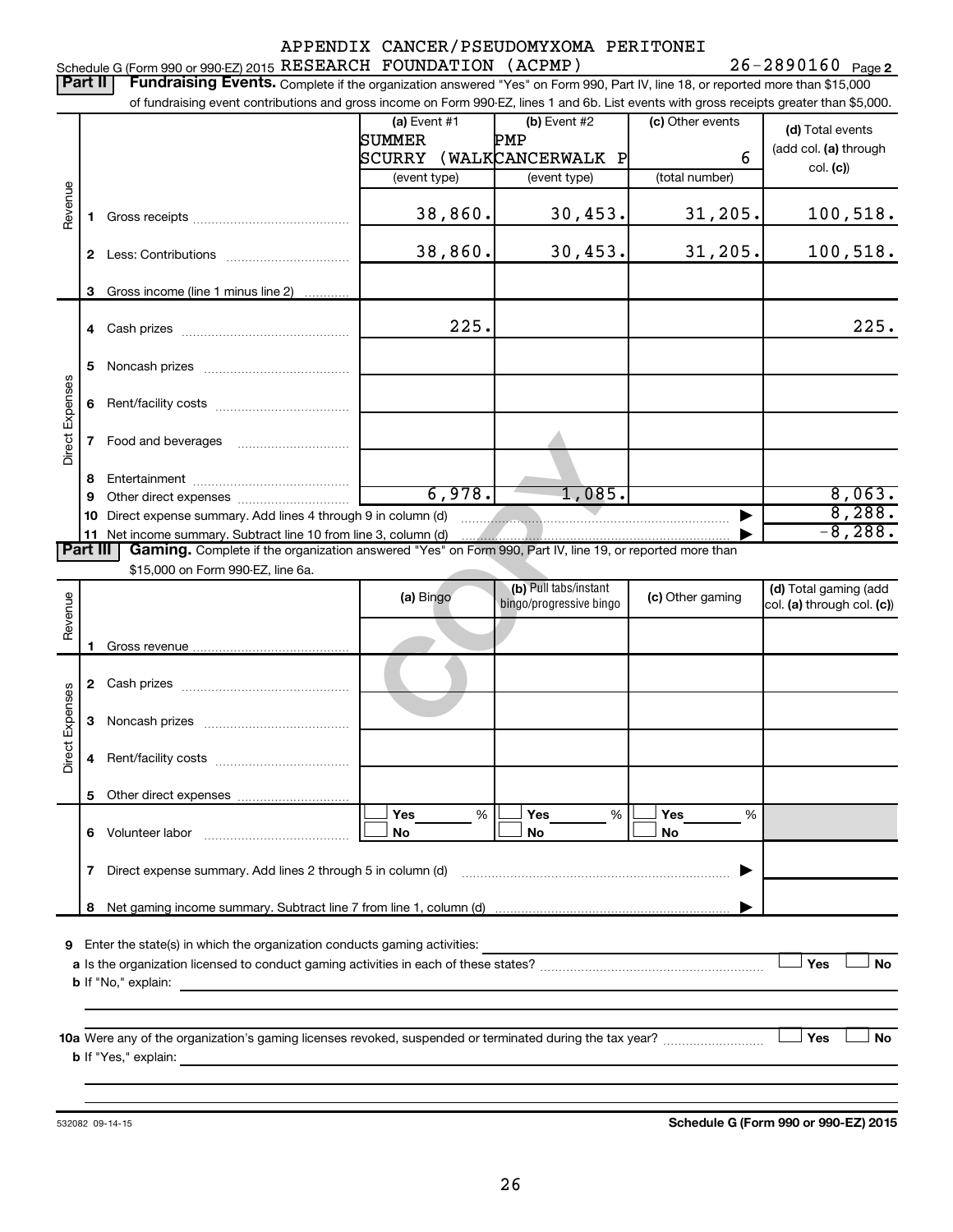| APPENDIX CANCER/PSEUDOMYXOMA PERITONEI<br>$26 - 2890160$<br>Schedule G (Form 990 or 990-EZ) 2015 RESEARCH FOUNDATION (ACPMP)                                                                                 |                 |     | Page 3    |
|--------------------------------------------------------------------------------------------------------------------------------------------------------------------------------------------------------------|-----------------|-----|-----------|
|                                                                                                                                                                                                              |                 |     |           |
|                                                                                                                                                                                                              |                 |     | No        |
| 12 Is the organization a grantor, beneficiary or trustee of a trust or a member of a partnership or other entity formed                                                                                      |                 |     |           |
|                                                                                                                                                                                                              | $\Box$ Yes      |     | No        |
| 13 Indicate the percentage of gaming activity conducted in:                                                                                                                                                  |                 |     |           |
|                                                                                                                                                                                                              | <b>13a</b>      |     | %         |
|                                                                                                                                                                                                              | 13 <sub>b</sub> |     | %         |
| 14 Enter the name and address of the person who prepares the organization's gaming/special events books and records:                                                                                         |                 |     |           |
| Name $\blacktriangleright$<br><u> 1989 - Andrea Andrew Maria (h. 1989).</u>                                                                                                                                  |                 |     |           |
| Address $\blacktriangleright$                                                                                                                                                                                |                 |     |           |
|                                                                                                                                                                                                              |                 |     | No        |
|                                                                                                                                                                                                              |                 |     |           |
| of gaming revenue retained by the third party $\triangleright$ \$ __________________.                                                                                                                        |                 |     |           |
|                                                                                                                                                                                                              |                 |     |           |
| c If "Yes," enter name and address of the third party:                                                                                                                                                       |                 |     |           |
|                                                                                                                                                                                                              |                 |     |           |
| Name $\blacktriangleright$                                                                                                                                                                                   |                 |     |           |
| Address $\blacktriangleright$<br><u> 1989 - John Harry Harry Harry Harry Harry Harry Harry Harry Harry Harry Harry Harry Harry Harry Harry Harry H</u>                                                       |                 |     |           |
|                                                                                                                                                                                                              |                 |     |           |
| <b>16</b> Gaming manager information:                                                                                                                                                                        |                 |     |           |
|                                                                                                                                                                                                              |                 |     |           |
| Name $\blacktriangleright$<br><u> 1980 - John Stein, Amerikaansk politiker (</u>                                                                                                                             |                 |     |           |
|                                                                                                                                                                                                              |                 |     |           |
|                                                                                                                                                                                                              |                 |     |           |
| Description of services provided $\blacktriangleright$                                                                                                                                                       |                 |     |           |
|                                                                                                                                                                                                              |                 |     |           |
|                                                                                                                                                                                                              |                 |     |           |
|                                                                                                                                                                                                              |                 |     |           |
| Director/officer<br>Employee<br>Independent contractor                                                                                                                                                       |                 |     |           |
|                                                                                                                                                                                                              |                 |     |           |
| <b>17</b> Mandatory distributions:                                                                                                                                                                           |                 |     |           |
| a Is the organization required under state law to make charitable distributions from the gaming proceeds to                                                                                                  |                 | Yes | <b>No</b> |
| retain the state gaming license?                                                                                                                                                                             |                 |     |           |
| b Enter the amount of distributions required under state law to be distributed to other exempt organizations or spent in the<br>organization's own exempt activities during the tax year $\triangleright$ \$ |                 |     |           |
| <b>Part IV</b><br>Supplemental Information. Provide the explanations required by Part I, line 2b, columns (iii) and (v); and Part III, lines 9, 9b, 10b, 15b,                                                |                 |     |           |
| 15c, 16, and 17b, as applicable. Also provide any additional information (see instructions).                                                                                                                 |                 |     |           |
|                                                                                                                                                                                                              |                 |     |           |
|                                                                                                                                                                                                              |                 |     |           |
|                                                                                                                                                                                                              |                 |     |           |
|                                                                                                                                                                                                              |                 |     |           |
|                                                                                                                                                                                                              |                 |     |           |
|                                                                                                                                                                                                              |                 |     |           |
|                                                                                                                                                                                                              |                 |     |           |
|                                                                                                                                                                                                              |                 |     |           |
|                                                                                                                                                                                                              |                 |     |           |
|                                                                                                                                                                                                              |                 |     |           |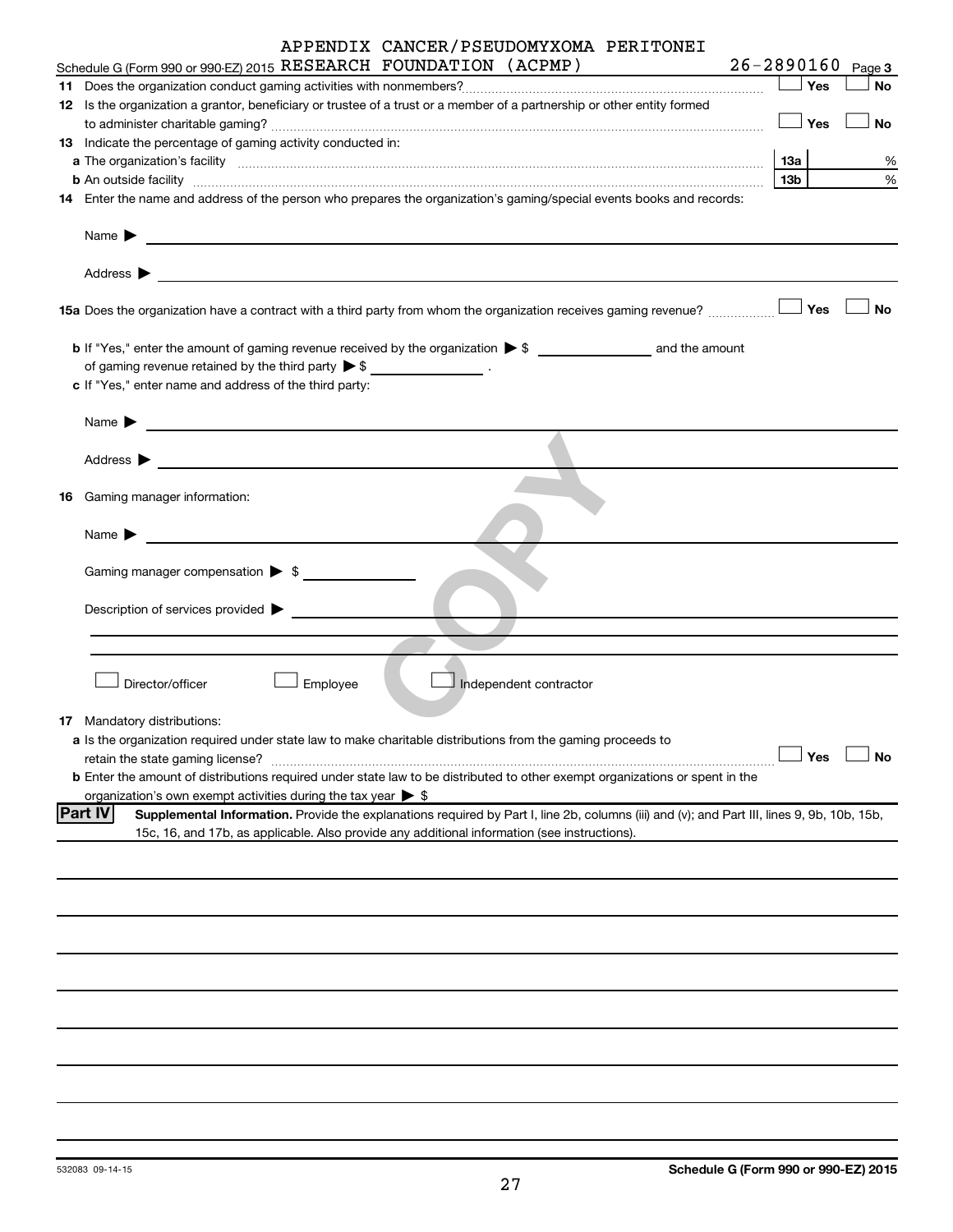|                                                                                                     | APPENDIX CANCER/PSEUDOMYXOMA PERITONEI |                   |  |
|-----------------------------------------------------------------------------------------------------|----------------------------------------|-------------------|--|
| Schedule G (Form 990 or 990-EZ) RESEARCH F<br><b>Part IV   Supplemental Information</b> (continued) | RESEARCH FOUNDATION (ACPMP)            | 26-2890160 Page 4 |  |
|                                                                                                     |                                        |                   |  |
|                                                                                                     |                                        |                   |  |
|                                                                                                     |                                        |                   |  |
|                                                                                                     |                                        |                   |  |
|                                                                                                     |                                        |                   |  |
|                                                                                                     |                                        |                   |  |
|                                                                                                     |                                        |                   |  |
|                                                                                                     |                                        |                   |  |
|                                                                                                     |                                        |                   |  |
|                                                                                                     |                                        |                   |  |
|                                                                                                     |                                        |                   |  |
|                                                                                                     |                                        |                   |  |
|                                                                                                     |                                        |                   |  |
|                                                                                                     |                                        |                   |  |
|                                                                                                     |                                        |                   |  |
|                                                                                                     |                                        |                   |  |
|                                                                                                     |                                        |                   |  |
|                                                                                                     |                                        |                   |  |
|                                                                                                     |                                        |                   |  |
|                                                                                                     |                                        |                   |  |
|                                                                                                     |                                        |                   |  |
|                                                                                                     |                                        |                   |  |
|                                                                                                     |                                        |                   |  |
|                                                                                                     |                                        |                   |  |
|                                                                                                     |                                        |                   |  |
|                                                                                                     |                                        |                   |  |
|                                                                                                     |                                        |                   |  |
|                                                                                                     |                                        |                   |  |
|                                                                                                     |                                        |                   |  |
|                                                                                                     |                                        |                   |  |
|                                                                                                     |                                        |                   |  |
|                                                                                                     |                                        |                   |  |
|                                                                                                     |                                        |                   |  |
|                                                                                                     |                                        |                   |  |
|                                                                                                     |                                        |                   |  |
|                                                                                                     |                                        |                   |  |
|                                                                                                     |                                        |                   |  |
|                                                                                                     |                                        |                   |  |
|                                                                                                     |                                        |                   |  |
|                                                                                                     |                                        |                   |  |
|                                                                                                     |                                        |                   |  |
|                                                                                                     |                                        |                   |  |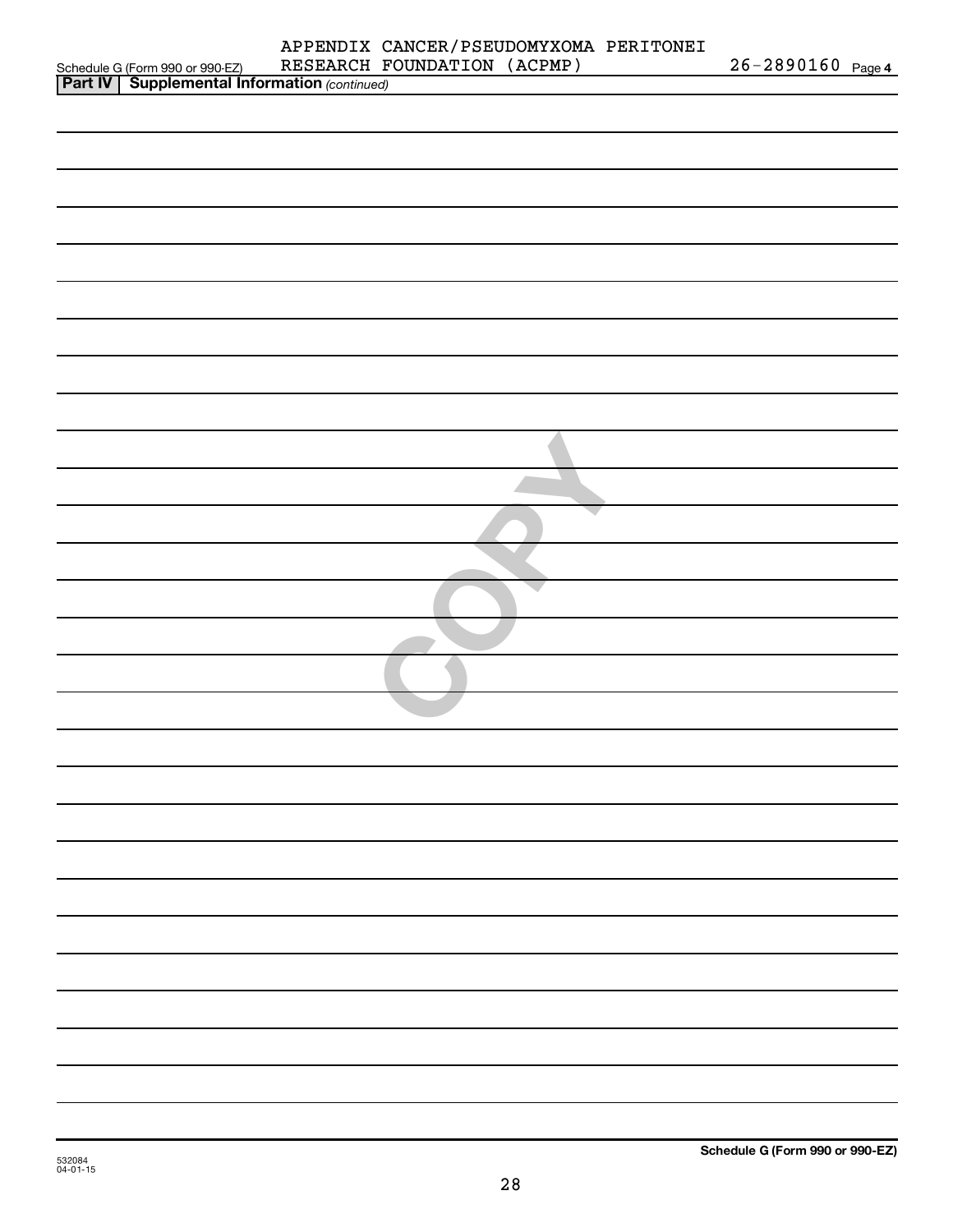| <b>SCHEDULE I</b><br><b>Grants and Other Assistance to Organizations,</b><br>(Form 990)<br>Governments, and Individuals in the United States<br>Complete if the organization answered "Yes" on Form 990, Part IV, line 21 or 22.<br>Attach to Form 990.<br>Department of the Treasury<br>Internal Revenue Service<br>Information about Schedule I (Form 990) and its instructions is at www.irs.gov/form990. |                                                                                                                                                                                                                                                                                           |            |                                        |                             |                                         |                                               |                                           |                                                                                               |  |  |
|--------------------------------------------------------------------------------------------------------------------------------------------------------------------------------------------------------------------------------------------------------------------------------------------------------------------------------------------------------------------------------------------------------------|-------------------------------------------------------------------------------------------------------------------------------------------------------------------------------------------------------------------------------------------------------------------------------------------|------------|----------------------------------------|-----------------------------|-----------------------------------------|-----------------------------------------------|-------------------------------------------|-----------------------------------------------------------------------------------------------|--|--|
| Name of the organization                                                                                                                                                                                                                                                                                                                                                                                     |                                                                                                                                                                                                                                                                                           |            | APPENDIX CANCER/PSEUDOMYXOMA PERITONEI |                             |                                         |                                               |                                           | Inspection<br><b>Employer identification number</b>                                           |  |  |
|                                                                                                                                                                                                                                                                                                                                                                                                              | $26 - 2890160$<br>RESEARCH FOUNDATION (ACPMP)                                                                                                                                                                                                                                             |            |                                        |                             |                                         |                                               |                                           |                                                                                               |  |  |
| Part I                                                                                                                                                                                                                                                                                                                                                                                                       | General Information on Grants and Assistance                                                                                                                                                                                                                                              |            |                                        |                             |                                         |                                               |                                           |                                                                                               |  |  |
| 1.<br>2                                                                                                                                                                                                                                                                                                                                                                                                      | Does the organization maintain records to substantiate the amount of the grants or assistance, the grantees' eligibility for the grants or assistance, and the selection<br>Describe in Part IV the organization's procedures for monitoring the use of grant funds in the United States. |            |                                        |                             |                                         |                                               |                                           | $ \mathbf{X} $ Yes<br>l No                                                                    |  |  |
| Part II                                                                                                                                                                                                                                                                                                                                                                                                      | Grants and Other Assistance to Domestic Organizations and Domestic Governments. Complete if the organization answered "Yes" on Form 990, Part IV, line 21, for any                                                                                                                        |            |                                        |                             |                                         |                                               |                                           |                                                                                               |  |  |
|                                                                                                                                                                                                                                                                                                                                                                                                              | recipient that received more than \$5,000. Part II can be duplicated if additional space is needed.                                                                                                                                                                                       |            |                                        |                             |                                         | (f) Method of                                 |                                           |                                                                                               |  |  |
| 1 (a) Name and address of organization                                                                                                                                                                                                                                                                                                                                                                       | or government                                                                                                                                                                                                                                                                             | (b) EIN    | (c) IRC section<br>if applicable       | (d) Amount of<br>cash grant | (e) Amount of<br>non-cash<br>assistance | valuation (book,<br>FMV, appraisal,<br>other) | (g) Description of<br>non-cash assistance | (h) Purpose of grant<br>or assistance                                                         |  |  |
| THRU NORD TO: DR WILBUR BOWNE & DR<br>HAO CHENG (DREXEL UNIVERSITY)<br>55 KENOSIA AVE - DANBURY, CT 06810                                                                                                                                                                                                                                                                                                    |                                                                                                                                                                                                                                                                                           | 13-3223946 | 501(C)3                                | 50,000.                     | 0                                       |                                               |                                           | RESEARCH - DEVELOPING A<br>NOVEL DRUG DELIVERY<br>PLATFORM FOR TARGETING<br><b>HYALURONAN</b> |  |  |
| THRU NORD TO: KJERSTI FLATMARK,<br>MD, PHD RADIUM HOSPITAL, OSLO<br>UNIVERSITY - 55 KENOSIA AVE -<br>DANBURY CT 06810                                                                                                                                                                                                                                                                                        |                                                                                                                                                                                                                                                                                           | 13-3223946 | 501(C)3                                | 50,000                      | $\mathbf 0$                             |                                               |                                           | RESEARCH - GENOMIC<br>BIOMARKERS AND ACTIONABLE<br><b>TARGETS</b>                             |  |  |
|                                                                                                                                                                                                                                                                                                                                                                                                              |                                                                                                                                                                                                                                                                                           |            |                                        |                             |                                         |                                               |                                           |                                                                                               |  |  |
|                                                                                                                                                                                                                                                                                                                                                                                                              |                                                                                                                                                                                                                                                                                           |            |                                        |                             |                                         |                                               |                                           |                                                                                               |  |  |
|                                                                                                                                                                                                                                                                                                                                                                                                              |                                                                                                                                                                                                                                                                                           |            |                                        |                             |                                         |                                               |                                           |                                                                                               |  |  |
|                                                                                                                                                                                                                                                                                                                                                                                                              |                                                                                                                                                                                                                                                                                           |            |                                        |                             |                                         |                                               |                                           |                                                                                               |  |  |
| $\mathbf{2}$<br>3                                                                                                                                                                                                                                                                                                                                                                                            | Enter total number of other organizations listed in the line 1 table                                                                                                                                                                                                                      |            |                                        |                             |                                         |                                               |                                           |                                                                                               |  |  |
|                                                                                                                                                                                                                                                                                                                                                                                                              |                                                                                                                                                                                                                                                                                           |            |                                        |                             |                                         |                                               |                                           |                                                                                               |  |  |

**For Paperwork Reduction Act Notice, see the Instructions for Form 990. Schedule I (Form 990) (2015)** LHA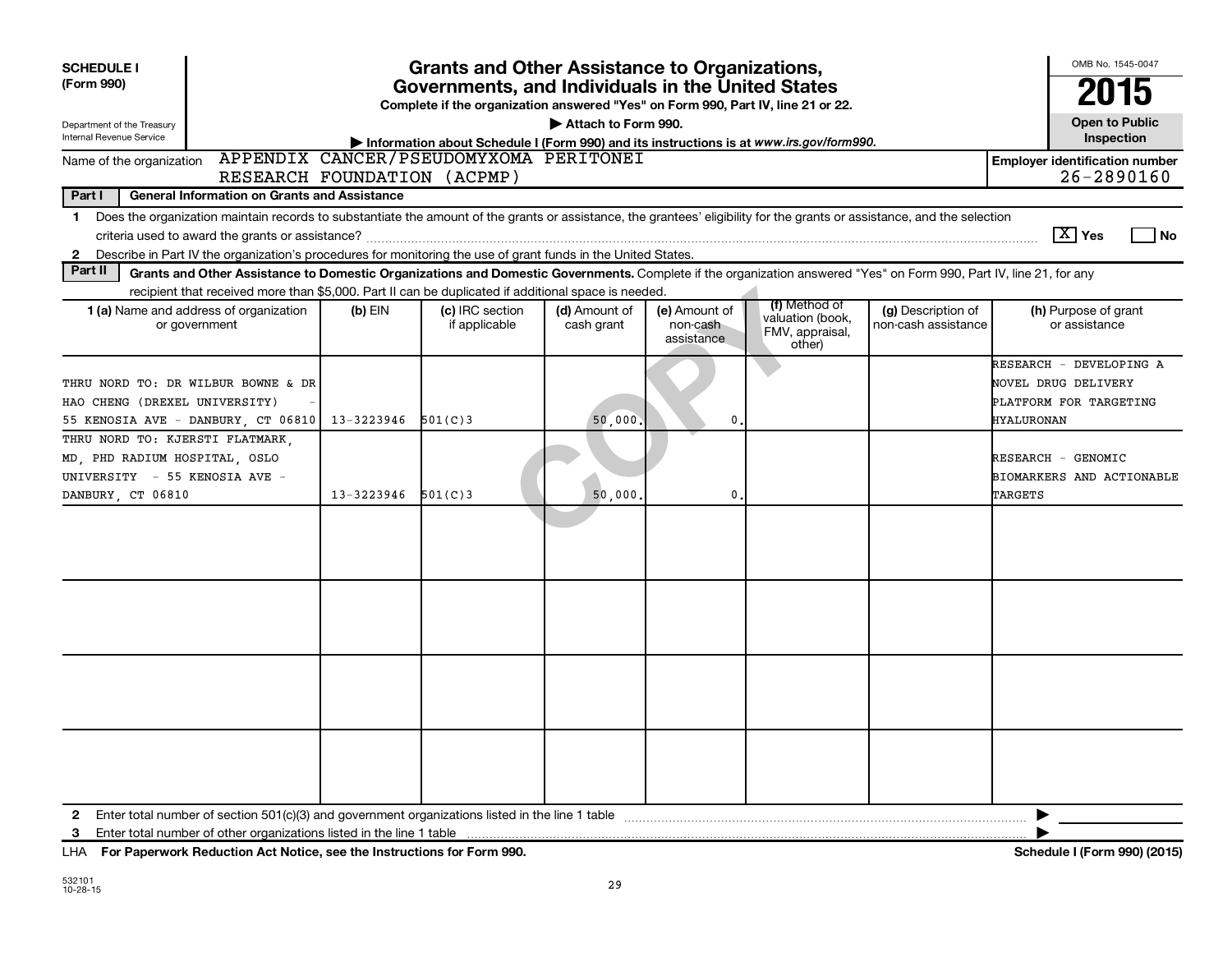#### Schedule I (Form 990) (2015) RESEARCH FOUNDATION (ACPMP) Page APPENDIX CANCER/PSEUDOMYXOMA PERITONEI

**2**

Part III | Grants and Other Assistance to Domestic Individuals. Complete if the organization answered "Yes" on Form 990, Part IV, line 22. Part III can be duplicated if additional space is needed.

| (a) Type of grant or assistance                                                                                                                      | (b) Number of<br>recipients | (c) Amount of<br>cash grant | (d) Amount of non-<br>cash assistance | (e) Method of valuation<br>(book, FMV, appraisal, other) | (f) Description of non-cash assistance |
|------------------------------------------------------------------------------------------------------------------------------------------------------|-----------------------------|-----------------------------|---------------------------------------|----------------------------------------------------------|----------------------------------------|
|                                                                                                                                                      |                             |                             |                                       |                                                          |                                        |
|                                                                                                                                                      |                             |                             |                                       |                                                          |                                        |
|                                                                                                                                                      |                             |                             |                                       |                                                          |                                        |
|                                                                                                                                                      |                             |                             |                                       |                                                          |                                        |
|                                                                                                                                                      |                             |                             |                                       |                                                          |                                        |
|                                                                                                                                                      |                             |                             |                                       |                                                          |                                        |
|                                                                                                                                                      |                             |                             |                                       |                                                          |                                        |
|                                                                                                                                                      |                             |                             |                                       |                                                          |                                        |
|                                                                                                                                                      |                             |                             |                                       |                                                          |                                        |
| Supplemental Information. Provide the information required in Part I, line 2, Part III, column (b), and any other additional information.<br>Part IV |                             |                             |                                       |                                                          |                                        |

PART I, LINE 2:

THE ORGANIZATION UTILIZES THE SERVICES OF NATIONAL ORGANIZATION FOR RARE

DISEASE (NORD) TO SELECT GRANT RECIPIENTS AND ADMINISTER THE GRANTS. NORD

HAS A QUALIFED MEDICAL ADVISORY BOARD TO INDEPENDENTLY REVIEW AND EVALUATE

GRANT PROPOSALS.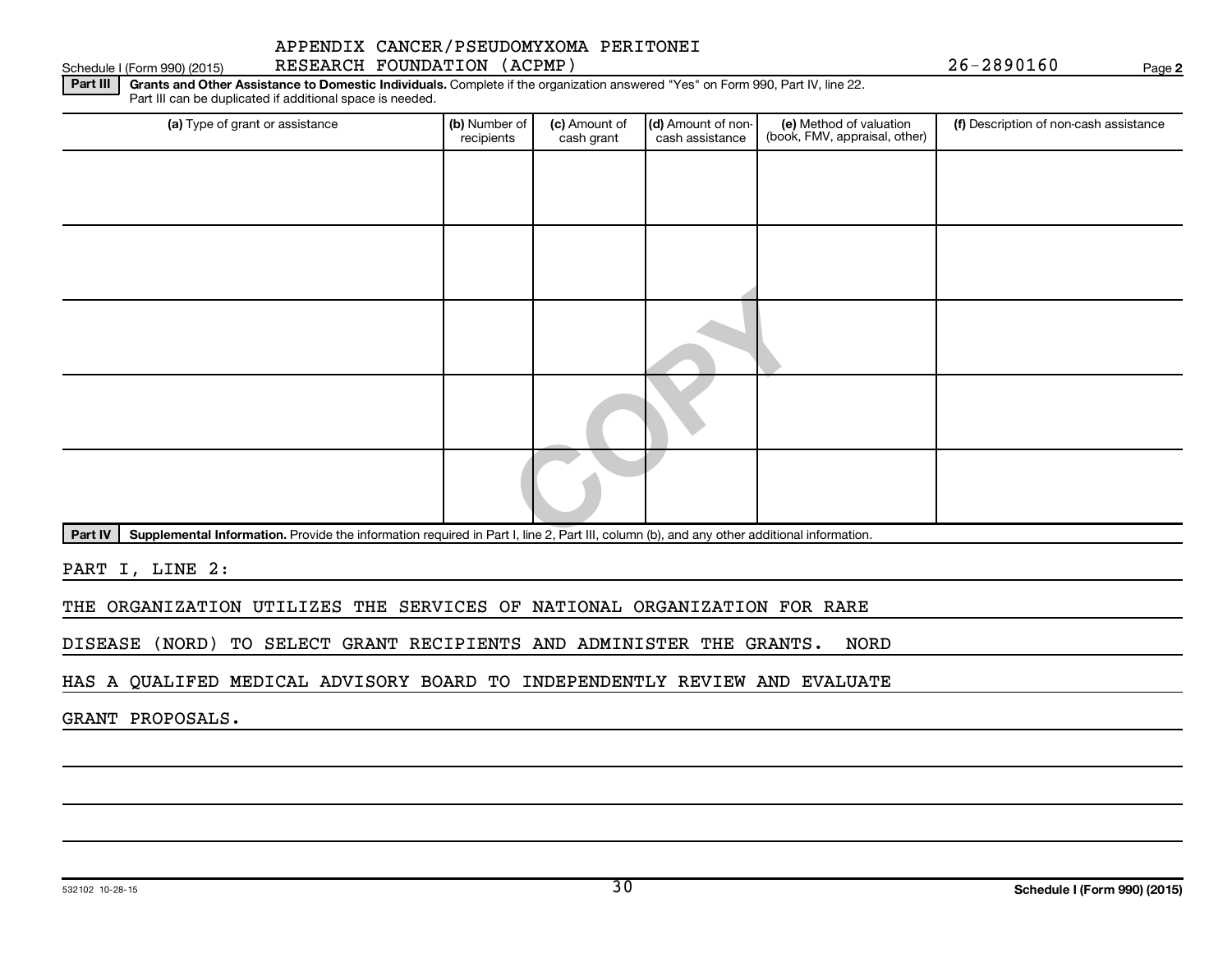**(Form 990 or 990-EZ)**

Department of the Treasury Internal Revenue Service Name of the organization

SCHEDULE O **Supplemental Information to Form 990 or 990-EZ** 2015<br>(Form 990 or 990-EZ) Complete to provide information for responses to specific questions on

**Information about Schedule O (Form 990 or 990-EZ) and its instructions is at WWW.irs.gov/form990. Complete to provide information for responses to specific questions on Form 990 or 990-EZ or to provide any additional information. | Attach to Form 990 or 990-EZ.**



APPENDIX CANCER/PSEUDOMYXOMA PERITONEI RESEARCH FOUNDATION (ACPMP) | 26-2890160

FORM 990, PART I, LINE 1, DESCRIPTION OF ORGANIZATION MISSION:

PERITONEAL SURFACE MALIGNANCIES (PSM'S).

FORM 990, PART III, LINE 4D, OTHER PROGRAM SERVICES:

EDWARD FOUNDATION DONATION - ONGOLOGY/HIPEC PROCEDURE PROGRAM

EXPENSES \$ 2,000. INCLUDING GRANTS OF \$ 2,000. REVENUE \$ 0.

FORM 990, PART VI, SECTION B, LINE 11:

THE PRESIDENT AND TREASURER REVIEW AND APPROVE THE 990, AND ENSURE ALL

BOARD MEMBERS RECEIVE A COPY. COMMENTS OR QUESTIONS, IF ANY, ARE

ADDRESSED EITHER AT A BOARD MEETING OR VIA E-MAIL.

FORM 990, PART VI, SECTION B, LINE 12C:

**EXAMPLEM AND APPROVE THE 990,<br>
COMMENTS OR QUESTIONS,<br>
<u>MEETING OR VIA E-MAIL.</u><br>
COMMENTS OR QUESTIONS,<br>
COMENTS OR VIA E-MAIL.<br>
CONFLICT OF INTEREST<br>
CONFLICT OF INTEREST<br>
MEMBERS ARE REQUIRED TO DIS** EACH BOARD MEMBER ANNUALLY SIGNS A CONFLICT OF INTEREST STATEMENT. AT THE START OF EACH BOARD MEETING MEMBERS ARE REQUIRED TO DISCLOSE ANY CONFLICT OF INTEREST OR POTENTIAL CONFLICT OF INTEREST ON AGENDA TOPICS. THE SECRETARY IS RESPONSIBLE FOR REVIEWING AND MAINTAINING CONFLICT OF INTEREST DISCLOSURES.

FORM 990, PART VI, SECTION B, LINE 15:

N/A - ALL OFFICERS AND BOARD MEMBERS VOLUNTEER THEIR TIME. THE

ORGANIZATION DOES NOT HAVE ANY EMPLOYEES.

FORM 990, PART VI, SECTION C, LINE 19:

GOVERNING DOUMENTS, CONFLICT OF INTEREST POLICY AND FINANCIAL STATEMENTS

53221  $09 - 02 - 15$ LHA For Paperwork Reduction Act Notice, see the Instructions for Form 990 or 990-EZ. Schedule O (Form 990 or 990-EZ) (2015) ARE AVAILABLE TO THE PUBLIC UPON REQUEST. CONTACT INFORMATION IS LISTED ON